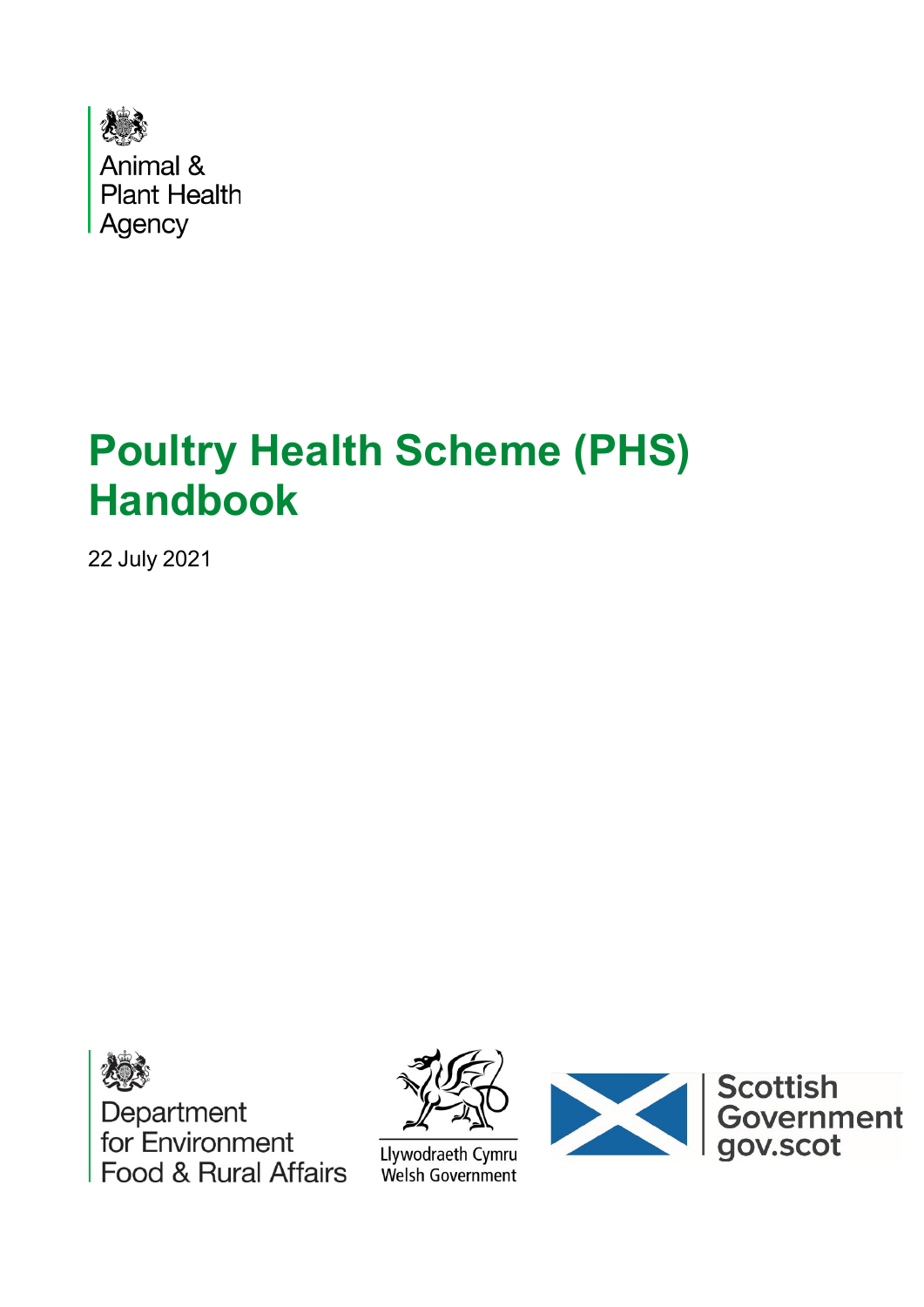

#### © Crown copyright 2021

This information is licensed under the Open Government Licence v3.0. To view this licence, visit [www.nationalarchives.gov.uk/doc/open-government-licence/](http://www.nationalarchives.gov.uk/doc/open-government-licence/) 

This publication is available at [www.gov.uk/government/publications](http://www.gov.uk/government/publications) 

Any enquiries regarding this publication should be sent to us at

[CSCOneHealthPHS@apha.gov.uk](mailto:CSCOneHealthPHS@apha.gov.uk)

Poultry Health Scheme Team Customer Service Centre – One Health Level 1, County Hall Spetchley Road **Worcester** WR5 2NP

Publication Number: PB 14691

| <b>Date</b>     | <b>Version</b> | <b>Sections</b><br><b>Affected</b> | <b>Reason for Change</b>                                                                                                                                                                                           |
|-----------------|----------------|------------------------------------|--------------------------------------------------------------------------------------------------------------------------------------------------------------------------------------------------------------------|
| Sept 2013       | v1.0           |                                    |                                                                                                                                                                                                                    |
| 20 July<br>2021 | v2.0           | all                                | PHS updated to reflect requirements of new<br>legislative requirements for export to EU and/or<br>NI (Council Directive 2009/158/EC repealed and<br>replaced by Commission Delegated Regulation<br>(EU) 2019/2035) |
| 22 July<br>2021 | v2.1           | Annex I,<br>Section<br>7.1         | Correction: frequency/timing of routine monitoring<br>for fowl vs turkeys clarified                                                                                                                                |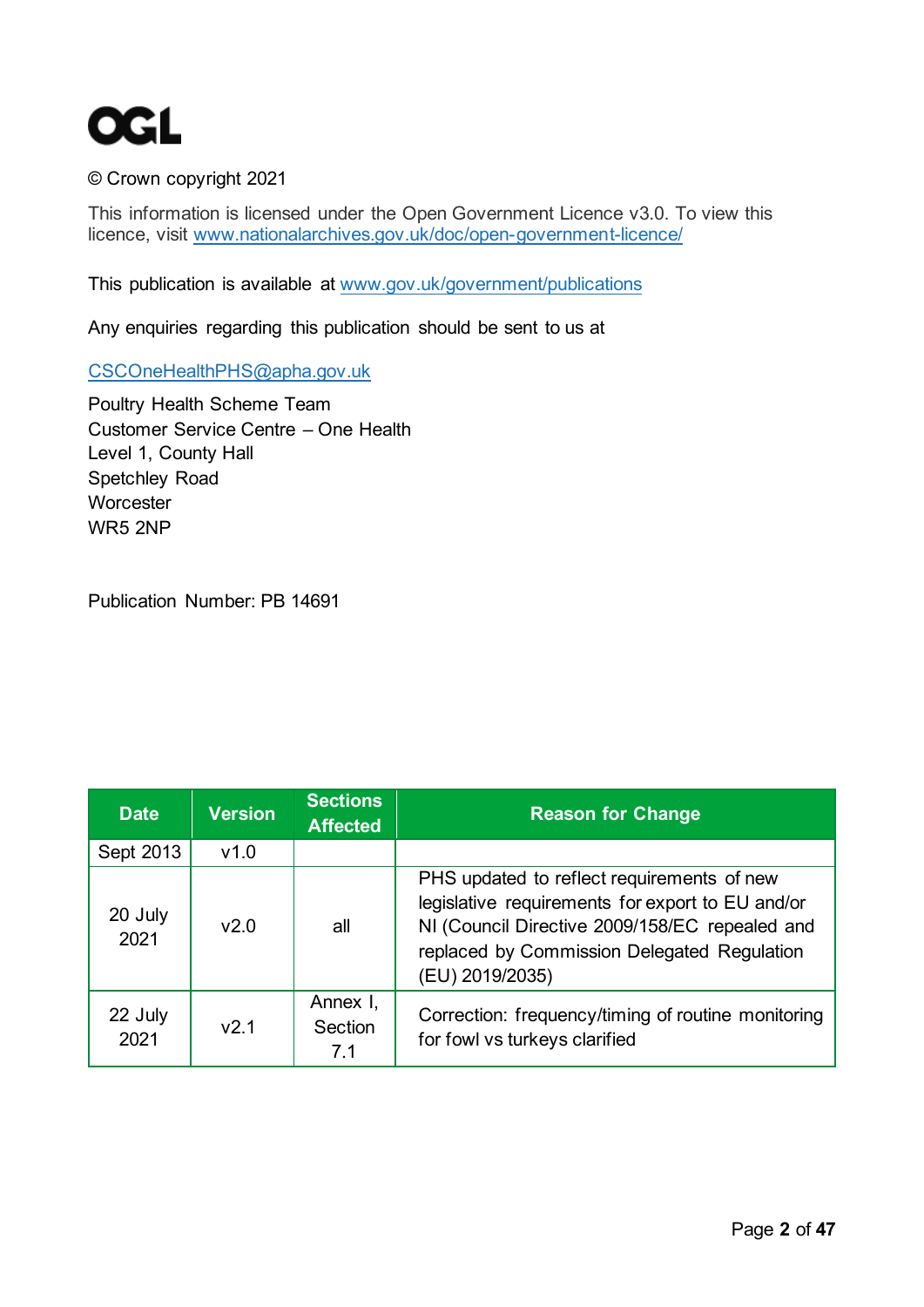#### **Contents**

| 1.  |                                                                                      |  |
|-----|--------------------------------------------------------------------------------------|--|
| 2.  |                                                                                      |  |
| 3.  |                                                                                      |  |
| 4.  |                                                                                      |  |
| 5.  |                                                                                      |  |
|     |                                                                                      |  |
| 1.  |                                                                                      |  |
| 2.  |                                                                                      |  |
| 3.  |                                                                                      |  |
| 4.  |                                                                                      |  |
| 5.  |                                                                                      |  |
| 6.  |                                                                                      |  |
| 7.  |                                                                                      |  |
| 8.  |                                                                                      |  |
| 9.  |                                                                                      |  |
| 10. |                                                                                      |  |
|     | Section C – Requirements for Granting Approval under the Poultry Health Scheme (PHS) |  |
| 1.  |                                                                                      |  |
| 2.  |                                                                                      |  |
| 3.  |                                                                                      |  |
| 4.  |                                                                                      |  |
| 5.  |                                                                                      |  |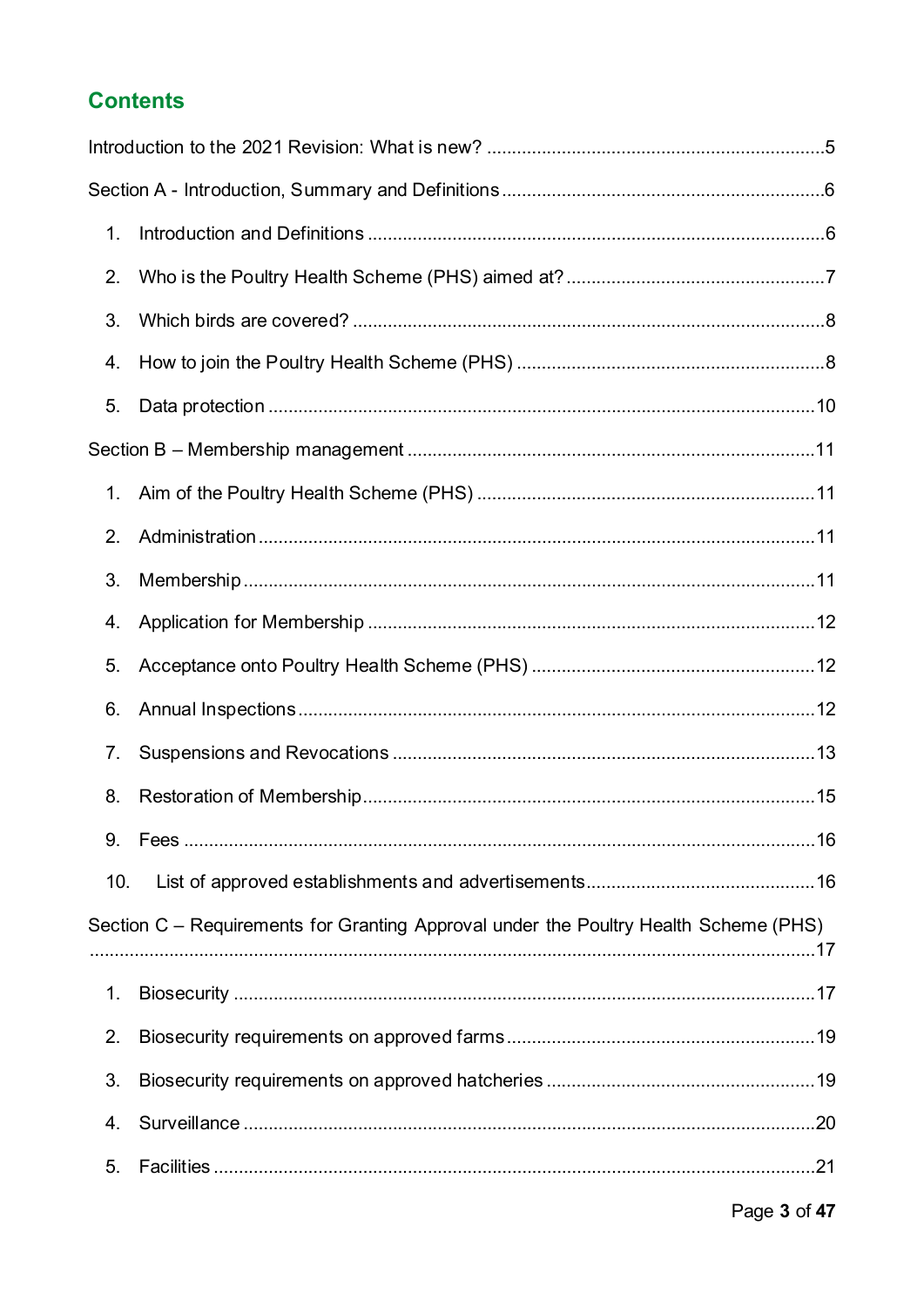| 6.  |                                                                                |  |
|-----|--------------------------------------------------------------------------------|--|
| 7.  |                                                                                |  |
| 8.  |                                                                                |  |
| 9.  |                                                                                |  |
| 10. |                                                                                |  |
|     |                                                                                |  |
| 1.  |                                                                                |  |
| 2.  |                                                                                |  |
| 3.  |                                                                                |  |
| 4.  |                                                                                |  |
| 5.  |                                                                                |  |
| 6.  |                                                                                |  |
| 7.  |                                                                                |  |
| 8.  |                                                                                |  |
|     |                                                                                |  |
|     |                                                                                |  |
|     |                                                                                |  |
|     | Annex V - Testing scenarios for Salmonella Pullorum / Salmonella Gallinarum 43 |  |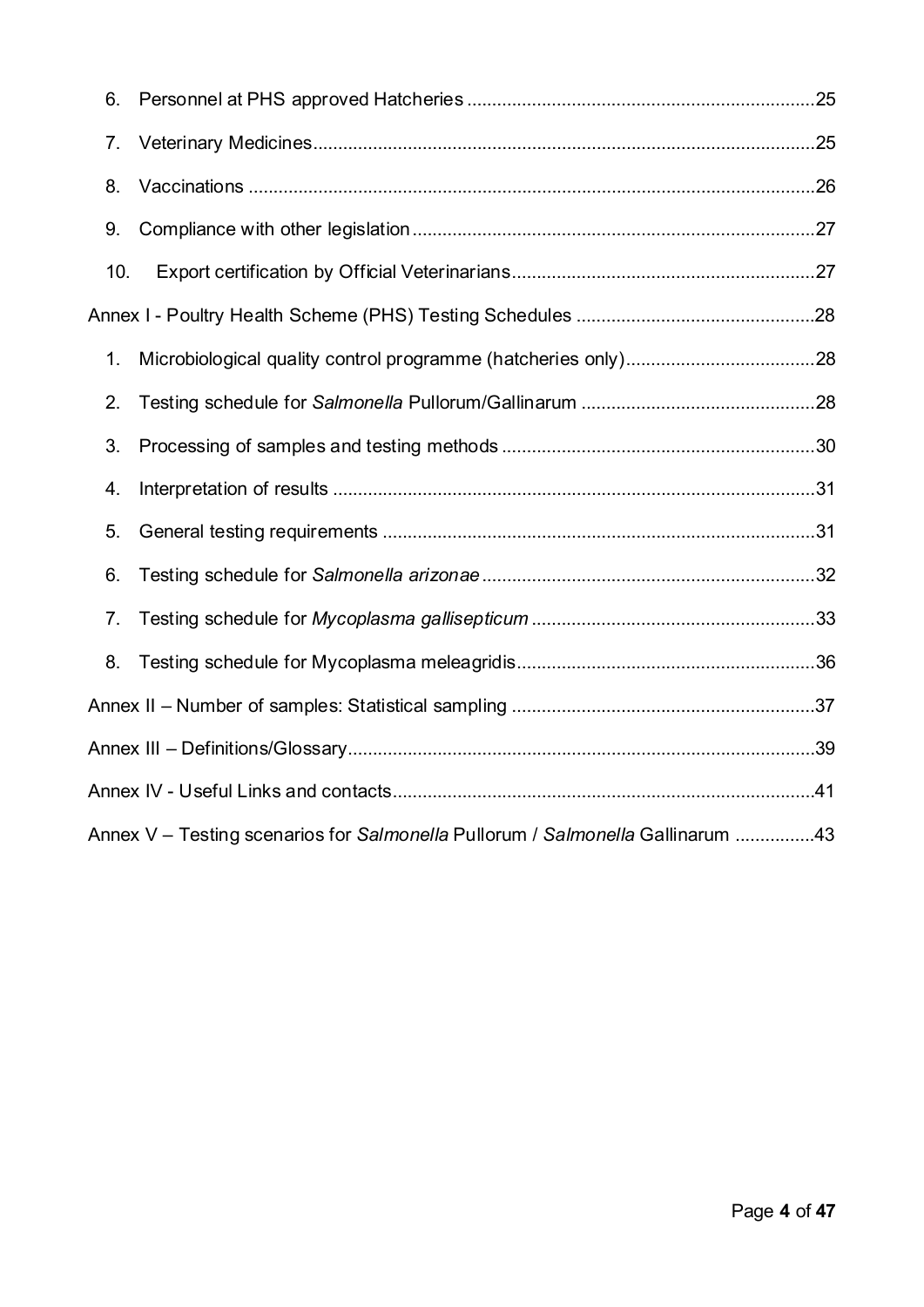# <span id="page-4-0"></span>**Introduction to the 2021 Revision: What is new?**

The Poultry Health Scheme (PHS) is a summary of rules required for registration and approval of premises in order to export to the EU and some other countries. The underlying EU legal instrument, [Directive 2009/158](https://eur-lex.europa.eu/legal-content/EN/TXT/?uri=CELEX%3A32009L0158) was repealed following sweeping legislative changes introduced by the Animal Health Law [\(Regulation 2016/429\)](https://eur-lex.europa.eu/legal-content/EN/TXT/?uri=CELEX%3A02016R0429-20210421) in the EU.

The updated requirements are listed in [Regulation 2019/2035](https://eur-lex.europa.eu/legal-content/EN/TXT/?uri=CELEX%3A02019R2035-20210421) (hereafter, the Regulation). Granting approval of hatcheries is described in Article 7 and approval of establishments (farms) is laid down in Article 8 of the Regulation. The detailed requirements for biosecurity measures, disease surveillance, microbiological control programme, facilities, personnel, and supervision by the Competent Authority are listed in Annexes I and II of the same Regulation.

Although the objective and the scope of the PHS has not changed, the Regulation added some additional details to the requirements. The main differences are as below:

- The existing requirement to operate a microbiological control programme at the hatchery has been further specified to require at least 60 samples to be taken every 6 weeks (see Annex I. (1)).
- *Salmonella* sampling is required at the hatchery to complement the surveillance on farm (see Annex I. (2) b).
- An additional initial sampling time was added to the *Mycoplasma* testing schedule (see Annex I. (4) and (5)).
- Clinical examination is now required as part of the disease surveillance.
- All testing required for membership of the PHS must be carried out at laboratories designated by the competent authority to undertake diagnostic testing for the purpose of the PHS (laboratory designations are on a pathogen- and test-specific basis). A list of these laboratories can be found on GOV.UK at [PHS Laboratories.](https://www.gov.uk/government/collections/defra-approved-laboratories-salmonella-poultry-health-animal-by-products-and-rabies)
- Some records must be retained for longer under the new rules.

As part of the review, we aimed to simplify the structure of this document, so it provides a helpful guide to industry, flock veterinarians, Official Veterinarians (OV) as well as Animal and Plant Health Agency (APHA) staff.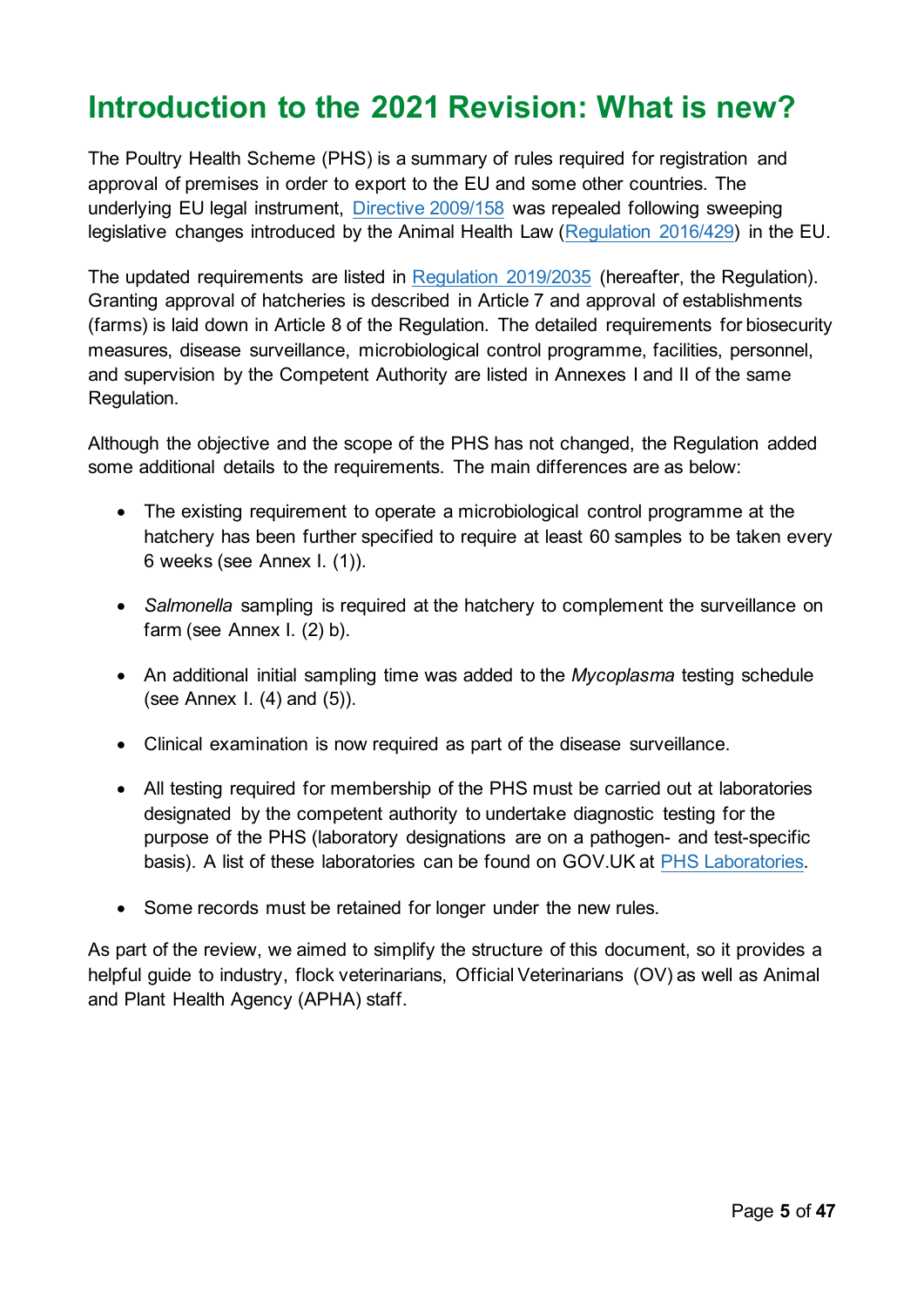# <span id="page-5-0"></span>**Section A - Introduction, Summary and Definitions**

## <span id="page-5-1"></span>**1.Introduction and Definitions**

This handbook contains:

- Information for flock owners and exporters
- Information for Animal and Plant Health Agency (APHA) staff
- Information for OVs and flock veterinarians

The Poultry Health Scheme (PHS) is based on the requirements of [Commission Delegated](https://eur-lex.europa.eu/legal-content/EN/TXT/?uri=CELEX%3A02019R2035-20210421)  [Regulation \(EU\) 2019/2035](https://eur-lex.europa.eu/legal-content/EN/TXT/?uri=CELEX%3A02019R2035-20210421) (hereafter, the Regulation), supplementing [Regulation \(EU\)](https://eur-lex.europa.eu/legal-content/EN/TXT/?uri=CELEX%3A02016R0429-20210421)  [2016/429](https://eur-lex.europa.eu/legal-content/EN/TXT/?uri=CELEX%3A02016R0429-20210421) of the European Parliament and of the Council as regards rules for establishments keeping terrestrial animals and hatcheries, and the traceability of certain kept terrestrial animals and hatching eggs. In the EU and Northern Ireland, this Regulation repealed and replaced [Council Directive 2009/158/EC](http://eur-lex.europa.eu/LexUriServ/LexUriServ.do?uri=OJ:L:2009:343:0074:0113:EN:PDF) (hereafter, the Directive), on animal health conditions governing intra-Union trade in, and imports from third countries of, poultry and hatching eggs.

The PHS comprises the rules for the registration and approval of premises intending to export *breeding poultry, day old chicks and hatching eggs* from GB to the European Union and/or Northern Ireland*.* Some non-EU countries also require the premises of origin of some poultry consignments to be part of a 'Government supervised poultry health scheme', in which case the reference in the Export Health Certificate (EHC) means the PHS.

'**Poultry**' is defined in Article 4 of Regulation 2016/429 as "birds that are reared or kept in captivity for

- a) the production of
	- i. meat;
	- ii. eggs for consumption;
	- iii. other products;
- b) restocking supplies of game birds;
- c) the purpose of breeding of birds used for the types of production referred to in points (a) and (b).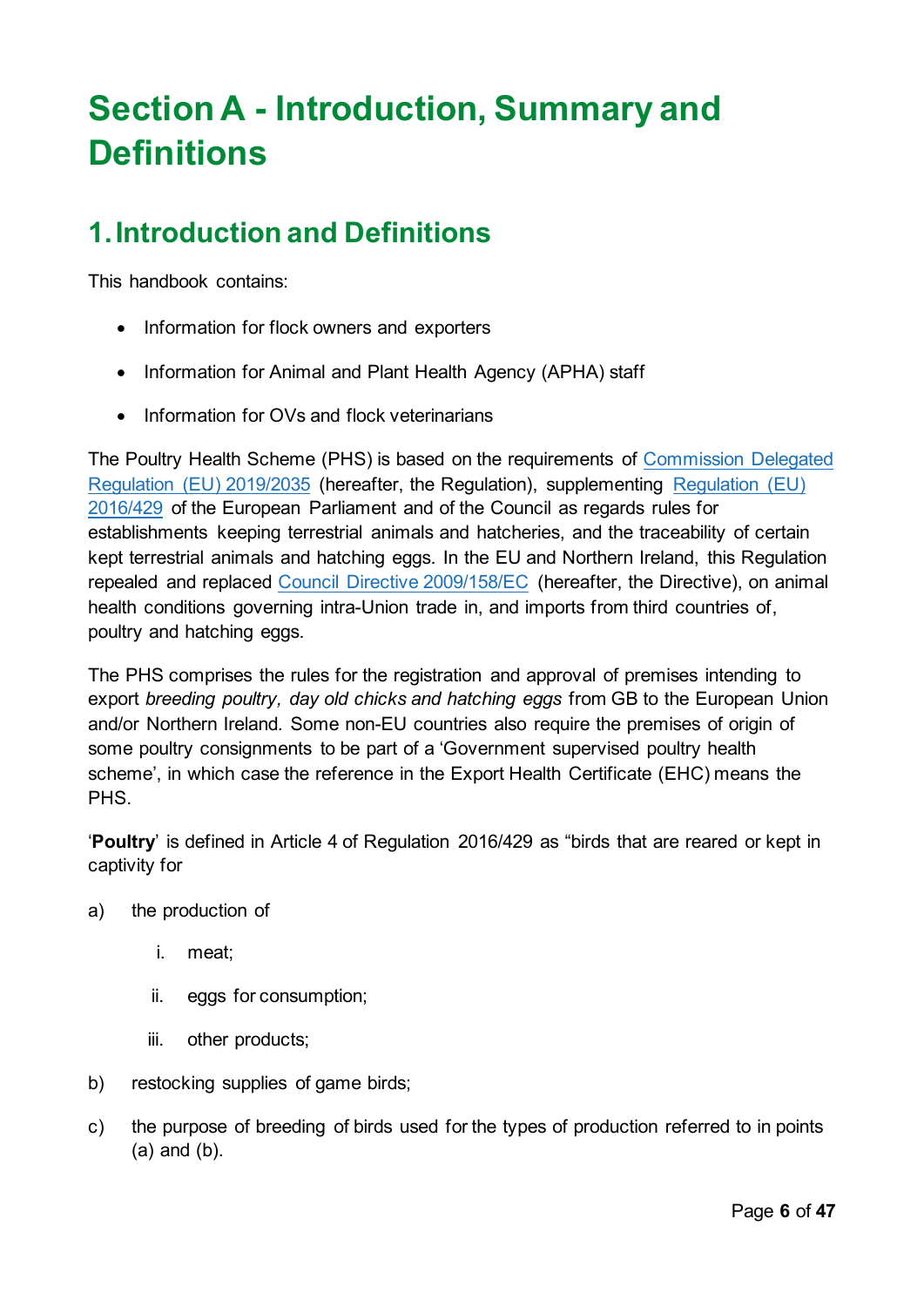'**Day-old chicks**' means all poultry less than 72 hrs old.

'**Hatching eggs**' means eggs, laid by poultry or captive birds, intended for incubation.

'**Breeding poultry**' means poultry 72 hours old or more, intended for the production of hatching eggs.

'**Flock**' means all poultry of the same health status kept on the same premises or in the same enclosure and constituting a single epidemiological unit; in housed poultry, this includes all birds sharing the same airspace.

The PHS does not apply to poultry only used for exhibitions, shows or contests and does not apply to table eggs or poultry meat.

## <span id="page-6-0"></span>**2.Who is the Poultry Health Scheme (PHS) aimed at?**

If you keep poultry, and you wish to either:

- a) export more than 20 birds or hatching eggs from GB to the EU or Northern Ireland;
- b) sell birds or eggs to other PHS members; or
- c) export to certain countries that require compliance (in full or partially) with EU [Regulation 2019/2035](https://eur-lex.europa.eu/legal-content/en/ALL/?uri=CELEX:32019R2035) or equivalent;

then, in Great Britain, your premises must be officially **approved** and **registered** as a member of the PHS. For export to the EU and/or Northern Ireland, the Export Health Certificates require that live poultry and hatching eggs must come from flocks which have been held for more than six weeks in an establishment approved under the PHS.

If you export poultry in lots of under 20 birds to the EU and/or Northern Ireland, you do not need to be a member of the PHS. However, you still need to comply with certain essential rules and consignments must be accompanied by the relevant model certificate included in Commission Implementing Regulation (EU) 2021/403 for this purpose and requiring certification of the compliance with certain essential EU rules.

If you intend to export poultry (or their hatching eggs) to the EU, NI or a third country, you should always consult the [GOV.UK](https://www.gov.uk/export-health-certificates) page containing the relevant Export Health Certificate (EHC) and Notes for Guidance (NFG) documents for the relevant commodity in advance for further details. These documents will contain details of any additional requirements, e.g. to be on a list of eligible establishments for export to a particular country, and/or export health certification and testing requirements.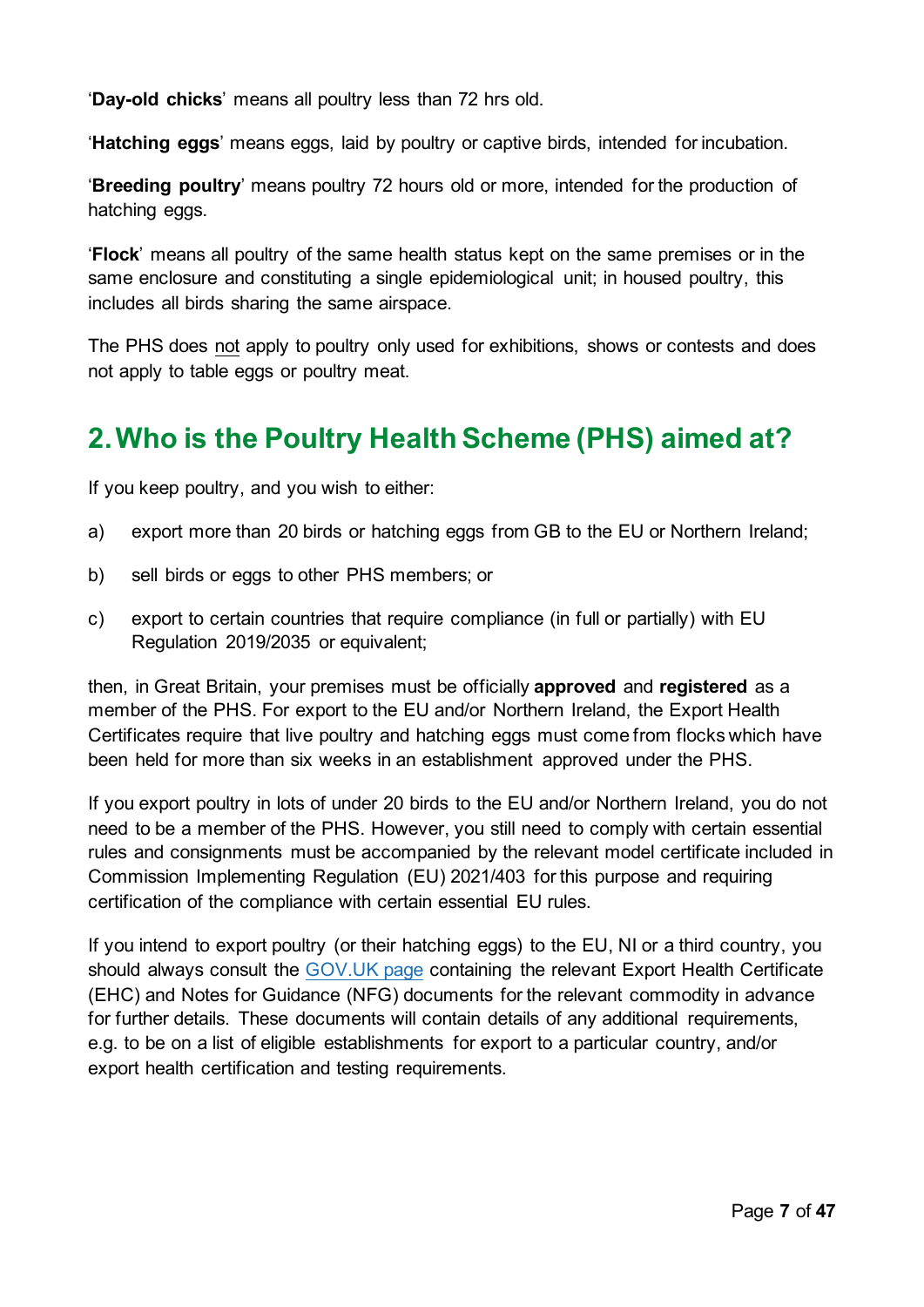### <span id="page-7-0"></span>**3.Which birds are covered?**

The PHS only covers poultry premises and hatcheries. PHS-approved premises must house only poultry. Where appropriate the PHS premises may be defined as a separate part of a larger establishment. However, in that case there must be clear separation between the parts of the premises if they are not all to be covered by PHS rules.

### <span id="page-7-1"></span>**4.How to join the Poultry Health Scheme (PHS)**

- a) To join the PHS you need to follow the instructions on the relevant [GOV.UK](https://www.gov.uk/guidance/poultry-health-scheme-how-to-register#how-to-join-the-poultry-health-scheme) page and complete the application form. The application form can be requested from and should be returned by e-mail with a plan of the premises attached to [CSCOneHealthPHS@apha.gov.uk.](mailto:CSCOneHealthPHS@apha.gov.uk) The PHS Team will advise on payment of the registration fee, details of which can be found on GOV.UK at [Poultry Health Scheme](http://www.defra.gov.uk/ahvla-en/tests-and-services/charges-for-ahvla-services/phs-fees/)  [\(PHS\) Fees.](http://www.defra.gov.uk/ahvla-en/tests-and-services/charges-for-ahvla-services/phs-fees/)
- b) Arrangements will then be made for an initial inspection of your premises by an APHA veterinarian. This inspection will establish whether your premises and its management procedures meet the requirements of Regulation 2019/2035 (as amended). These requirements can be found in the relevant sections of this Handbook.
- c) The APHA vet inspecting your premises will discuss with you how the requirements of the Regulation apply to your particular circumstances. After the inspection you will be advised of any changes that you may need to make to your premises, or operational procedures, to comply fully with the requirements.
- d) Depending on the species of poultry and other circumstances, e.g. resident birds, and origin of the birds, you may need to undertake initial rounds of testing for *Salmonella* and *Mycoplasma* before being able to export. A general requirement for export is that the eggs/birds originate from premises that have been approved under the PHS for more than 6 weeks. Initial testing must take place during this period. (See Annex I for details).
- e) Systematic records, detailed Standard Operation Procedures (SOPs) and, in the case of hatcheries, a description and procedures for the microbiological control programme as referred to in Art 7 of Regulation 2019/2035, along with results of the specified tests, must be kept and must be available for inspection.
- f) Although the (now repealed) Directive already required PHS members to have a microbiological control programme in place, Regulation 2019/2035 specifies further details regarding the numbers of samples and the frequency of sampling that are required in order to achieve compliance with this requirement of the PHS.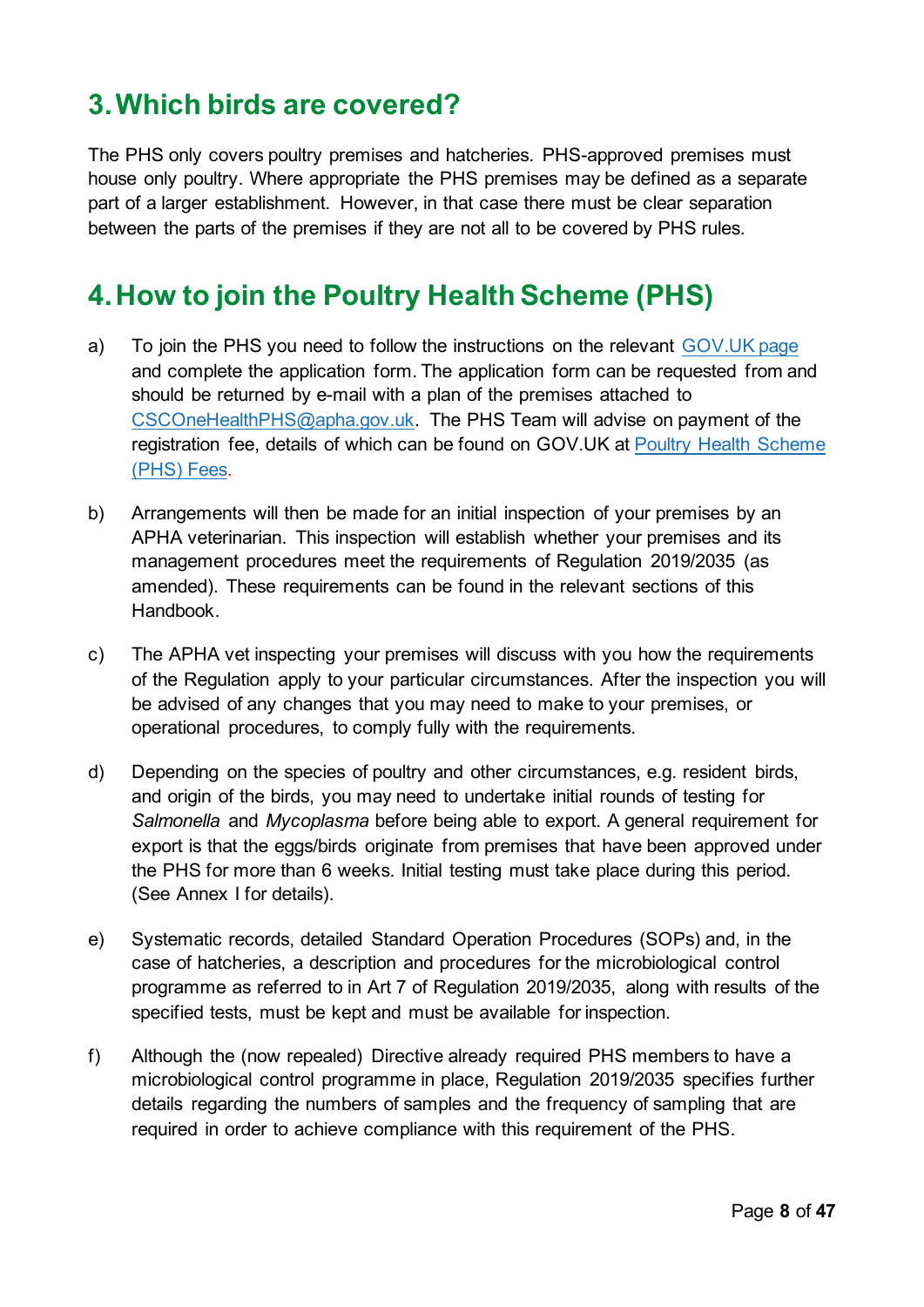- g) If the veterinary inspection of your premises and operations is satisfactory and your premises is approved, then you will be asked to pay the annual membership fee and veterinary inspection fee. As soon as payment is received your premises will be issued with a membership number and a membership certificate will be sent to you**.** If the outcome of the inspection is not satisfactory (see also paragraph 8.c above), APHA will write to you to confirm the reasons for failing to meet the required standards and to provide you with the corrective actions needed before membership can be recommended and to inform you if a further visit may be required for this purpose, depending on the nature of the corrective actions to be taken. If a further visit is required, it will be charged to the applicant at the standard APHA inspection rate.
- h) The starting date for your membership will be the date of the satisfactory inspection visit but note that you will not be eligible for export to the EU or Northern Ireland **until 6 weeks** after this date due to requirements in the relevant Export Health Certificates. Additional testing may also be required for newly registered premises during this period, depending on the origin and PHS status of the birds. As an exception, PHS membership is not required for the export to the EU and NI of poultry and hatching eggs for consignments comprising fewer than twenty units and such consignments can be certified using a dedicated Export Health Certificate.
- i) PHS membership and differing residency periods may be required by the competent authorities of countries outside the EU and Northern Ireland. Such requirements are specified in the relevant Export Health Certificate. Model Export Health Certificates can be found on the [Form Finder pages of GOV.UK.](https://www.gov.uk/export-health-certificates)
- j) From the starting date of your membership, birds and hatching eggs may only enter your flock/hatchery from the following sources:
	- i. from PHS establishments or from establishments approved under the equivalent Northern Ireland Poultry Health Assurance Scheme (NIPHAS);
	- ii. from similarly approved establishments in EU Member States; or
	- iii. imported from third countries in accordance with current import requirements using the relevant import health certificate as published on GOV.UK for poultry and hatching eggs over 20 units, i.e. in compliance with PHS requirements;
	- iv. In the case of a hatchery which has been approved for less than 6 weeks, dayold birds may only be moved to establishments in GB. Eggs and day-old birds can only be exported to the EU or NI from 6 weeks after the approval date of the hatchery (and subject to initial testing).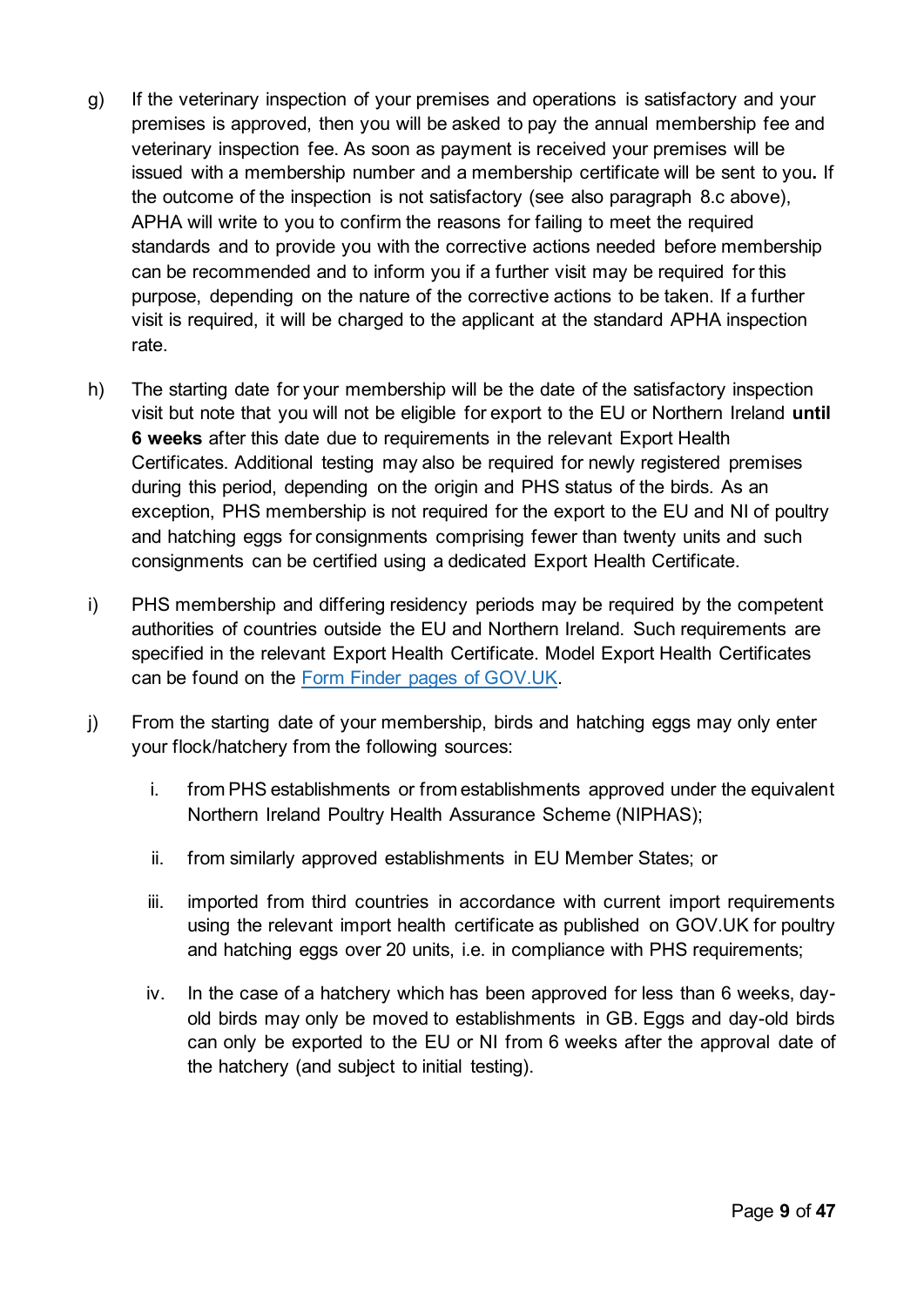- k) If you have a special requirement to introduce stock from non-PHS sources, in order to enrich your genetic base, you must contact your Regional APHA office to discuss the necessary procedures, which may involve quarantine and testing (at designated laboratories for the purpose of the PHS) of the introduced birds and/or temporary suspension of your membership until the PHS requirements are fulfilled.
- l) A veterinary inspection, either by an APHA Veterinary Officer (VO) or an Official Veterinarian (OV), will be required every year, which is subject to charging.
- m) You will be also asked to pay an annual membership fee which will vary according to whichever inspection option you choose i.e. APHA VO or OV.
- n) Membership of the PHS will last for one year (365 days) from the date of approval.
- o) Membership may be suspended or revoked if any of the membership rules are contravened, or if Avian Influenza, Newcastle disease, *Salmonella* or *Mycoplasma* covered by the PHS, are suspected and/or confirmed on your premises (see Section B (7) and (8)).

### <span id="page-9-0"></span>**5.Data protection**

Defra, the Scottish Government, the Welsh Government, and the Food Standards Agency are data controllers in common in respect of relevant personal data processed by the Animal and Plant Health Agency (APHA). For the purposes and usage of the data and the data sharing arrangements, please see the full Data Protection Statement on the APHA website. A hard copy of this information can be provided if required; please contact your local APHA Office/Laboratory. APHA will not permit any unwarranted breach of confidentiality or act in contravention of their obligations under the Data Protection Act [2018.](https://www.legislation.gov.uk/ukpga/2018/12/contents)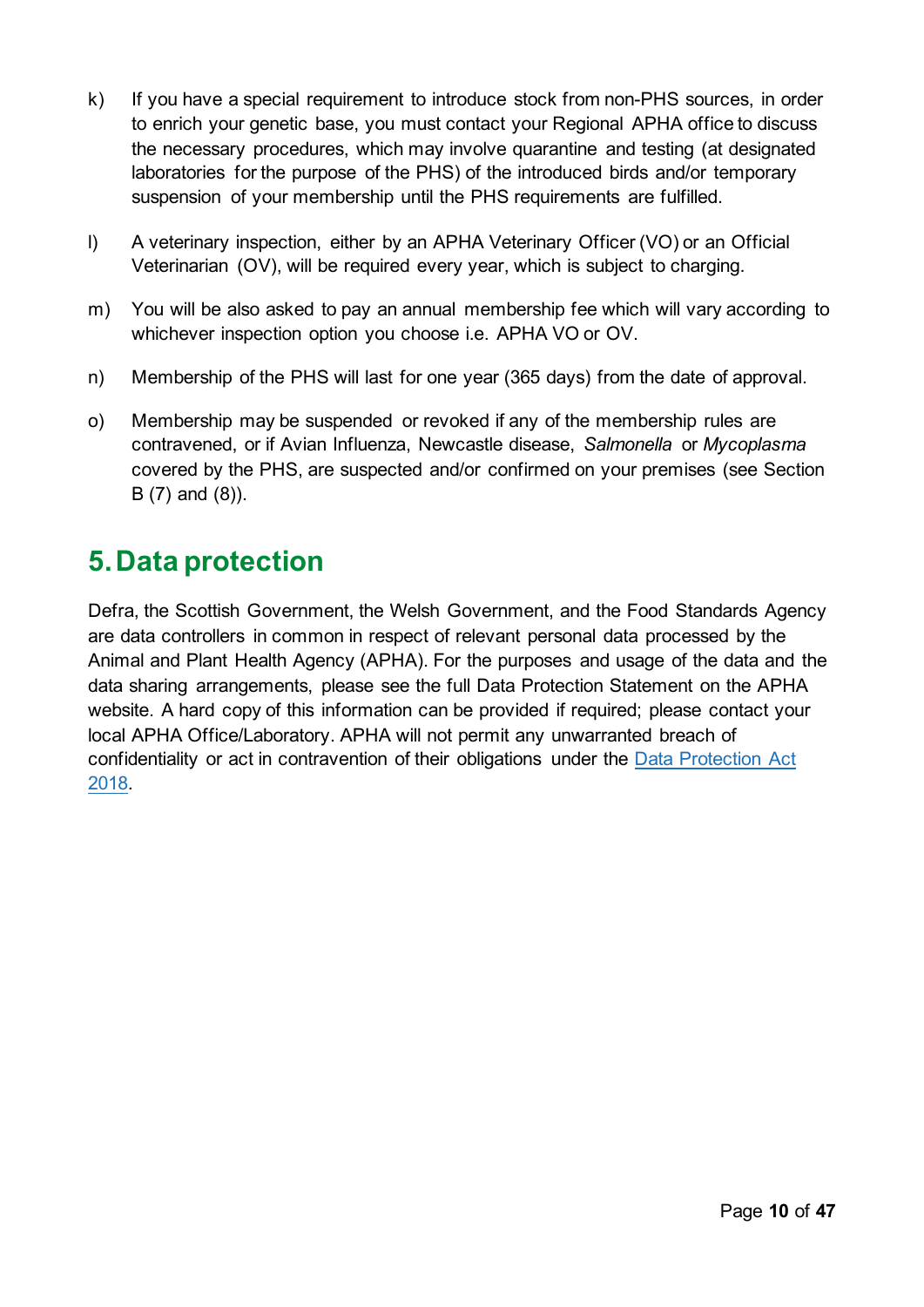# <span id="page-10-0"></span>**Section B – Membership management**

### <span id="page-10-1"></span>**1. Aim of the Poultry Health Scheme (PHS)**

To implement a system for the approval and registration of establishments in Great Britain officially recognised as meeting the requirements of Commission Delegated Regulation (EU) 2019/2035 supplementing Regulation (EU) 2016/429 of the European Parliament and of the Council as regards rules for establishments keeping terrestrial animals and hatcheries, and the traceability of certain kept terrestrial animals and hatching eggs (as amended).

### <span id="page-10-2"></span>**2. Administration**

The PHS is operated by the Animal and Plant Health Agency (APHA); an executive agency of Defra.

#### <span id="page-10-3"></span>**3. Membership**

- a) Membership of the PHS is open to individuals or companies in Great Britain, operating at specified premises. A member operating with separate premises at more than one location will be required to register each individual premises separately.
- b) The categories of membership of the PHS are:
	- i. Flock;
	- ii. Hatchery; and
	- iii. Combined Flock and Hatchery.
- c) Membership of the PHS must be approved by APHA. A member may withdraw from the PHS at any time (notice in writing will be required) but will not be entitled to a refund of any part of the registration or membership fees.
- d) Re-admission to the PHS will be at APHA's discretion. A further registration fee will be payable.
- e) When a member's premises is sold, or otherwise transferred, the new occupant must apply for membership in the usual way. Such sales or transfers must not be made on the assumption that the premises will automatically continue to qualify for membership of the PHS.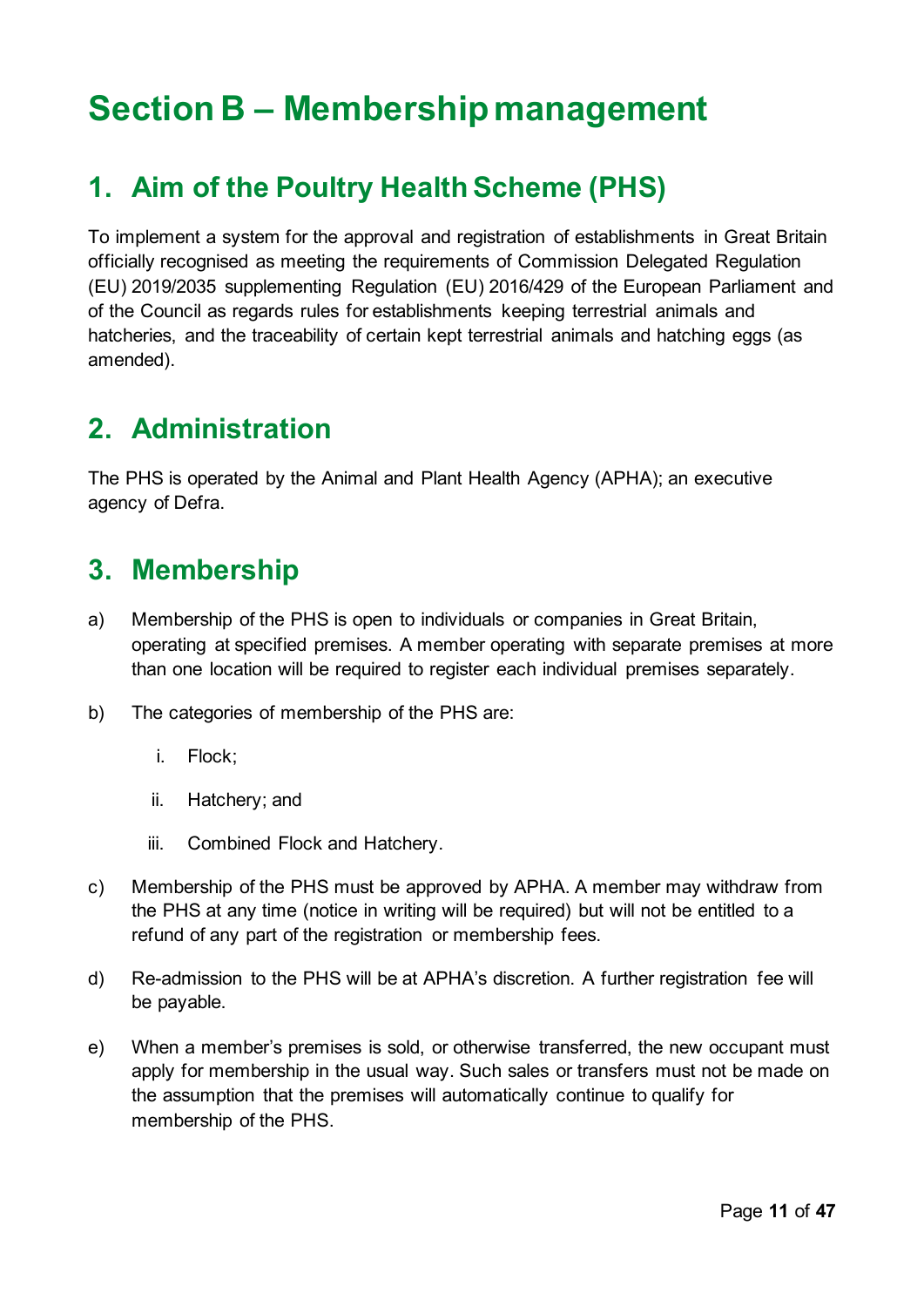## <span id="page-11-0"></span>**4. Application for Membership**

The application form should be returned by e-mail to [CSCOneHealthPHS@apha.gov.uk](mailto:CSCOneHealthPHS@apha.gov.uk) with the registration fee. APHA will process your application and ensure that a VO inspection is arranged as soon as possible.

### <span id="page-11-1"></span>**5. Acceptance onto Poultry Health Scheme (PHS)**

- a) Once a satisfactory VO inspection report has been received by APHA and the appropriate membership fee has been paid an individual registration number will be allocated and a confirmation letter be sent out by APHA Worcester. Your PHS approval number will mirror your County/Parish/Holding (CPH) number. If you do not already have a CPH number for the site where your poultry are kept, in England and Wales you should contact the Rural Payments Agency (RPA) on 03000 200 301 to obtain one. In Scotland, please contact [Scottish Government Rural Payments and](https://www.ruralpayments.org/topics/contact-us/)  [Services.](https://www.ruralpayments.org/topics/contact-us/) A membership certificate including this number will be issued to the member. Please note that after initial approval, no exports to EU/NI can take place during the first six weeks of membership. During the initial six weeks period, the testing requirements for the relevant species must be met.
- b) Once PHS membership is approved, in order to maintain the PHS membership of the approved premises after the 365 days approval period, a chargeable veterinary inspection by a VO or an OV will be required every year. You will also be asked to pay an annual membership fee.

#### <span id="page-11-2"></span>**6. Annual Inspections**

- a) To have your membership renewed you will have to send a renewal application form along with the annual membership fee to APHA before the validity of your membership certificate lapses. APHA will send you a letter with a reminder one month before your renewal is due.
- b) Upon receipt of your application with the membership fee, APHA will issue a new membership certificate valid for a further 365 days from your renewal date.
- c) A satisfactory veterinary inspection must take place once a year on or before the anniversary of the previous inspection. APHA will write to you to advise you if the inspection is overdue. If no inspection report is forthcoming, then your membership will be suspended with effect from the missed annual re-approval date and ultimately revoked if there is a further delay in APHA receiving your inspection report.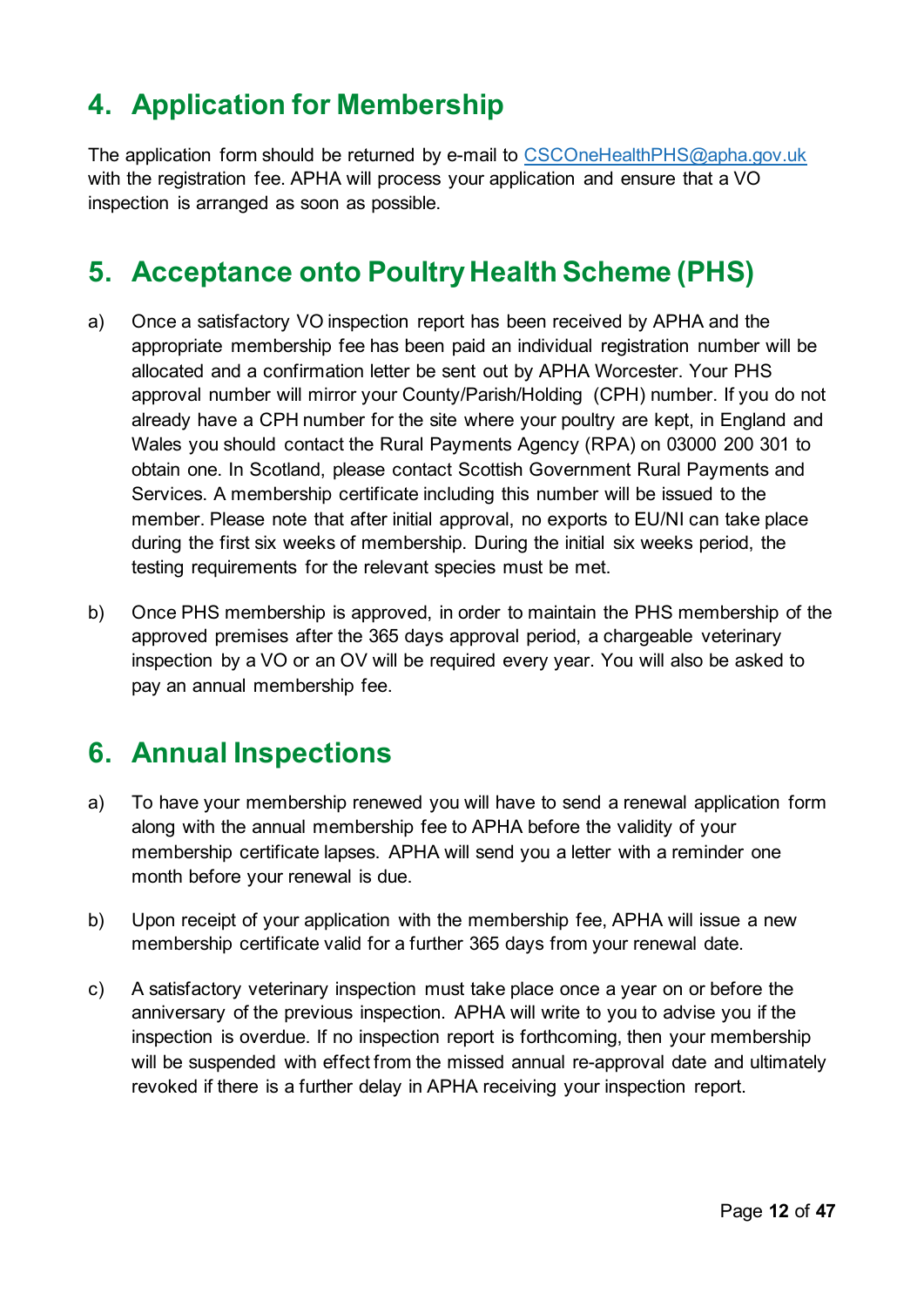- d) Members may elect to have their annual inspections made by either an APHA veterinarian or by an OV nominated by the member. You should declare your preferred option in the renewal application form.
- e) If the member opts for a VO inspection this will be chargeable by APHA.
- f) If the member opts for an OV inspection the nominated veterinary surgeon must be an OV on the panel for export/import of poultry, and to avoid any conflict of interest, he/she must not be employed whole time by the member.
- g) Your Regional APHA office can supply a list of eligible OVs if required. **If the member chooses the OV option, it is the member's own responsibility to arrange for the OV to make the annual inspection**. The OV of your choice should send the completed inspection report to APHA.
- h) The fees of the OV for the inspection are a matter for **private arrangement between the OV and the member, and they will be in addition to PHS membership fees.**
- i) **Where members have opted for inspections to be done by an OV and an unsatisfactory report is received, your membership may be suspended or revoked as necessary**.
	- If membership is revoked, a visit by a VO will be required before membership is reestablished and you will be asked to pay for a registration fee again.
	- If membership is suspended and the reason(s) for the suspension have been resolved by the Member, then a visit by a VO may be required before suspension is lifted.
	- Such visits will be chargeable by APHA.

### <span id="page-12-0"></span>**7.Suspensions and Revocations**

- **(1) Membership will be suspended for any of the below reasons:**
- a) If the conditions laid down in Articles 7 and 8 to Regulation (EU) 2019/2035 are no longer met (as outlined in Sections C, D and E);
- b) Pending the completion of disease investigation if:
	- i. avian influenza or Newcastle disease is suspected on the premises;
	- ii. poultry or hatching eggs have been received from establishments with a suspected or confirmed case of avian influenza or Newcastle disease;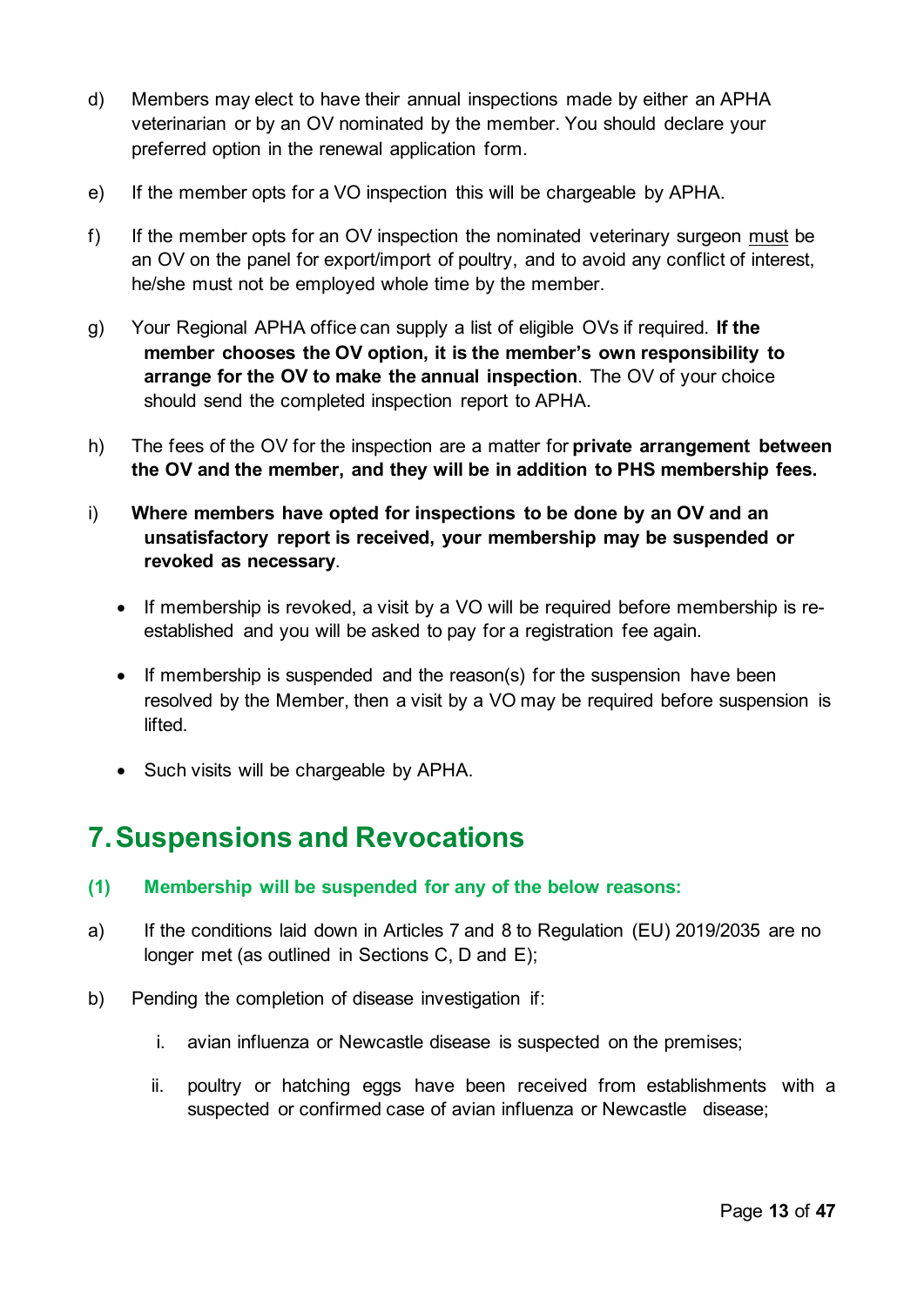- iii. contact liable to transmit disease has occurred with establishments where avian influenza or Newcastle disease has been confirmed;
- c) subject to the relevance for the particular poultry species, while further tests are performed if the results of surveillance at establishment indicate suspicion of infection with *Salmonella* Pullorum, Gallinarum or pathogenic *arizonae* of turkeys, or *Mycoplasma gallisepticum* or *M. meleagridis;*
- d) until completion of measures required by a notice served by a VO or OV if the appropriate disease surveillance (if required) is not carried out at the establishment and/or the establishment does not satisfy the requirements of Regulation (EU) 2019/2035, outlined in Section B or C;
- e) if APHA has not received a renewal application form together with the membership fees and your membership has lapsed beyond the 365-day period;
- f) if fees are not paid to APHA;
- g) if a satisfactory veterinary inspection has not been completed within the previous 12 months.
- **(2) Membership will be revoked for any of the below reasons:**
- a) if avian influenza or Newcastle disease is confirmed on the premises;
- b) if subject to the relevance for the particular poultry species, the presence of *S.* Pullorum, Gallinarum, pathogenic turkey *arizonae* strains, *Mycoplasma gallisepticum* or *Mycoplasma meleagridis* is confirmed on the premises;
- c) if, after a VO or OV has served a second notice, requiring to implement the appropriate disease surveillance at the establishment and/or to bring the establishment in line with the requirements of Regulation 2019/2035, outlined in this Handbook and action has not been taken;
- d) if membership has lapsed beyond the 365-day period and APHA has not received a renewal application together with the membership fee 30 days after the date when renewal is due.
- e) if fees are not paid to APHA
- f) If a satisfactory veterinary inspection report has not been received within 3 weeks of due date.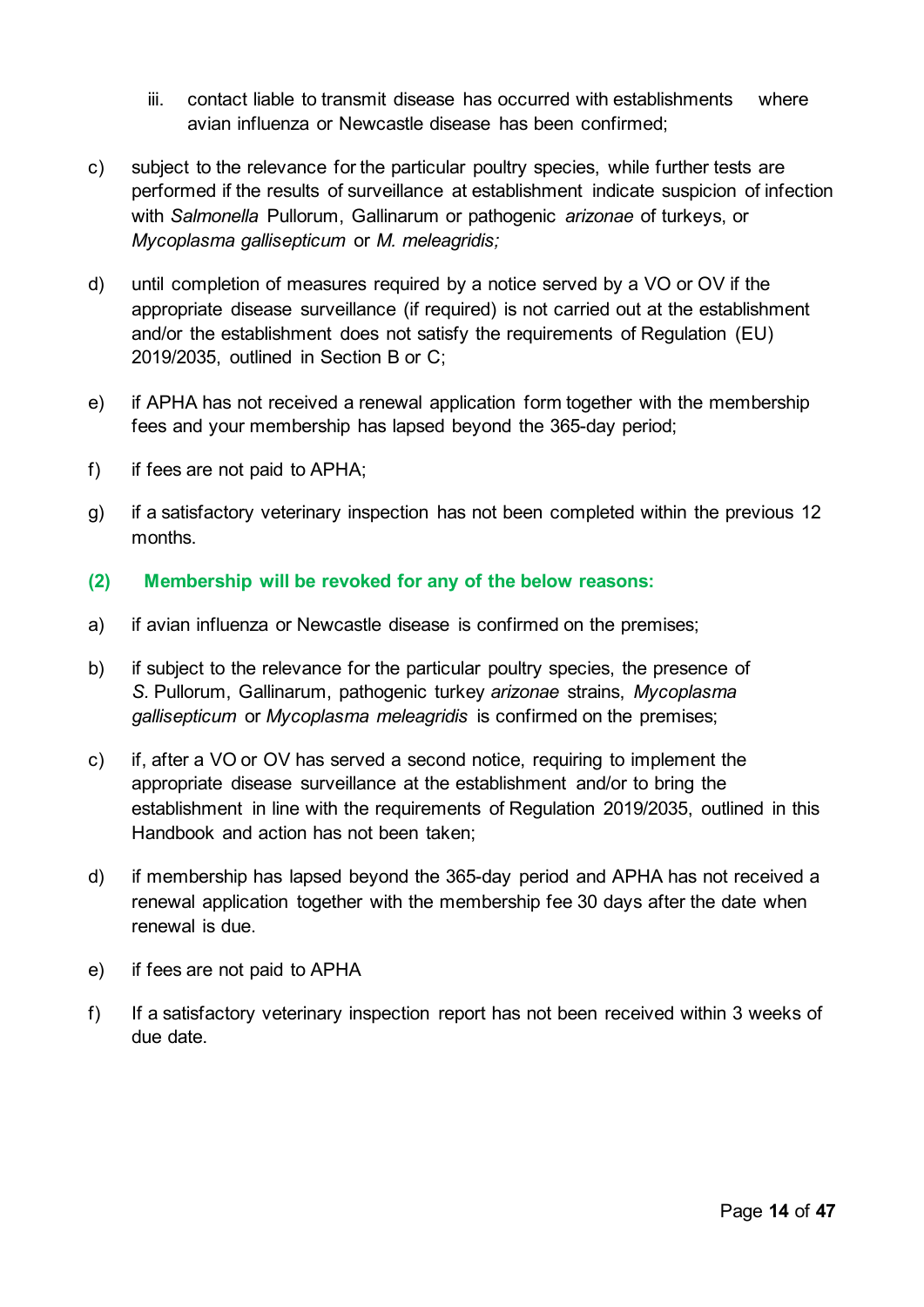## <span id="page-14-0"></span>**8.Restoration of Membership**

Approval may be restored if it was revoked for one or more of the below reasons:

- a) Confirmation of avian influenza or Newcastle disease: membership may be restored 21 days after completion of the cleansing and disinfection protocol following depopulation.
- b) Infection caused by *S.* Pullorum, Gallinarum, pathogenic turkey *arizonae strains* of turkeys, membership may be restored after negative results have been recorded in two rounds of suitable tests. APHA to advise on the number and type of samples and the methodology according to the circumstances of the case. Test rounds to be performed with an interval of at least 21 days on the establishment following depopulation and disinfection of the infected flock for which the effectiveness has been verified by checking the standard of the cleansing and disinfection protocol and, where appropriate, by suitable tests on dried surfaces. APHA staff may be required to carry out the sampling and testing and to advise on the effectiveness of disinfection.
- c) Presence of *Mycoplasma gallisepticum* or *Mycoplasma meleagridis* in relevant poultry species, if either:
	- i. negative results have been recorded in two tests performed on the flock with an interval of at least 60 days. APHA will advise on the number and type of samples to be taken; or
	- ii. negative results have been recorded in two tests performed with an interval of at least 21 days on the establishment after disinfection following depopulation of the entire infected flock. Verification of the effectiveness of disinfection is not required for *Mycoplasmas* but a visual inspection is likely to be required.
- d) Non-compliance with the rules of Regulation 2019/2035, subject to notices served by an APHA veterinarian or OV: membership may be restored when APHA agrees that all the requirements of the Regulation are being complied with.
- e) Membership has lapsed beyond the 365-day period and a satisfactory annual visit has not been completed: membership may be restored at the discretion of APHA. A satisfactory inspection must be completed, and a further registration fee will be payable.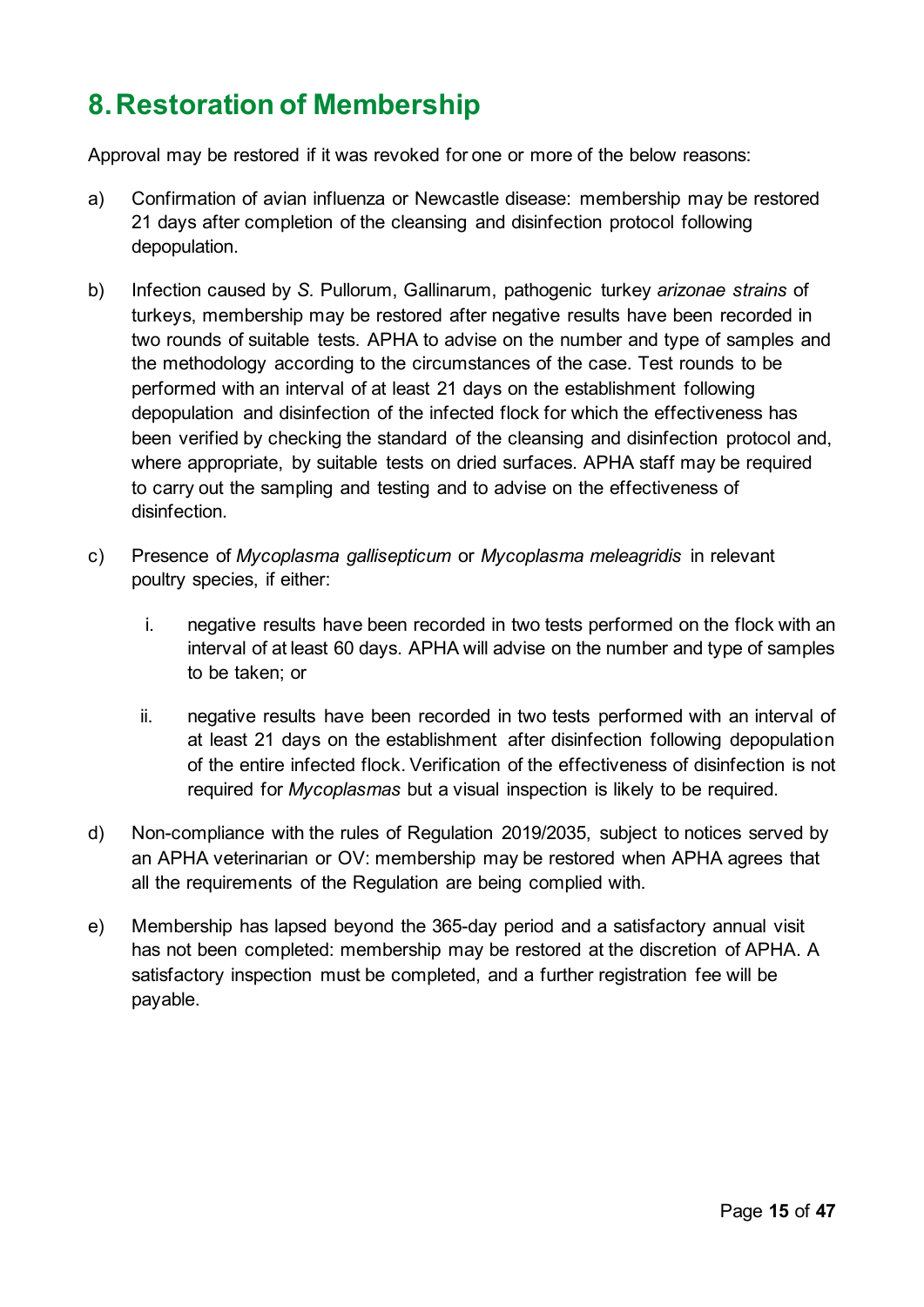### <span id="page-15-0"></span>**9.Fees**

- a) The current fees are available on GOV.UK at [Poultry Health Scheme \(PHS\) Fees.](https://www.gov.uk/guidance/poultry-health-scheme-how-to-register)
- b) The PHS Fees will be reviewed annually.
- c) The registration fee is payable in advance by new members when they apply to join the PHS.
- d) The membership fee is payable on acceptance into the PHS and then annually prior to expiry of the membership certificate. A reminder will be issued, 4-6 weeks before the renewal fee is due.
- e) A separate Inspection fee will be charged for any re-inspections carried out by an APHA VO in connection with follow-up visits to ascertain that any non-compliances regarding premises, operational standards or disease status have been rectified or resolved or for the purpose of lifting a suspension or a re-approval visit.
- f) Any member who fails to pay any fee due to APHA under the PHS may have membership of the PHS suspended or revoked in relation to the premises in respect of which the fee is due. The member will be informed in writing and given an opportunity to make representations.

### <span id="page-15-1"></span>**10. List of approved establishments and advertisements**

- a) The Regulation requires Central Competent Authorities to make publicly available the list of establishments approved and registered in accordance with the Regulation. The list of PHS approved establishments is available on GOV.UK at [Poultry Health](https://www.gov.uk/government/publications/poultry-health-scheme-list-of-members)  [Scheme Membership List.](https://www.gov.uk/government/publications/poultry-health-scheme-list-of-members)
- b) A member may draw attention to his membership of the PHS by advertising, provided that all such advertisements correctly describe their status in the PHS. APHA reserves the right to require the withdrawal of any advertising material which it considers to be inaccurate.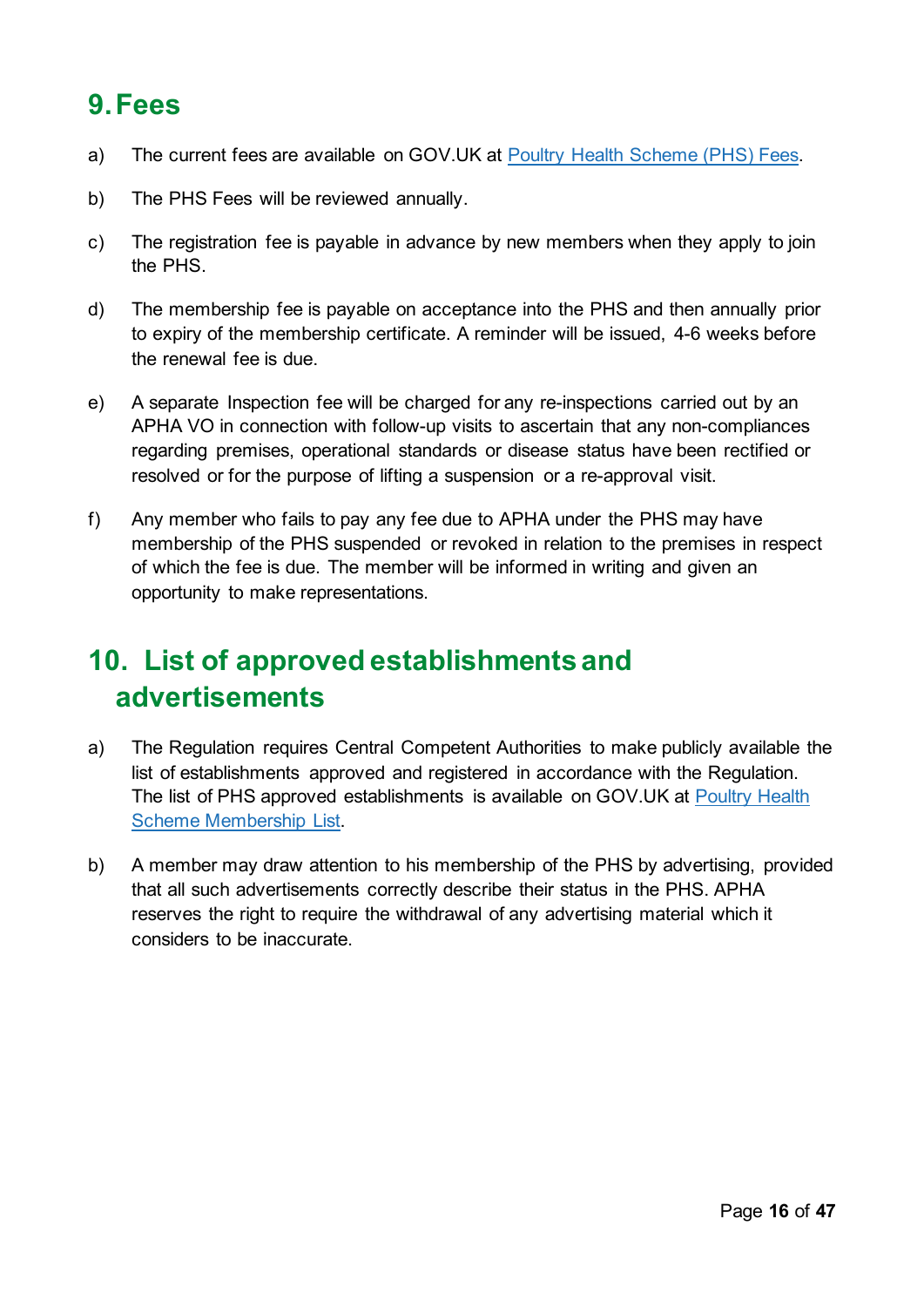# <span id="page-16-0"></span>**Section C – Requirements for Granting Approval under the Poultry Health Scheme (PHS)**

**Farms** are required to demonstrate compliance with the rules of the PHS (and Regulation 2019/2035) regarding:

- Biosecurity (point 1 of Part 4 of Annex I to Regulation 2019/2035); • Surveillance (point 2 of Part 4 of Annex I to Regulation 2019/2035); and
- Facilities (point 3 of Part 4 of Annex I to Regulation 2019/2035)

**Hatcheries** must meet the above requirements with regards to:

• Biosecurity (point 1 of Part 3 of Annex I to Regulation 2019/2035) • Surveillance (point 2 of Part 3 of Annex I to Regulation 2019/2035) and (Parts I and II to Annex II to Regulation 2019/2035) • Facilities (point 3 of Part 3 of Annex I to Regulation 2019/2035) • Personnel (point 4 of Part 3 of Annex I to Regulation 2019/2035) • Supervision by the CA (point 5 of Part 3 of Annex I to Regulation 2019/2035).

## <span id="page-16-1"></span>**1. Biosecurity**

Biosecurity is the prevention of disease-causing agents entering or leaving any place where they can pose a risk to farm animals, other animals, humans or the safety and quality of a food product. The same principles apply within the farm, minimising the risk of disease spreading between animals and groups.

A high level of protection against disease must always be maintained in PHS approved establishments, through employment of effective biosecurity measures.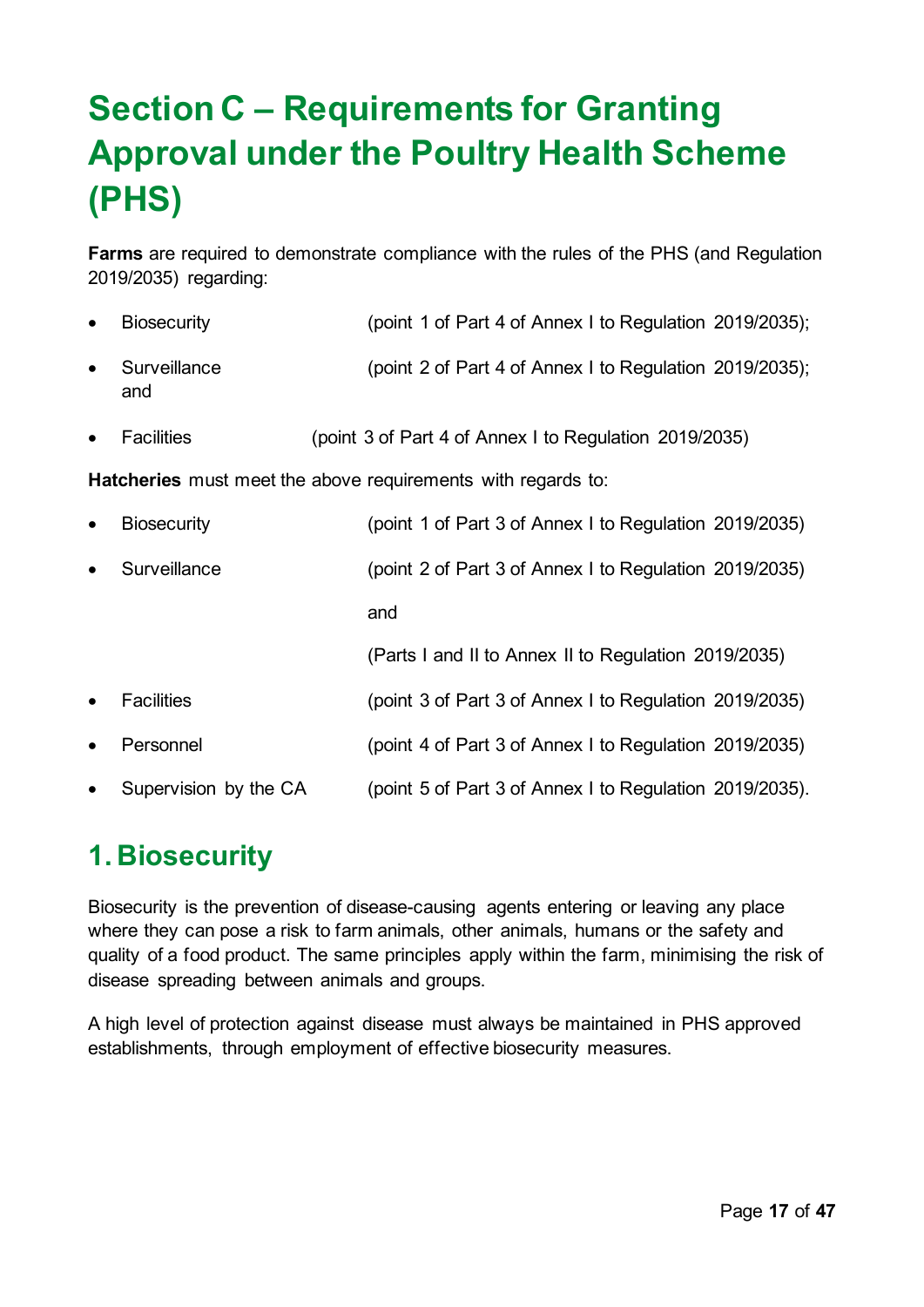#### **Biosecurity in the Poultry Industry**

- (1) General Points
- a) The presence of any large groups of poultry, in intensive conditions, provides a large pool of susceptible birds. It is critical that diligence is exercised when such a unit is present on a farm, especially when the unit is part of a wider mixed farming operation. Game birds, backyard poultry flocks and large populations of wild birds may be particular hazards in relation to PHS organisms. Poultry are susceptible to several important infections that can be transferred to humans. These include *Salmonella* spp. and *Campylobacter* spp.
- b) Codes of Practice (as well as APHA) provide specific advice which covers the importance of:
	- i. careful cleansing and disinfection of units before stocking and restocking;
	- ii. effective control of farm pests;
	- iii. separation of the unit from other farm activity;
	- iv. rigorous hygiene measures when entering and leaving the unit (e.g. separate clothing and footwear);
	- v. the need to ensure that all inputs such as feed, water and bedding are safe.
- (2) Codes of Practice and assurance schemes in the poultry industry
	- i. [European rules for](https://ec.europa.eu/food/food/biological-safety/food-borne-diseases-zoonoses/control-salmonella_en) *Salmonella* control
	- ii. [Community Guide for good hygiene practices in pullet rearing and egg laying](https://ec.europa.eu/food/system/files/2016-10/biosafety_food-borne-disease_salmonella_layers_community-guide.pdf)  [flocks](https://ec.europa.eu/food/system/files/2016-10/biosafety_food-borne-disease_salmonella_layers_community-guide.pdf)
	- iii. [Biosecurity and preventing welfare impacts in poultry and captive birds](https://assets.publishing.service.gov.uk/government/uploads/system/uploads/attachment_data/file/986693/biosecurity-poultry-guide.pdf)
	- iv. [Code of Practice for the control of](https://assets.publishing.service.gov.uk/government/uploads/system/uploads/attachment_data/file/342849/egg_laying_flocks_cop.pdf) *Salmonella* in Commercial Egg Laying **[Flocks](https://assets.publishing.service.gov.uk/government/uploads/system/uploads/attachment_data/file/342849/egg_laying_flocks_cop.pdf)**
	- v. [Code of Practice for the prevention of](http://adlib.everysite.co.uk/adlib/defra/content.aspx?doc=85540&id=85542) *Salmonella* in chickens reared for meat [on farm](http://adlib.everysite.co.uk/adlib/defra/content.aspx?doc=85540&id=85542)
	- vi. [Code of Practice for the prevention and control of](https://assets.publishing.service.gov.uk/government/uploads/system/uploads/attachment_data/file/342847/breeding_flocks_cop.pdf) *Salmonella* in breeding flocks [and hatcheries](https://assets.publishing.service.gov.uk/government/uploads/system/uploads/attachment_data/file/342847/breeding_flocks_cop.pdf)
	- vii. [Lion Code of Practice](https://www.safe-poultry.com/LionCodeofPractice.aspx)

Also, find more information on general [biosecurity and good hygiene](https://www.gov.uk/guidance/disease-prevention-for-livestock-farmers) advice.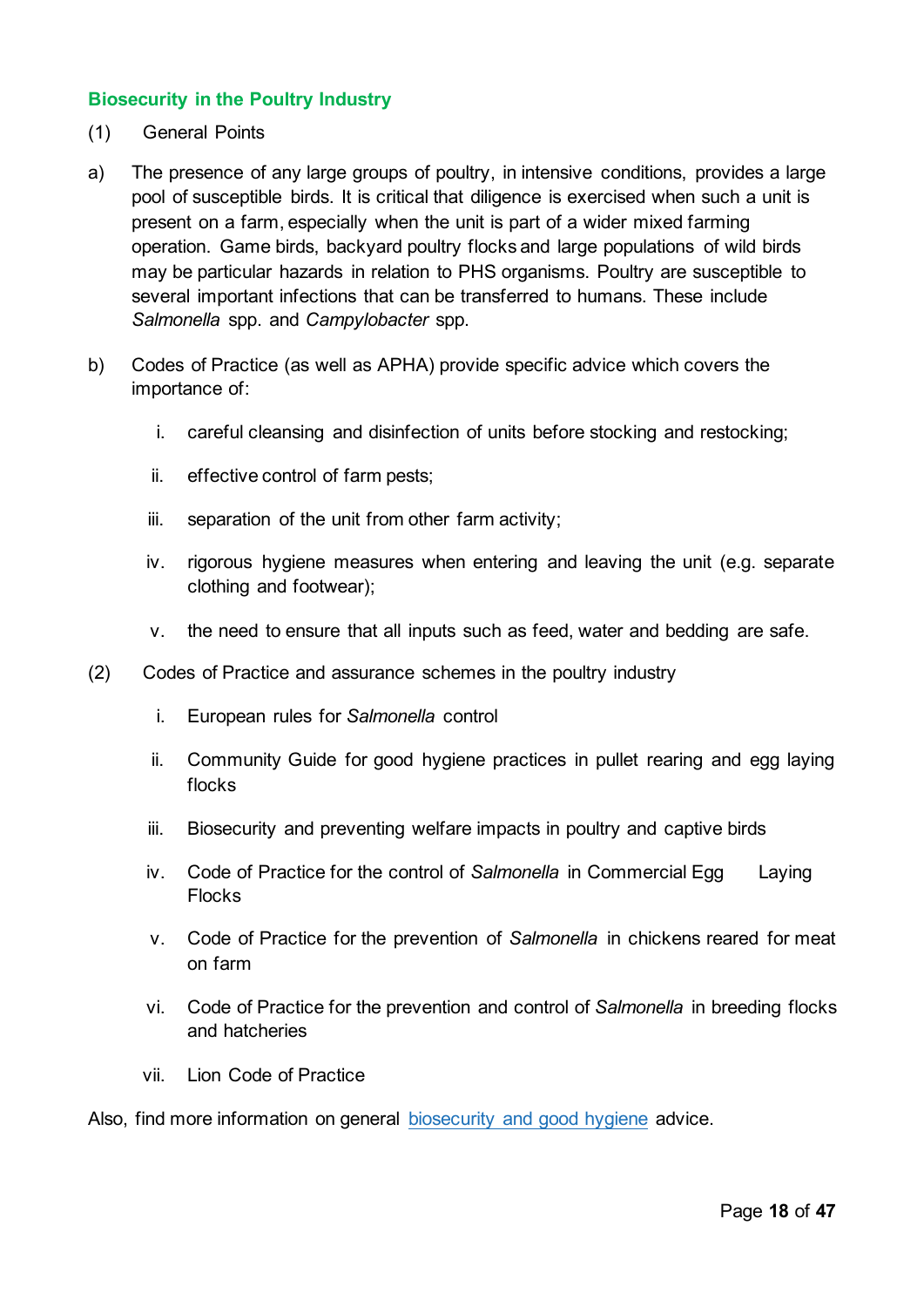### <span id="page-18-0"></span>**2. Biosecurity requirements on approved farms**

- a) The hatching eggs must be:
	- i. collected at frequent intervals, at least daily and as soon as possible after laying;
	- ii. cleaned and disinfected as soon as possible;
	- iii. placed either in new or in cleaned and disinfected packaging material;
- b) If an establishment houses poultry species of the orders Galliformes and Anseriformes at the same time, a clear separation must be made between them.
- c) Appropriate sanitary breaks must be taken after the cleaning and disinfecting operations and prior to the arrival of any new flock of poultry in the facilities where poultry is kept.
- d) Visitors must wear protective clothing and the personnel must wear appropriate working clothing and act in accordance with the hygiene rules drawn up by the operator.
- e) An appropriate system must be in place to ensure the collection of wastewater.

#### <span id="page-18-1"></span>**3. Biosecurity requirements on approved hatcheries**

- a) Hatching eggs of poultry must come either from PHS approved establishments keeping breeding poultry or from other PHS hatcheries;
- b) Eggs must be cleaned and disinfected, between the time of their arrival at the hatchery and the incubation process or at the time of their dispatch unless they have been previously disinfected on the establishment of origin;
- c) The following must be cleaned and disinfected:
	- i. the incubators and equipment after hatching;
	- ii. the packaging materials after each use, unless they are disposable to be destroyed after first use;
- d) An appropriate system must be in place to ensure the collection of wastewater;
- e) Protective clothing is provided for visitors working;
- f) Appropriate working clothing and the code of conduct with hygiene rules must be provided to personnel.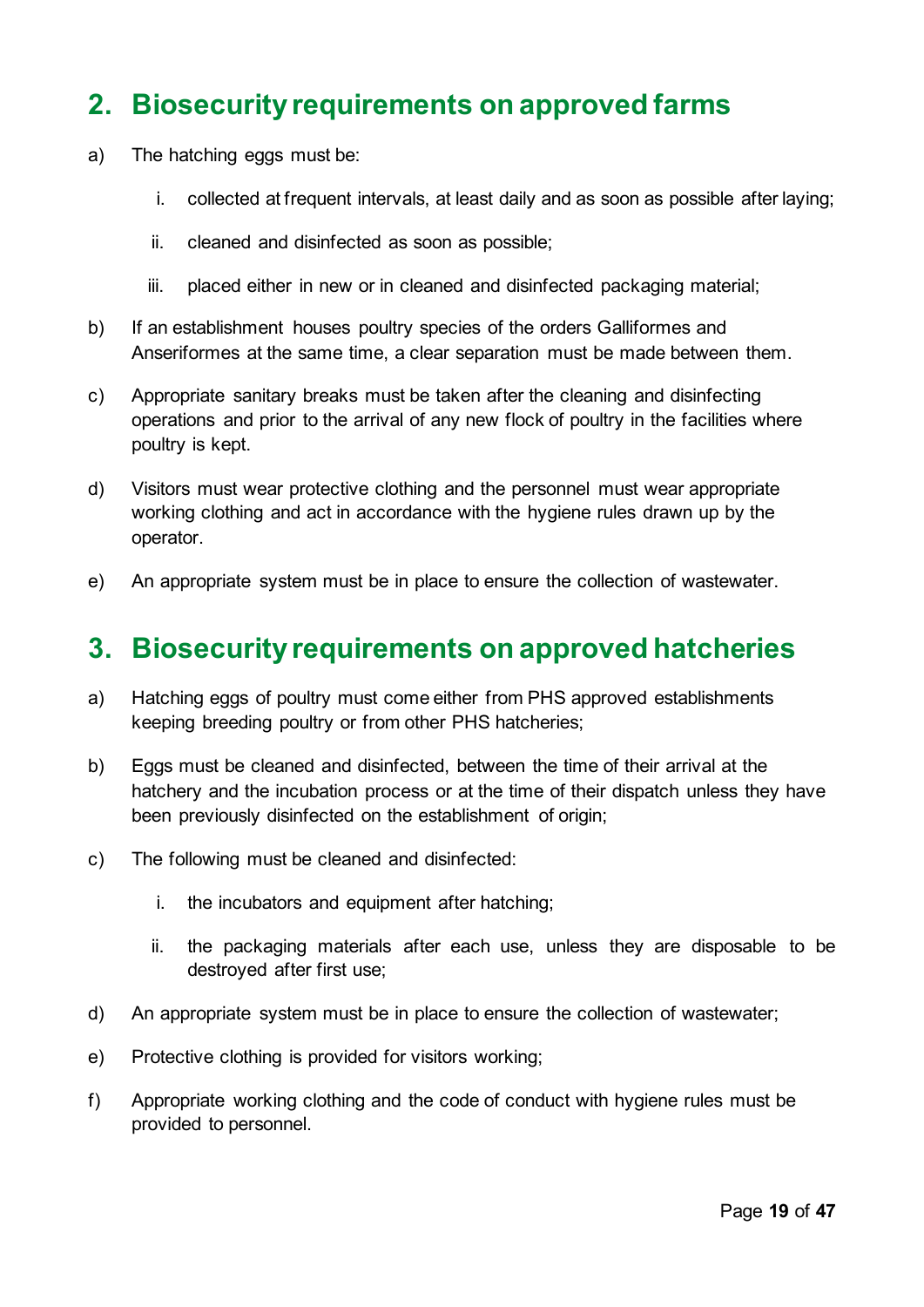## <span id="page-19-0"></span>**4. Surveillance**

Depending on the type of poultry being kept on the establishment, their origin, and whether they are present on site at the time of the initial examination, routine testing for certain *Salmonellas* and *Mycoplasmas* may be required.

#### **All test regimes are subject to regular review. You will be notified in writing of any changes.**

The current testing requirements are laid out in **Annex I** of this handbook. A brief summary is included in the following table:

|                                                                         | <b>Salmonella</b> |               |             | <b>Mycoplasma</b>                  |                                  |
|-------------------------------------------------------------------------|-------------------|---------------|-------------|------------------------------------|----------------------------------|
|                                                                         | S. Pullorum       | S. Gallinarum | S. arizonae | <b>Mycoplasma</b><br>gallisepticum | <b>Mycoplasma</b><br>meleagridis |
| <b>Turkeys</b>                                                          | Required          | Required      | Required    | Required                           | Required                         |
| <b>Fowl</b>                                                             | Required          | Required      |             | Required                           |                                  |
| <b>Ducks</b>                                                            | Required          | Required      |             |                                    |                                  |
| <b>Pheasants</b><br><b>Guinea</b><br>fowl<br><b>Partridges</b><br>Quail | Required          | Required      |             |                                    |                                  |
| <b>Geese</b><br><b>Pigeons</b><br><b>Ratites</b>                        |                   |               |             |                                    |                                  |

All testing required for membership of the PHS must be carried out at laboratories designated by the competent authority to undertake diagnostic testing for the purpose of the PHS (laboratory designations are on a pathogen- and test-specific basis).

A list of laboratories currently permitted to undertake diagnostic testing for the purpose of the PHS can be found on GOV.UK at [PHS Laboratories.](https://www.gov.uk/government/collections/defra-approved-laboratories-salmonella-poultry-health-animal-by-products-and-rabies)

The PHS member must pay the cost of all sampling and testing associated with the PHS.

#### **Surveillance on premises with resident flocks at the time of application**

APHA will advise on any particular need for your flock or the environment of your establishment to undergo additional testing, e.g. when resident birds are present on the premises before approval and following confirmation of any of the diseases covered by the PHS.

As a general rule, newly approved premises may not export to EU/NI until they have been members of the PHS for at least 6 weeks.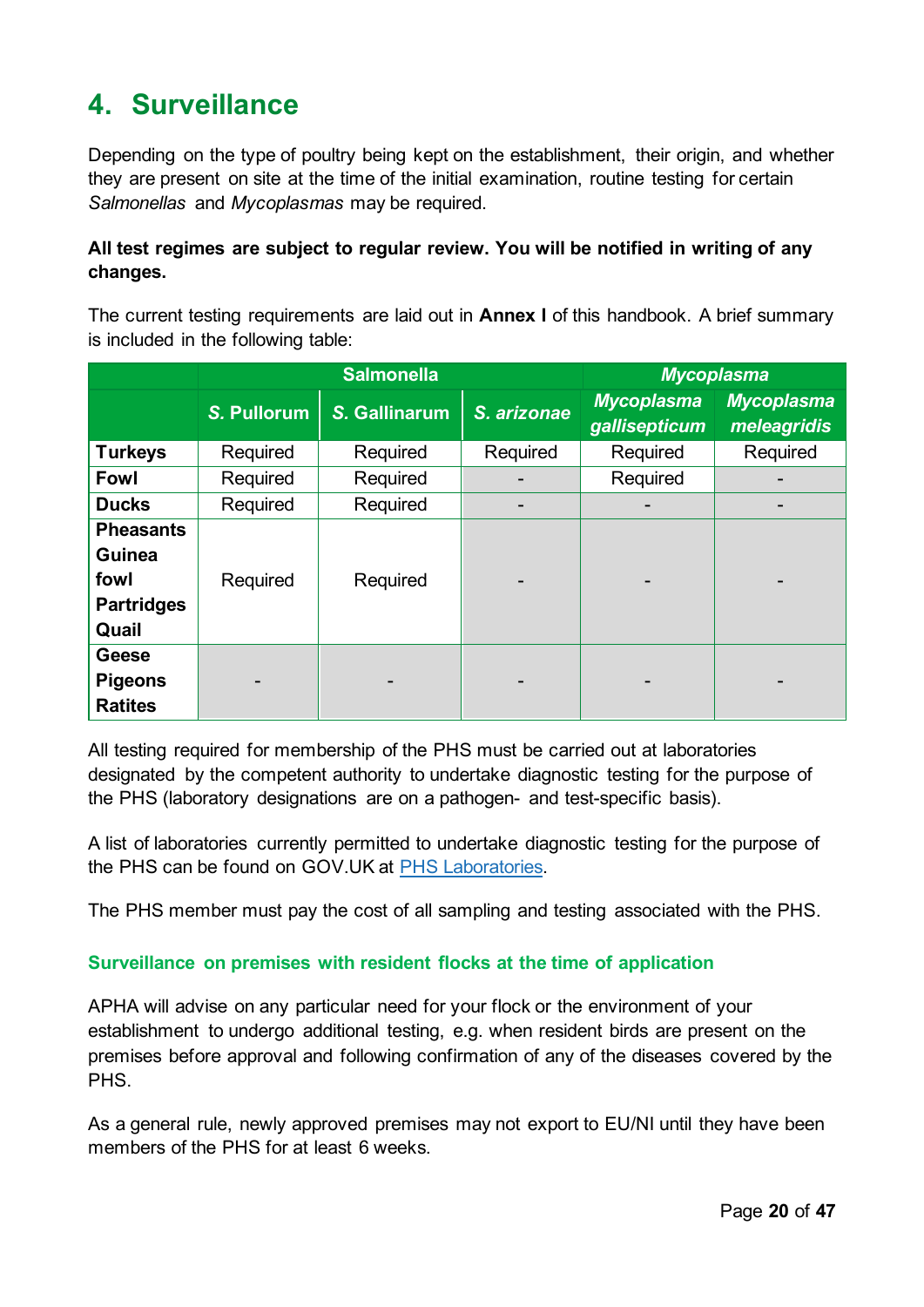**For newly approved premises with resident flocks at the time of approval,** this period starts from the date on which a VO inspection visit took place with a satisfactory result. Resident flocks must be tested twice for the relevant pathogens, as applicable during the 6-week introductory period. The interval between tests must be between 14 and 42 days. APHA will issue the letter of membership confirmation once APHA received the second set of negative test results.

**For premises that were inspected and approved whilst free from stock**, the 6 weeks introductory period starts at the time of population of the premises. If the birds originate from premises/flocks that have been members of the PHS for at least 6 weeks, no initial testing of the birds is required during the 6-week introductory period. In any other case, the testing must be carried out according to the previous paragraph.

Sampling and testing must be done under the rules of the PHS (See Annex I). For *Mycoplasma*, testing by bacteriology is allowed but not recommended in this case, as it is impractical because negative results can be confirmed only after at least 21 days of culture.

Dispatch of eggs to PHS approved hatcheries during this period is allowed within GB. However, eggs and day-old birds must only be exported to the EU or Northern Ireland if the 6 weeks approval period for the hatchery and the flock(s) of origin has elapsed at the time of dispatch for export.

## <span id="page-20-0"></span>**5. Facilities**

#### **5.1 Facilities on PHS approved farms**

- a) The setting and layout of the facilities must be compatible with the type of production followed, ensuring that the introduction of disease can be prevented and, if it is introduced, enabling it to be controlled. If an establishment houses several species of poultry, there must be a clear separation between them.
- b) The facilities must provide good hygiene conditions and allow health monitoring to be carried out.
- c) The equipment must be compatible with the type of production pursued and allow effective cleansing and disinfection of the facilities and of vehicles used for transporting poultry and eggs at the most suitable point.

#### **5.2 Farm Operations**

a) Measures to protect against the introduction of disease must be used and rearing techniques must be based on high biosecurity principles and procedures including, where feasible, the all-in/all-out principle. Cleansing and disinfection must be carried out on that part of the establishment following depopulation.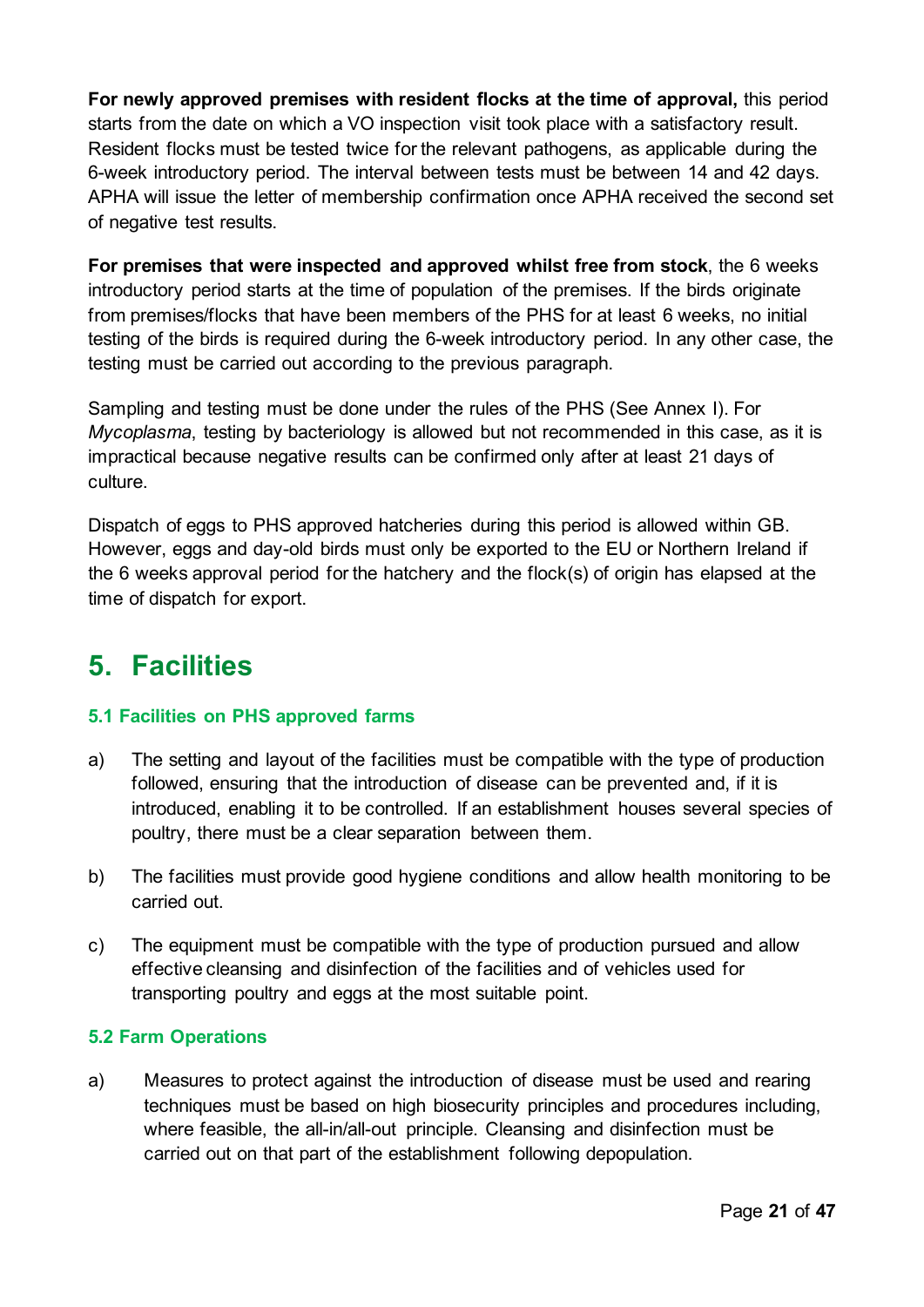- b) The premises must contain only poultry and hatching eggs:
	- i. from PHS establishments;
	- ii. from establishments in European Union Member States similarly approved in accordance with Regulation 2019/2035;
	- iii. imported from third countries in accordance with Regulation 798/2008.
- c) Hygiene rules must be defined in writing by the management and agreed by the inspecting APHA VO or OV. All personnel and visitors must wear appropriate protective clothing.
- d) Buildings, pens, and equipment must be kept in good repair.
- e) When applicable, eggs must be collected at frequent intervals, at least daily and as soon as possible after laying and must be disinfected as soon as possible, unless disinfection takes place at the hatchery within GB.
- f) The owner or agent must notify the OV of any variation in hatchability or any other sign suggesting the presence of Newcastle disease, avian influenza, the specified *Salmonella* or *Mycoplasma* species. Any person suspecting the presence of disease must notify APHA immediately following disease notification rules so a veterinary enquiry can be made by a VO. If necessary, samples for diagnosis must be submitted without delay to the appropriate APHA laboratory.
- g) PHS Members' Standard Operating Protocols (SOPs) shall contain a written protocol for all sampling and testing procedures. This should include the name of the veterinarian responsible, test type and laboratory used.
- h) The following flock records must be kept after the disposal of the flock for:

#### **at least three years:**

- movement of stock onto and off the premises;
- production performance;
- morbidity and mortality with causes;
- any laboratory tests with results
- place of origin of the poultry
- visitors and deliveries;
- details of chemical usage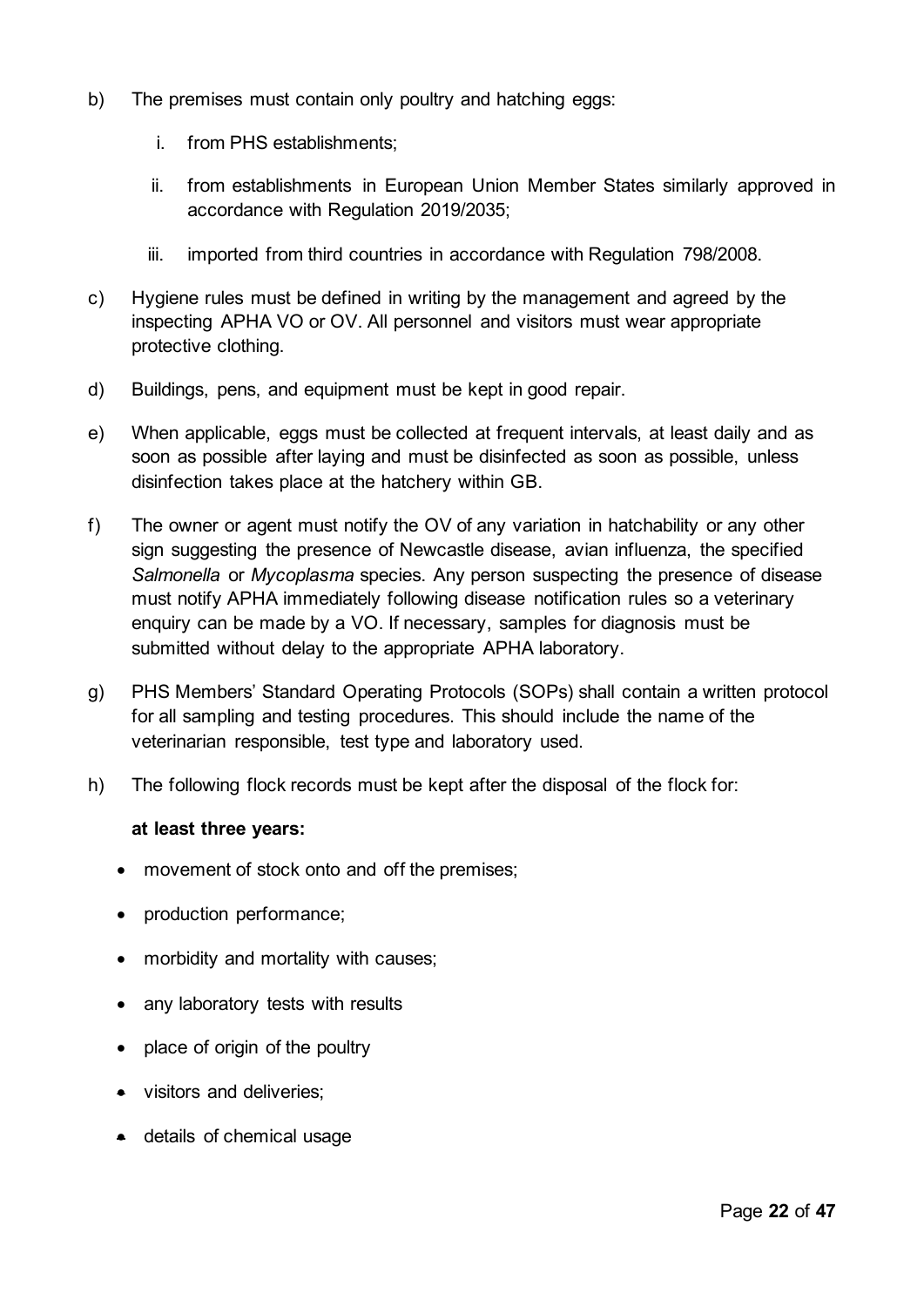• records of medicine/vaccine administration  $-$  it is a legislative requirement that medicine records are kept for 3 years.

#### **at least 5 years:**

- In the case of medicines with withdrawal periods,
- i) Where any disease covered by the PHS occurs, the results of laboratory tests must be communicated immediately to the relevant local APHA office.

#### **5.3 Facilities on PHS approved Hatcheries**

- a) The hatchery must be physically and operationally separate from rearing facilities. The layout must allow the following operations to be kept separate;
	- i. egg storage and grading;
	- ii. disinfection;
	- iii. incubation;
	- iv. hatching;
	- v. preparation and packaging of chicks/goods for despatch.
- b) Buildings must be protected against wild birds and rodents.
- c) Walls and floors must be of hard-wearing, impervious and washable materials.
- d) Any natural or artificial lighting, air flow and temperature systems must be appropriate to the operation carried out.
- e) Provision must be made for the hygienic disposal of hatchery waste.
- f) Equipment must have smooth and waterproof surfaces.

#### **5.4 Hatchery Operations**

- a) Hatcheries must operate on a one-way circuit for eggs, mobile equipment, and personnel.
- b) Hatching eggs must only be derived:
	- i. from PHS establishments;
	- ii. from establishments in European Member States similarly approved in accordance with Regulation 2019/2035; or
	- iii. imported from Third Countries in compliance with Regulation 2019/2035.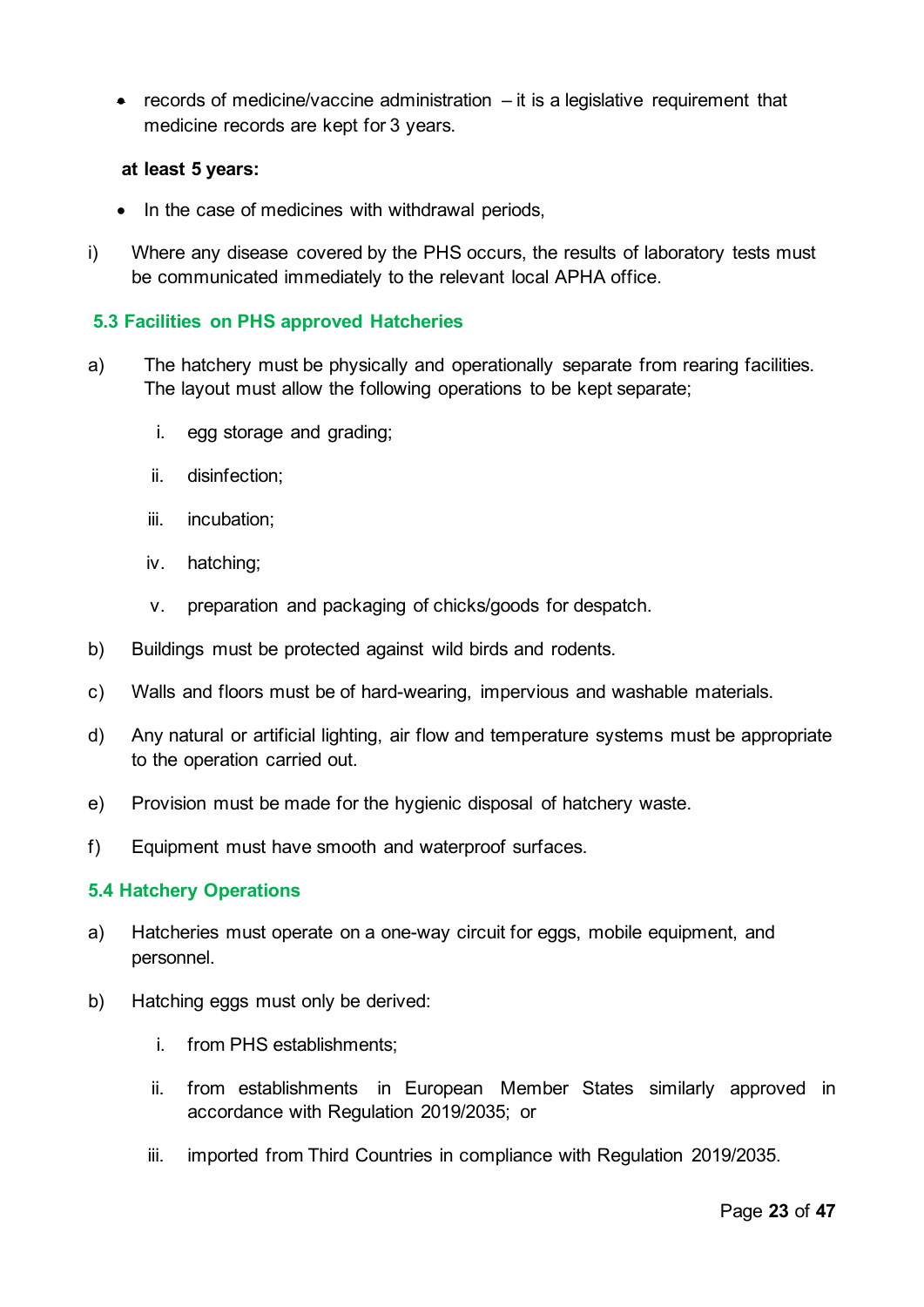- c) Hygiene rules must be defined in writing by the management and agreed by the inspecting OV/VO. All personnel and visitors must wear appropriate protective clothing.
- d) Buildings and equipment must be kept in good repair.
- e) The following must be disinfected:
	- i. eggs between the time of their arrival at the hatchery and the incubation process or at the time of their dispatch for trade within the Union or export to the EU or NI, unless they have been previously disinfected at the breeding establishment of origin:
	- ii. incubators regularly;
	- iii. hatchers and equipment after each batch;
	- iv. chick boxes, containers, and delivery vehicles after each delivery/collection
- f) Records must be kept, by flock if possible, for:

#### **At least three years:**

- origin of eggs and date of arrival;
- hatchability;
- any abnormalities;
- any laboratory tests with results;
- vaccination details;
- numbers and destinations of eggs not incubated/disposed of;
- destinations of day-old chicks;
- visitors and deliveries;
- records of medicine/vaccine administration it is a legislative requirement that medicine records are kept for 3 years.

#### **At least five years:**

• In the case of medicines with withdrawal periods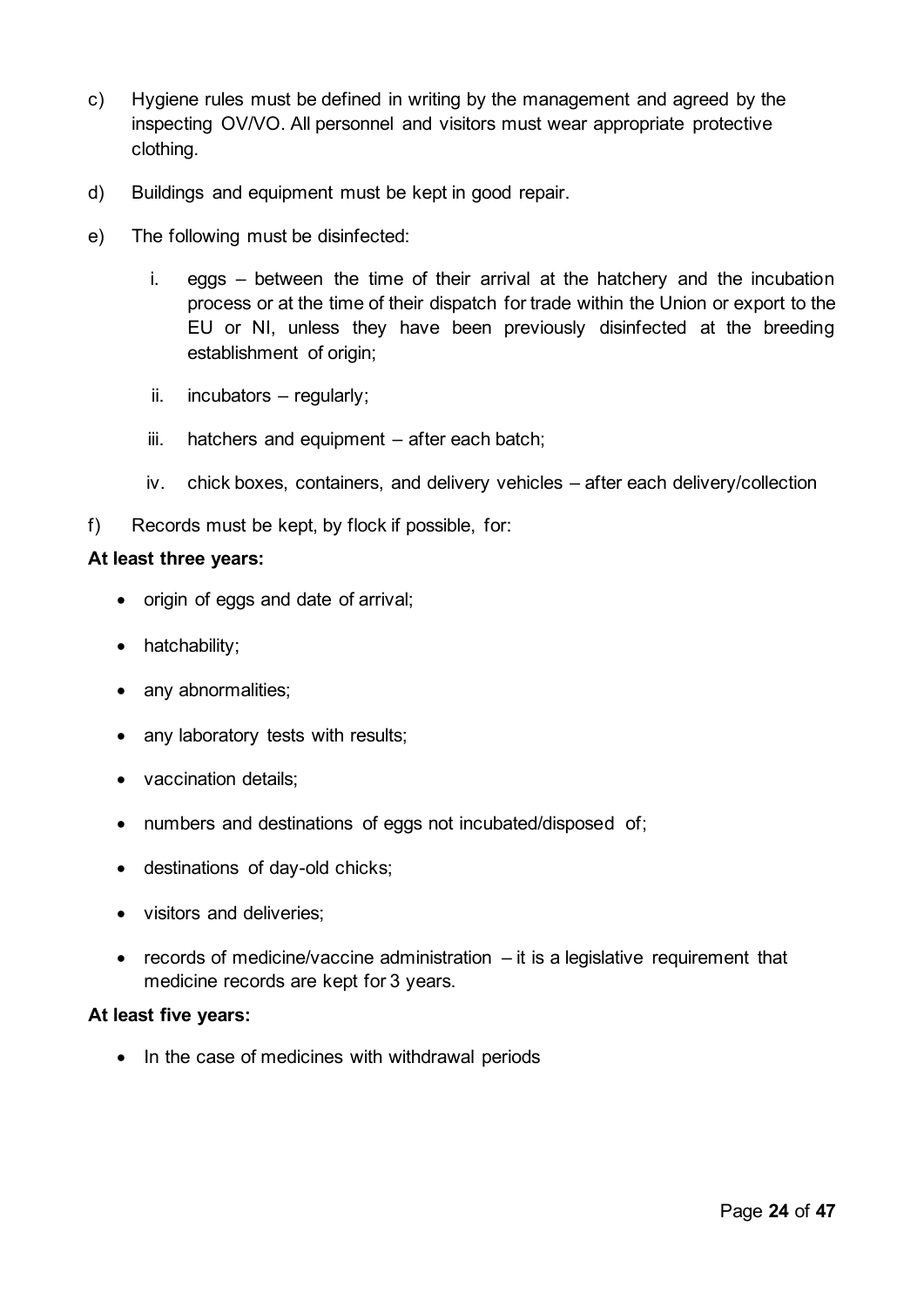g) The owner or agent must notify the OV of any variation in hatchability or any other sign or laboratory result suggesting the presence of Newcastle disease, avian influenza, the specified *Salmonella* or *Mycoplasma* species. Any person suspecting the presence of disease must notify APHA immediately so a veterinary enquiry can be made by a VO. If verification samples are required by APHA, samples for diagnosis must be submitted without delay to the appropriate APHA laboratory.

### <span id="page-24-0"></span>**6. Personnel at PHS approved Hatcheries**

Any personnel must possess the appropriate ability and knowledge, either via specific training, or through equivalent practical experience in the disinfection and hygiene techniques needed to prevent the spread of infectious poultry diseases.

### <span id="page-24-1"></span>**7. Veterinary Medicines**

[The Veterinary Medicine Regulations 2013](https://www.gov.uk/guidance/veterinary-medicines-regulations) require the following to be kept by farmers:

- a) The owner or keeper of food-producing animals must keep the documentation relating to the acquisition of all veterinary medicinal products acquired for those animals for five years.
- b) When a veterinary medicinal product is bought or otherwise acquired for a foodproducing animal the keeper must, at the time, record:
	- the name of the product and the batch number
	- the date of acquisition
	- the quantity acquired
	- the name and address of the supplier.
- c) At the time of administration, the keeper must record:
	- the name of the product
	- the date of administration
	- the quantity administered
	- the withdrawal period
	- the identity of the animal(s) treated, e.g. flock code/ID.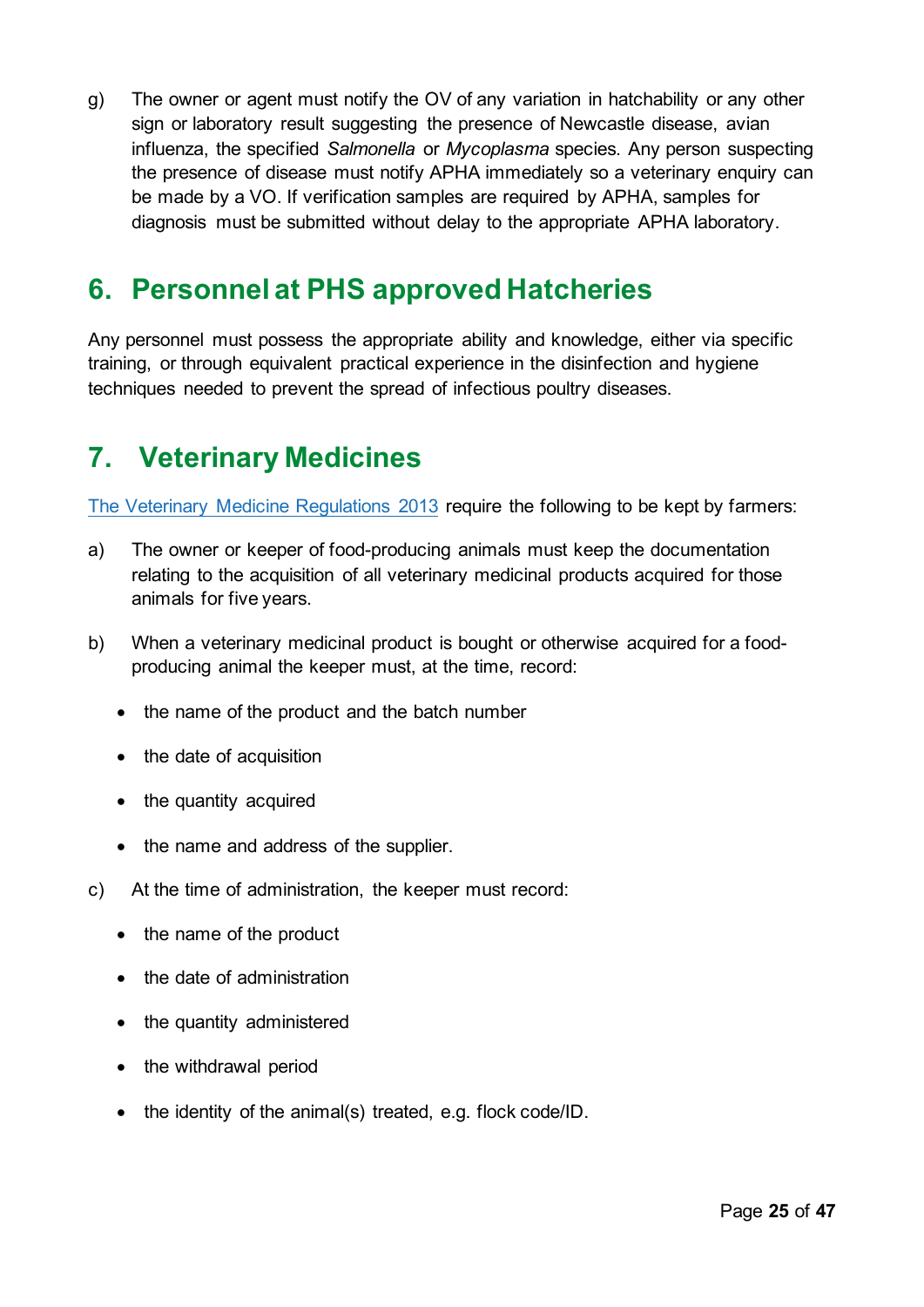- d) If a veterinary surgeon administers a veterinary medicinal product they must record the above information relating to administration, the batch number and their name in the keeper's records, or provide this information to the keeper in writing and the keeper must then enter it in their records.
- e) If the keeper disposes of a veterinary medicine other than by treating an animal, they must record:
	- the date of disposal
	- the quantity of product involved
	- how and where they disposed of it.

**The medicine records described above must be kept for five years. These records can be kept either on paper or as a computerised record. There is no specific format required. If only an electronic copy of medicine records are kept, the keeper must supply a printed copy if requested by an inspector.** 

#### <span id="page-25-0"></span>**8. Vaccinations**

Any vaccines used in the flock of origin must have a marketing authorisation issued by the Veterinary Medicines Directorate (VMD). The use of vaccines imported under a VMD issued Special Import Certificate (SIC) or, of autogenous vaccines manufactured and used with the approval of VMD, can be considered to have the equivalent of a marketing authorisation in the UK. Records must be maintained of all medicine usage, including vaccines, and must be available for inspection.

#### **Vaccination for** *Salmonella* **serotypes**

- a) *Salmonella* vaccination programmes must not interfere with serological detection in the context of field investigation, or result in false-positive tests;
- b) Live *Salmonella* vaccines must not be used in the framework of national control programmes:
	- i. In breeding or productive poultry during their reproductive or laying stage unless the safety of their use has been demonstrated and they are authorised for such purpose
	- ii. Where the manufacturer does not provide an appropriate method to distinguish bacteriologically wild- type strains of *Salmonella* from vaccine strains.

Further information on veterinary medicines can be found at the [Veterinary Medicines](http://www.vmd.defra.gov.uk/public/vmr.aspx)  [Directorate](http://www.vmd.defra.gov.uk/public/vmr.aspx) page.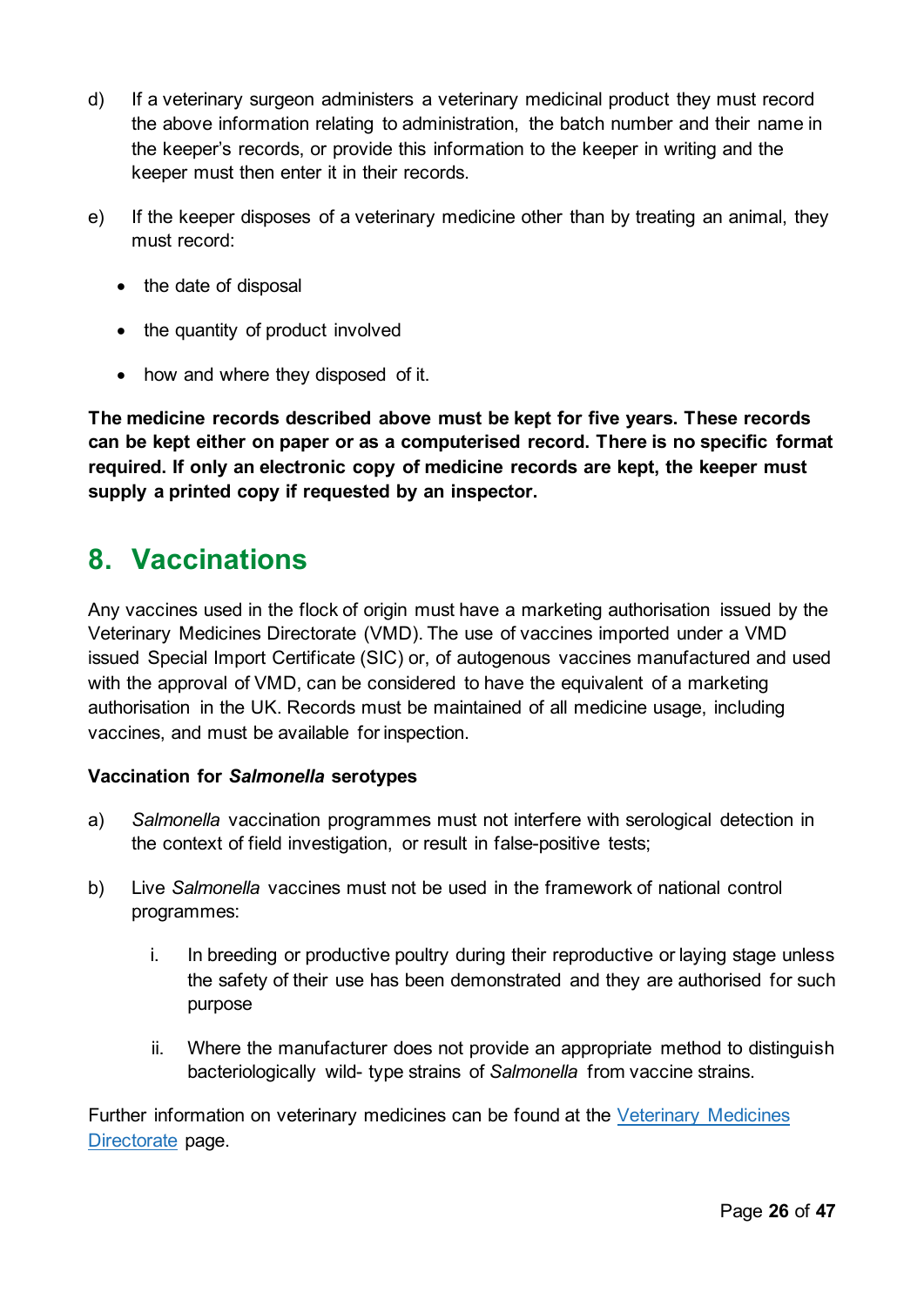### <span id="page-26-0"></span>**9. Compliance with other legislation**

Membership the PHS does not exempt a member from any requirements to comply with other European Directives/Regulations or with other UK legislation governing the production and marketing of poultry and poultry products.

### <span id="page-26-1"></span>**10. Export certification by Official Veterinarians**

- a) Any information shared with a members' private veterinarian must be treated as "Commercial-in-Confidence" by all parties involved.
- b) Private certification of poultry export consignments may only be carried out by an OV approved and appointed by APHA for export poultry work.
- c) Members must make their own arrangements for all laboratory samples and tests required under the PHS, and for veterinary inspections, tests etc. required for trade.
- d) Advice on sampling in case of a relevant *Salmonella* disease breakdown can be obtained from the APHA *Salmonella* disease consultant.
- e) The costs of laboratory tests, export health checks, certification requirements etc. are a matter for the PHS member.
- f) Export certification usually requires a health examination of the birds for export and/or flocks of origin by an OV within a particular timeframe prior to export. In some cases, this requirement for the flocks may be waived if allowed by the receiving country as an option (assessment of production records and health status of the flock still needed) provided the establishment is subject to routine monthly health inspections by an OV. It is at the member's discretion to arrange and pay for these routine inspections. Appropriate records of such inspections should be held at the establishment.
- g) PHS membership includes an authorisation under the Data Protection Act for release of information to all those affected by the establishment's health status.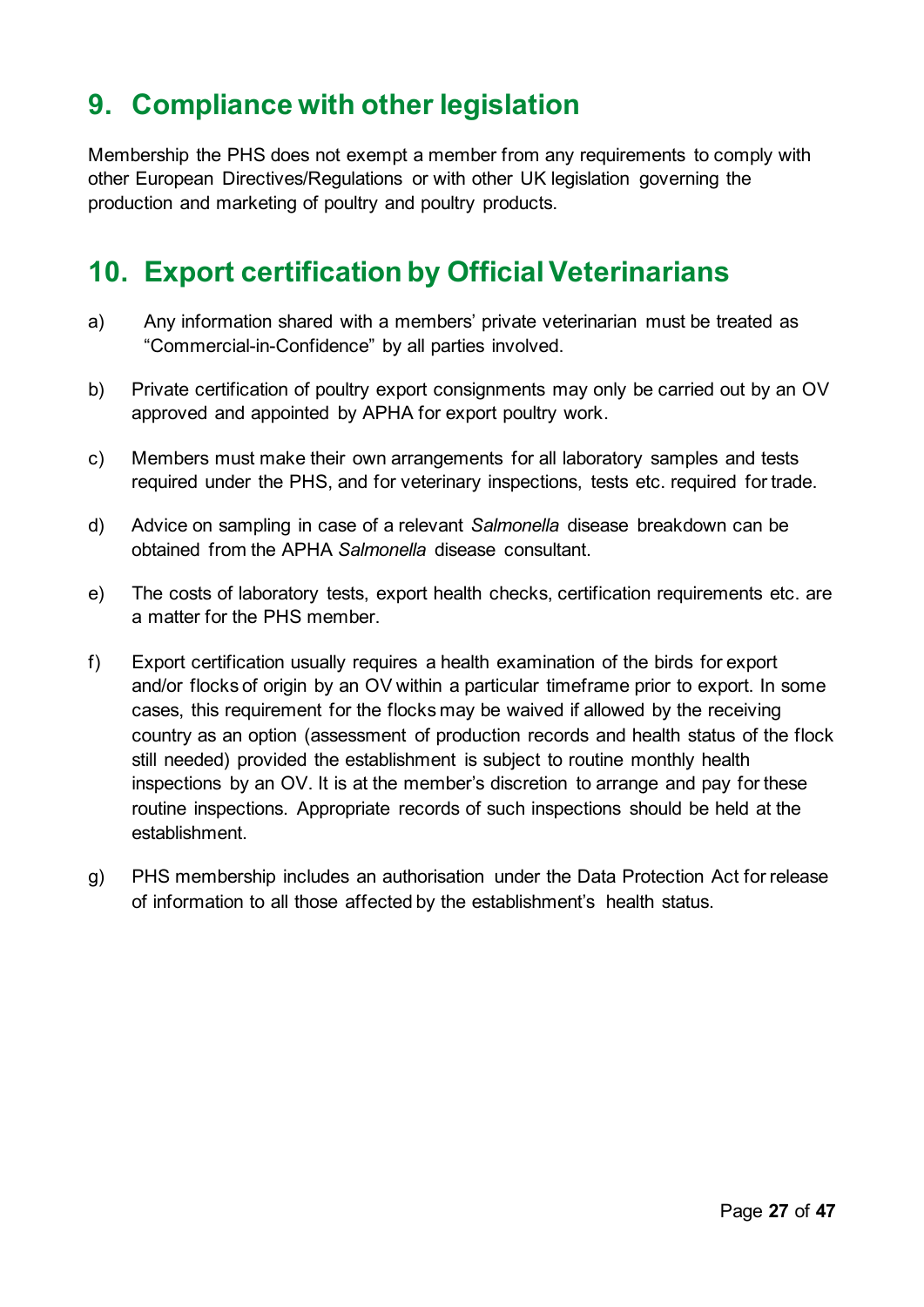# <span id="page-27-0"></span>**Annex I - Poultry Health Scheme (PHS) Testing Schedules**

# <span id="page-27-1"></span>**1. Microbiological quality control programme (hatcheries only)**

A microbiological quality control programme for purpose of hygienic controls must be laid down in writing and agreed with the inspecting OV/VO and shall include the following:

- a) environmental samples must be collected from the hatchery and undergo a bacteriological examination. Swab samples to conduct aerobic plate counts (or similar tests) would be acceptable for this purpose.
- b) Samples must be taken at least every six weeks and each sampling must include a minimum of 60 samples. For smaller hatcheries, cumulative sampling over the 6-week period to a total of at least 60 samples are acceptable.

## <span id="page-27-2"></span>**2. Testing schedule for** *Salmonella*  **Pullorum/Gallinarum**

Relevant species: fowl, turkeys, ducks, guinea fowl, partridges, pheasant, quails.

#### **2.1** *Salmonella* **Pullorum/Gallinarum surveillance requirements on the farm**

Each flock must be **clinically examined and tested** at least once during each laying or productive period at the best time for detecting the disease in question.

#### **Sampling matrix options:**

Samples must be taken from each flock in the establishment keeping poultry, as appropriate:

- for serological testing: blood samples taken at or near point of lay taken at the rate shown in the sampling table;
- for bacteriological testing:
	- o post-mortem tissues, especially liver, spleen, ovary, oviduct and ileo-caecal junction, in particular from those birds that appear sick or that have been identified as highly seropositive;
	- o environmental samples (pooled caecal/faecal dropping samples). These can be tested in pools of up to 10 individual droppings.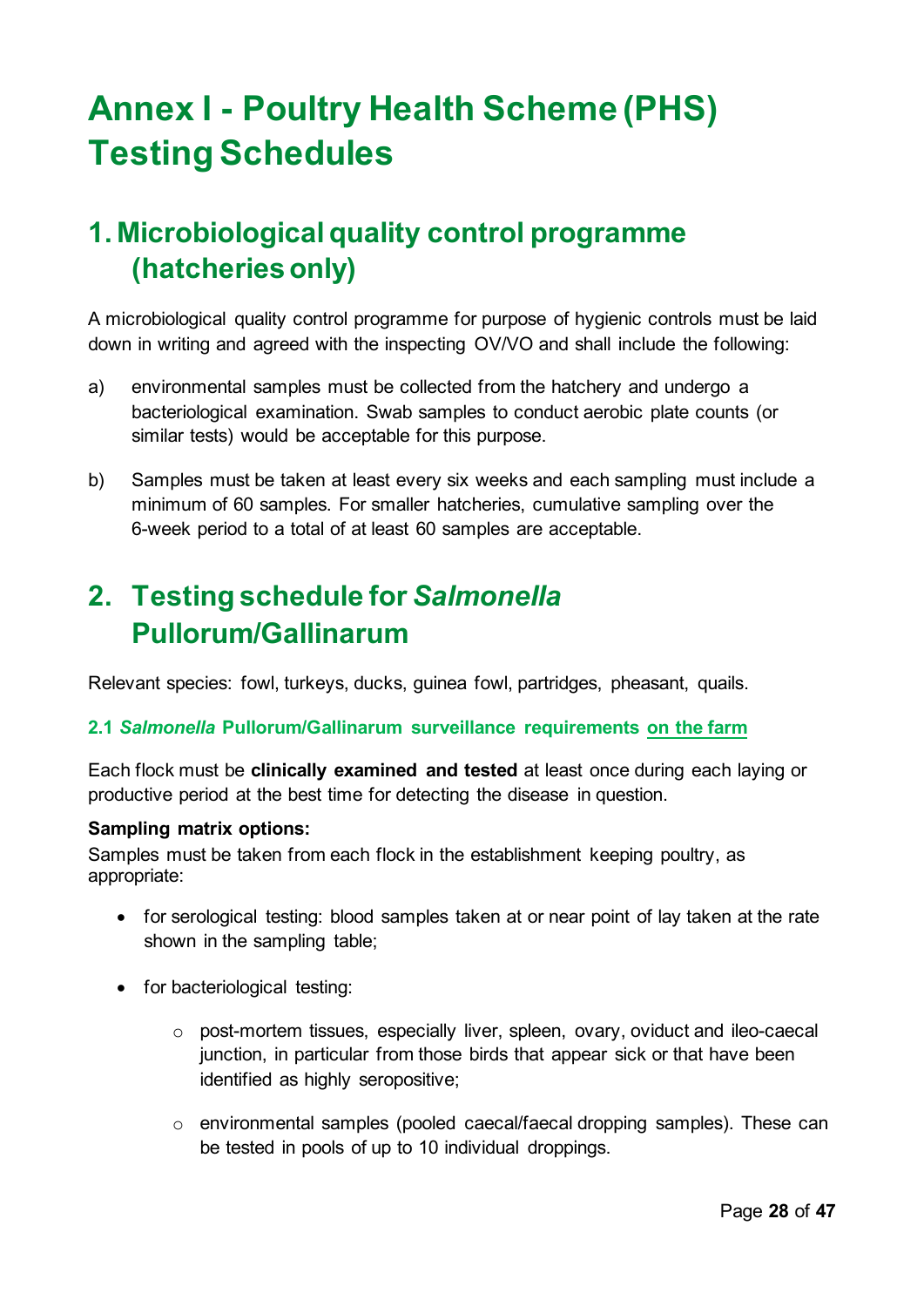The disease surveillance programme shall be integrated between farm and hatchery.

The operator of the establishment (farm) must ensure that arrangements are in place with the operator of the hatchery where the hatching eggs are destined for sampling to be carried in the hatchery for testing.

Serology is the preferred test for on-farm surveillance of *S.* Pullorum and *S.* Gallinarum, but if there are circumstances which interfere with the validity of serological tests, bacteriology may be used.

**For newly approved flocks** carrying out their initial testing during the 6-week initial period following introduction of the birds, resident flocks must be tested twice for the relevant pathogens, as applicable. The interval between tests must be between 14 and 42 days. Serological testing is preferred.

• Blood samples for serological testing,

or

• Cull chicks following placement on farm (all available up to a maximum of 60) **and**

Faecal pick samples taken 4 weeks before any movement of birds/eggs off the premises (see sampling table below for the number of faeces picks required)

**Samples for bacteriological testing must not be taken from poultry or eggs that have been treated with antimicrobial medicinal products during the period of three weeks prior to testing.**

#### **2.2** *Salmonella* **Pullorum/Gallinarum surveillance requirements in the hatchery**

Samples shall be collected and examined at least once every 6 weeks. The testing shall include at least:

• one pooled sample meconium/down from chicks from each hatcher used to hatch eggs for export;

and

- a sample of:
	- $\circ$  either 10 second grade chickens and 10 dead-in-shell chickens representing every flock of origin present in a hatcher on the day of sample collection;

or

o 20 second grade chickens representing every flock of origin present in a hatcher on the day of sample collection.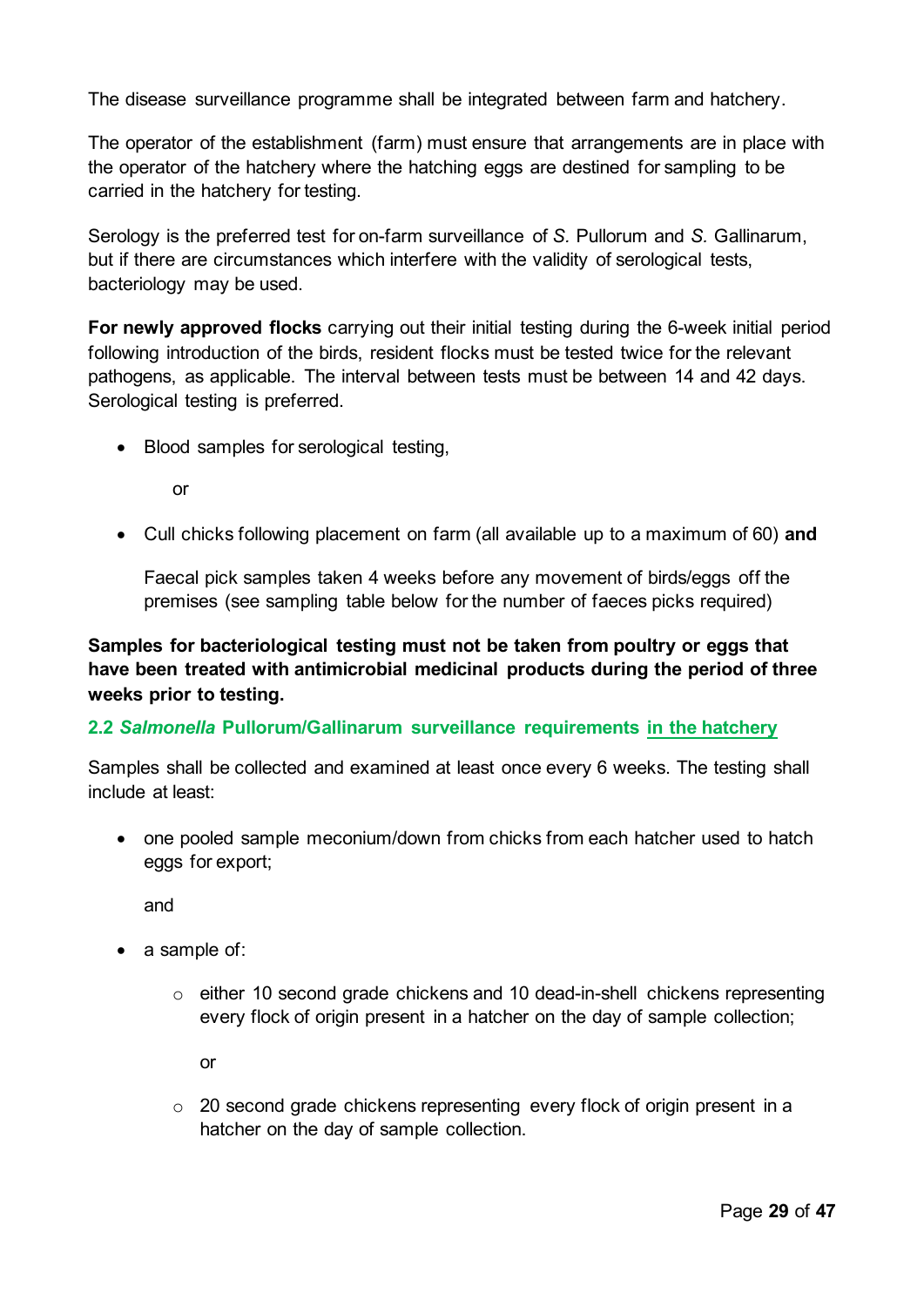## <span id="page-29-0"></span>**3. Processing of samples and testing methods**

Samples collected must be subject to: either

- i. serological testing in the case of birds sampled on farm;
	- or
- ii. (ii) bacteriological testing either as an alternative or in addition to serological testing referred to in point (i); however, samples for bacteriological testing must not be taken from poultry or eggs that have been treated with antimicrobial medicinal products during the two to three weeks prior to testing.

Serological testing techniques must be capable of differentiating serological responses to *S.* Pullorum and *S.* Gallinarum infection from serological responses due to the use of *Salmonella enteritidis* vaccine, where this vaccine is used. Such vaccination must therefore be avoided if serological monitoring is to be used. In case vaccination is used, testing shall be done using bacteriological methods. The confirmation method used must be capable of differentiating live vaccinal strains from field strains.

Samples collected for bacteriological testing must be processed as follows:

i. direct enrichment in Selenite-cysteine broth for faecal/meconium and intestinal samples or other appropriate media suitable for direct enrichment of samples where competing flora is expected, followed by plating on a suitable plating agar, such as Brilliant Green Agar (BGA);

Other alternative methods are permitted, but are less suitable for PHS-relevant salmonellae e.g.:

- ii. non-selective pre-enrichment followed by selective enrichment in soya-based Rappaport-Vassiliadis (RVS) broth or Müller- Kauffmann Tetrathionate-Novobiocin broth (MKTTn) for samples (such as embryos dead-in-shell) where competing flora is expected to be minimal;
- iii. direct plating of aseptically collected diseased tissues from infected birds on to a minimally selective agar, such as MacConkey agar;
- iv. Importantly, *S.* Pullorum and *S.* Gallinarum do not readily grow in the modified semi-solid Rappaport Vassiliadis (MSRV) medium that is used for monitoring of zoonotic *Salmonella* spp. in the *Salmonella* National Control Programme, so this must not be used to detect these organisms (but MSRV is suitable for the detection of *Salmonella arizonae*, see below*)*.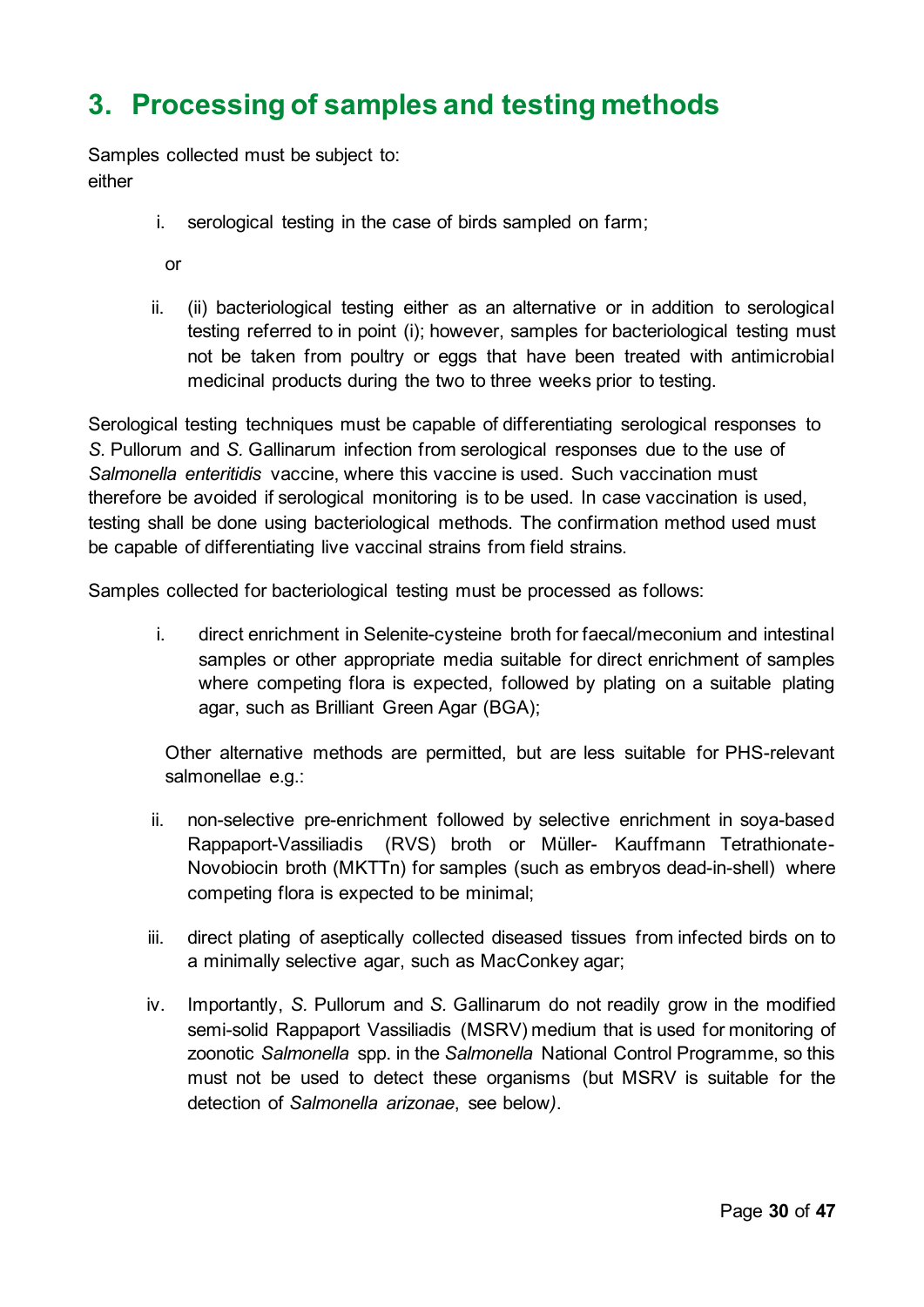## <span id="page-30-0"></span>**4. Interpretation of results**

A flock is considered positive when, following the positive results of the routine testing performed in accordance with the above, a second test of an appropriate type confirms the infection by the disease agents.

### <span id="page-30-1"></span>**5. General testing requirements**

All testing required for membership of the PHS must be carried out at laboratories designated by the competent authority to undertake diagnostic testing for the purpose of the PHS (laboratory designations are on a pathogen- and test-specific basis).

A list of laboratories currently permitted to undertake diagnostic testing for the purpose of the PHS can be found on GOV.UK at [PHS Laboratories.](https://www.gov.uk/government/collections/defra-approved-laboratories-salmonella-poultry-health-animal-by-products-and-rabies)

The PHS member must pay the cost of all sampling and testing associated with the PHS.

Samples need to be submitted either for serological or bacteriology testing, or for hatchery hygiene control as above.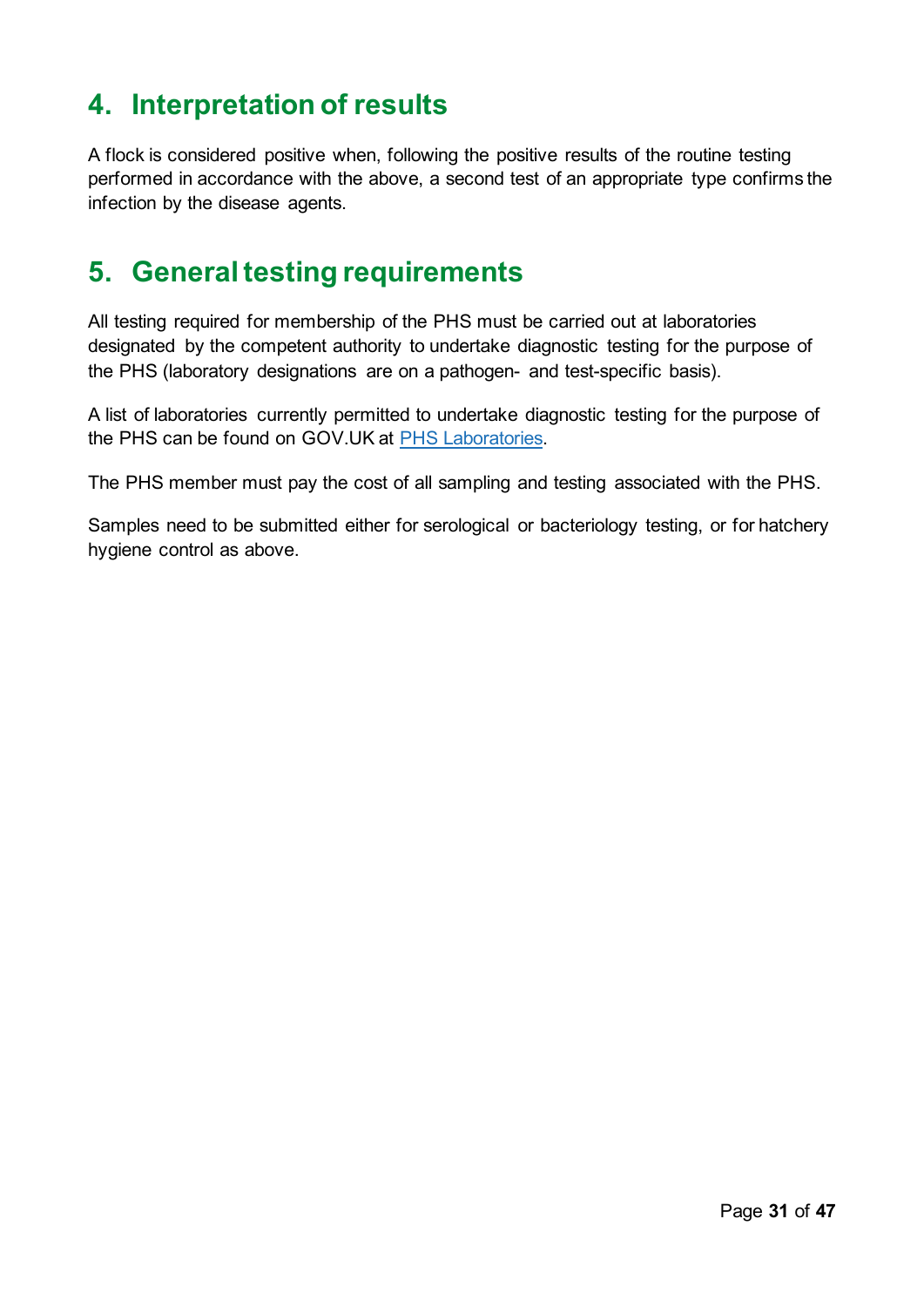## <span id="page-31-0"></span>**6. Testing schedule for** *Salmonella arizonae*

#### **6.1 Routine surveillance on farm**

- Relevant species: turkeys only.
- Frequency/timing: Each flock must be tested at least once a year during the production period – the initial testing being at or near the point of lay.
- Samples: bacteriology only. There are no suitable serological tests. Boot swabs taken and tested for the *Salmonella* National Control Plan (NCP) are suitable for detection of the target *S. arizonae* strain.
- All samples must be tested in a laboratory officially designated by the competent for the purpose of *S. arizone* testing for the PHS. A list of laboratories currently permitted to undertake diagnostic testing for the purpose of the PHS can be found on GOV.UK at [PHS Laboratories.](https://www.gov.uk/government/collections/defra-approved-laboratories-salmonella-poultry-health-animal-by-products-and-rabies)

#### **6.2 Surveillance at the hatchery**

Samples shall be collected and examined at least once every 6 weeks in the hatchery. The testing shall include at least:

• one pooled sample of meconium/down from chicks from each hatcher used to hatch eggs for export;

**and** a sample of:

• either 10 second grade chicks and 10 dead-in-shell chicks representing every flock of origin present in a hatcher on the day of sample collection,

**or** 

20 second grade chicks representing every flock of origin present in a hatcher on the day of sample collection.

#### **6.3 Test types available**

| <b>Test type</b>       | <b>Additional information</b>                                            |
|------------------------|--------------------------------------------------------------------------|
| <b>Serology</b>        | • No test available                                                      |
| <b>Bacteriology</b>    | Culture<br>$\bullet$                                                     |
|                        | • BPW-MSRV-based (as used for NCP) test is suitable for                  |
|                        | arizonae, BPW - RVS enrichment or direct Selenite                        |
|                        | enrichment methods can also be used.                                     |
| <b>Molecular tests</b> | Acceptability to be determined – no suitable validated test<br>$\bullet$ |
|                        | currently.                                                               |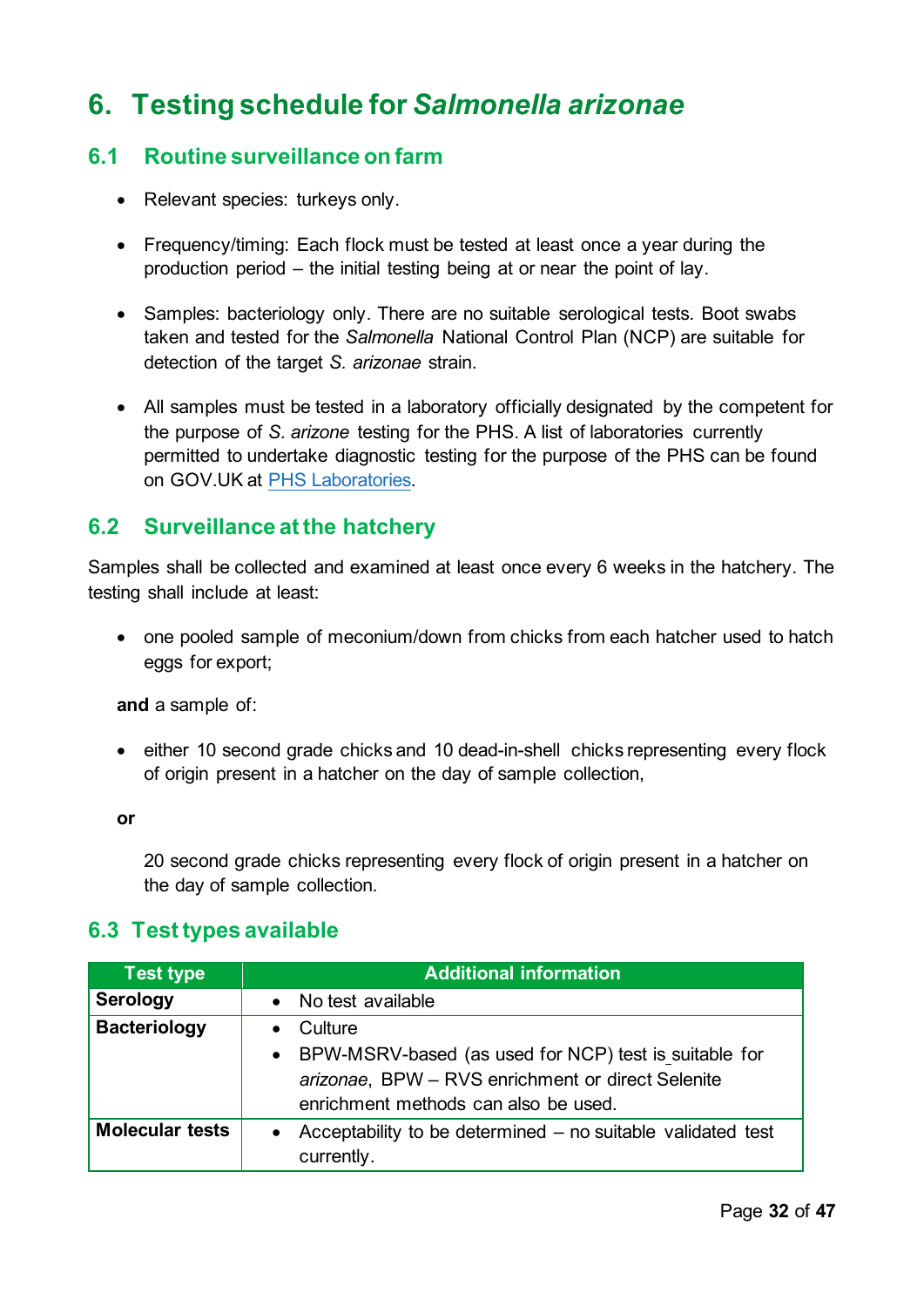# <span id="page-32-0"></span>**7.Testing schedule for** *Mycoplasma gallisepticum*

#### **7.1 Routine monitoring**

- Relevant species: fowl, turkeys
- Frequency/timing:
	- o fowl at 16 weeks of age, at point of lay and then every 12 weeks thereafter during lay.
	- o turkeys at 20 weeks of age, at point of lay and then every 12 weeks thereafter during lay.
- Samples: either bacteriology and/or serology and/or molecular testing
- All samples must be tested in a laboratory officially designated by the competent for the purpose of *M. gallisepticum* testing for the PHS. A list of laboratories currently permitted to undertake diagnostic testing for the purpose of the PHS can be found on GOV.UK at [PHS Laboratories.](https://www.gov.uk/government/collections/defra-approved-laboratories-salmonella-poultry-health-animal-by-products-and-rabies)
- Statistical sampling of each flock, as per table in Section 3.
- Birds should be sampled at random from each part of the flock.
- Surveillance for clinical signs and lesions of *Mycoplasma* infection must be ongoing.

#### **7.2 Samples for testing (both for routine monitoring and following suspicion of disease)**

As appropriate –

#### Serum

- Day old bird air sac swabs from culls
- Tracheal, choanal, or air sacs swabs
- On suspicion of infection, samples should be taken to confirm disease as follows:
	- o from flocks, samples as above according to section 3
	- o from day old chicks or poults
	- $\circ$  for examination for airsacculitis
	- o samples from carcases according to veterinary advice and/or discussion of sampling options with APHA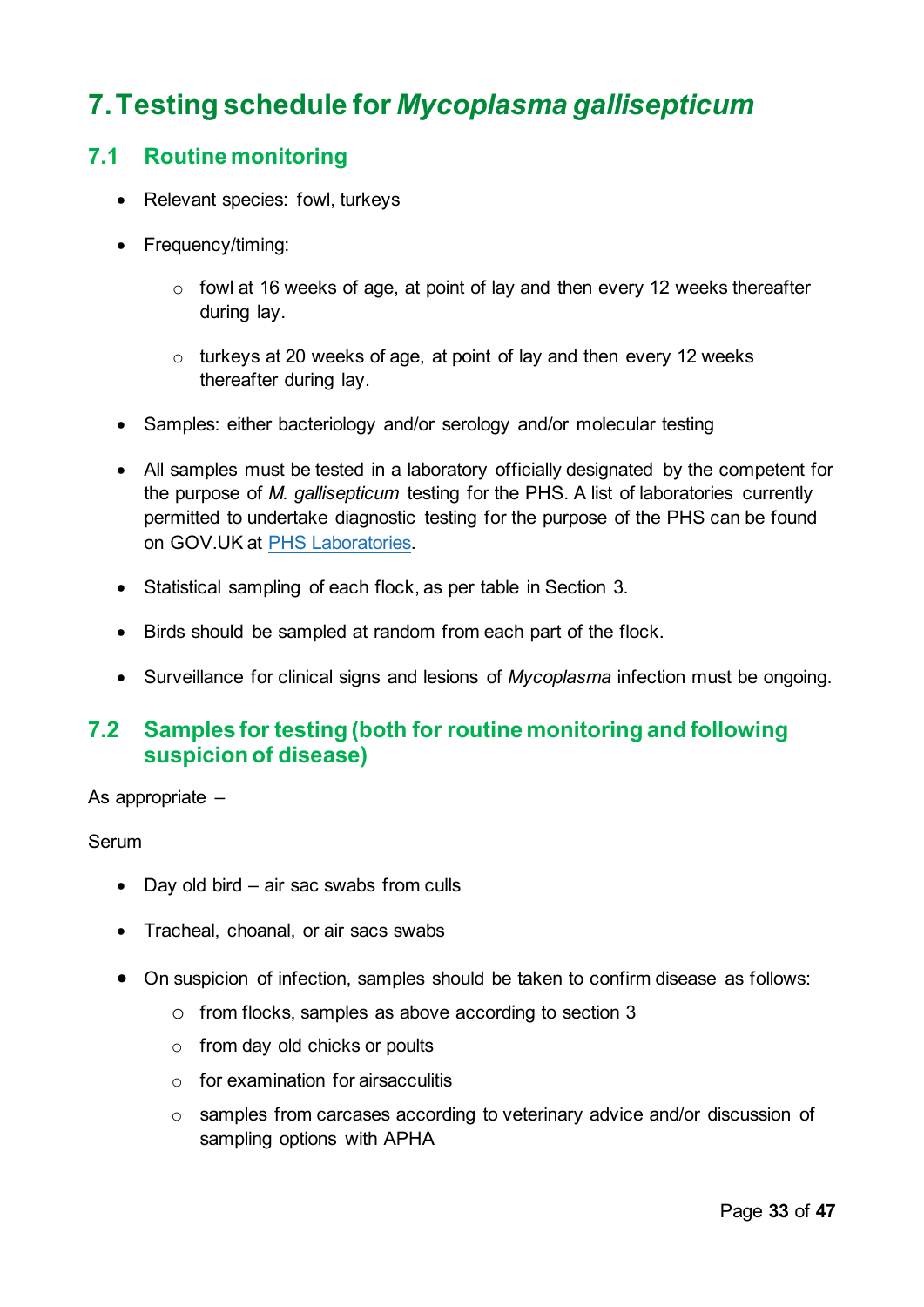#### **7.3 Sample numbers: Statistical sampling**

For the purposes of the PHS, a 'flock' is defined as meaning all poultry of the same health status kept on the same premises or in the same enclosure and constituting a single epidemiological unit. In housed poultry this will include all birds sharing the same airspace.

| <b>Flock size</b> | Number of samples required to provide 95%<br>confidence of detecting 5% within-flock<br>prevalence |
|-------------------|----------------------------------------------------------------------------------------------------|
| $1 - 20$          | All birds                                                                                          |
| 20-29             | 20                                                                                                 |
| 30-39             | 25                                                                                                 |
| 40-49             | 30                                                                                                 |
| 50-59             | 35                                                                                                 |
| 60-89             | 40                                                                                                 |
| 90-100            | 50                                                                                                 |
| 200-499           | 55                                                                                                 |
| $500+$            | 60                                                                                                 |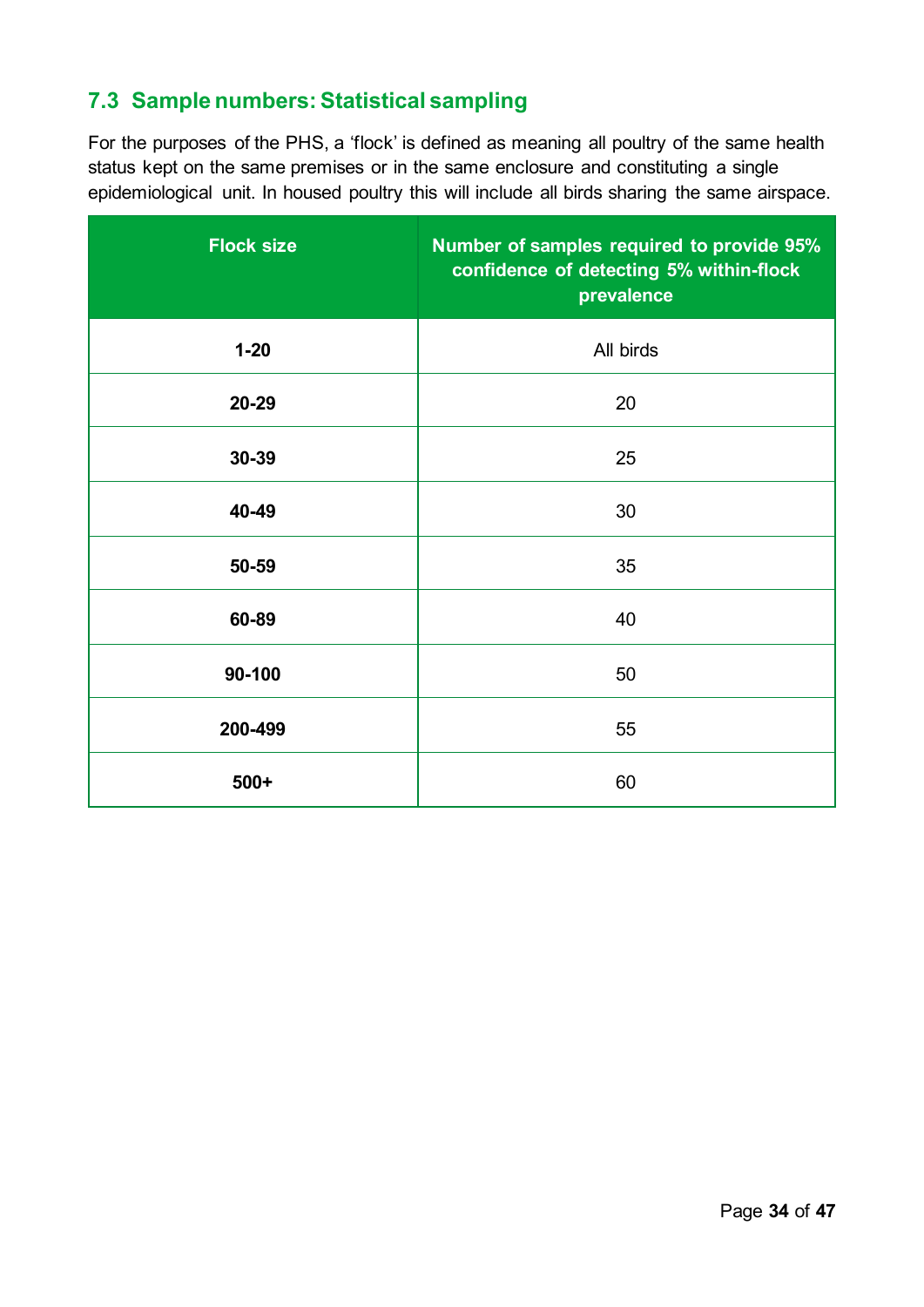#### **7.4 Test types available**

| <b>Test type</b>                                        | <b>Additional information</b>                                                                                              |
|---------------------------------------------------------|----------------------------------------------------------------------------------------------------------------------------|
| <b>Serology</b>                                         | Rapid Serum Agglutination test                                                                                             |
| (monitoring only)                                       | Western blot                                                                                                               |
|                                                         | <b>ELISA</b>                                                                                                               |
|                                                         | Haemagglutination inhibition                                                                                               |
| <b>Bacteriology (for monitoring</b><br>purposes)        | Swabs from live birds or carcases; suitable<br>types to include swabs taken from the trachea,<br>the choanae or the cloaca |
| <b>Bacteriology (for confirmatory</b><br>purposes)      | Swabs from live birds or swabs or tissues from<br>carcases, especially air sacs from day-old<br>chicks with lesions        |
| <b>Molecular tests</b><br>(monitoring and confirmation) | Swabs from live birds or swabs/ tissues from<br>carcases, especially air sacs from day-old<br>chicks with lesions          |

Serological, bacteriological and molecular tests must be carried out using recognised validated methods.

All testing required for membership of the PHS must be carried out at laboratories designated by the competent authority to undertake diagnostic testing for the purpose of the PHS (laboratory designations are on a pathogen- and test-specific basis).

A list of laboratories currently permitted to undertake diagnostic testing for the purpose of the PHS can be found on GOV.UK at [PHS Laboratories.](https://www.gov.uk/government/collections/defra-approved-laboratories-salmonella-poultry-health-animal-by-products-and-rabies)

The PHS member must pay the cost of all sampling and testing associated with the PHS.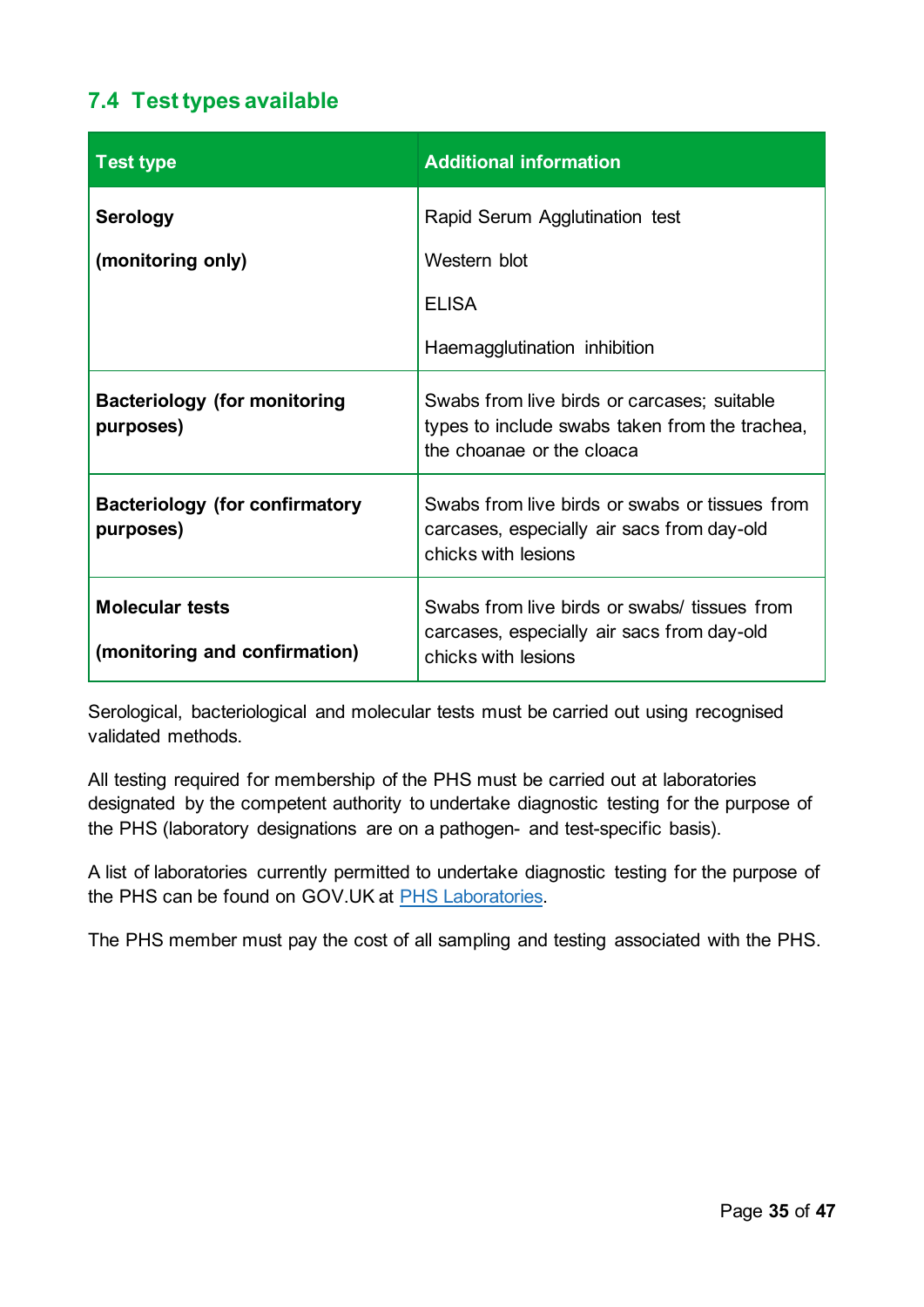## <span id="page-35-0"></span>**8.Testing schedule for Mycoplasma meleagridis**

#### **8.1 Routine monitoring**

- Relevant species: turkeys
- Frequency/timing: 20 weeks of age, at point of lay and then every 12 weeks thereafter during lay.
- Samples: either bacteriology and/or serology and/or molecular testing
- All samples must be tested in a laboratory officially designated by the competent for the purpose of *M. meleagridis* testing for the PHS. A list of laboratories currently permitted to undertake diagnostic testing for the purpose of the PHS can be found on GOV.UK at [PHS Laboratories.](https://www.gov.uk/government/collections/defra-approved-laboratories-salmonella-poultry-health-animal-by-products-and-rabies)
- Statistical sampling of each flock, as per table in 7.3 above.
- Birds should be sampled at random from each part of the flock.
- Surveillance for clinical signs and lesions of *Mycoplasma* infection must be ongoing.

#### **8.2 Samples for testing (both for routine monitoring and following suspicion of disease)**

As appropriate –

- Serum
- Day old poults air sac swabs from culls
- Tracheal, choanal, cloacal or air sacs swabs and swabs from reproductive tract (including oviduct, penis and semen of adult birds, as appropriate).
- On suspicion of infection, samples should be taken to confirm disease as follows:
	- o from flocks, samples as above according to section 3
	- $\circ$  from day old poults for examination for airsacculitis
	- o samples from carcases according to veterinary advice and/or discussion of sampling options with APHA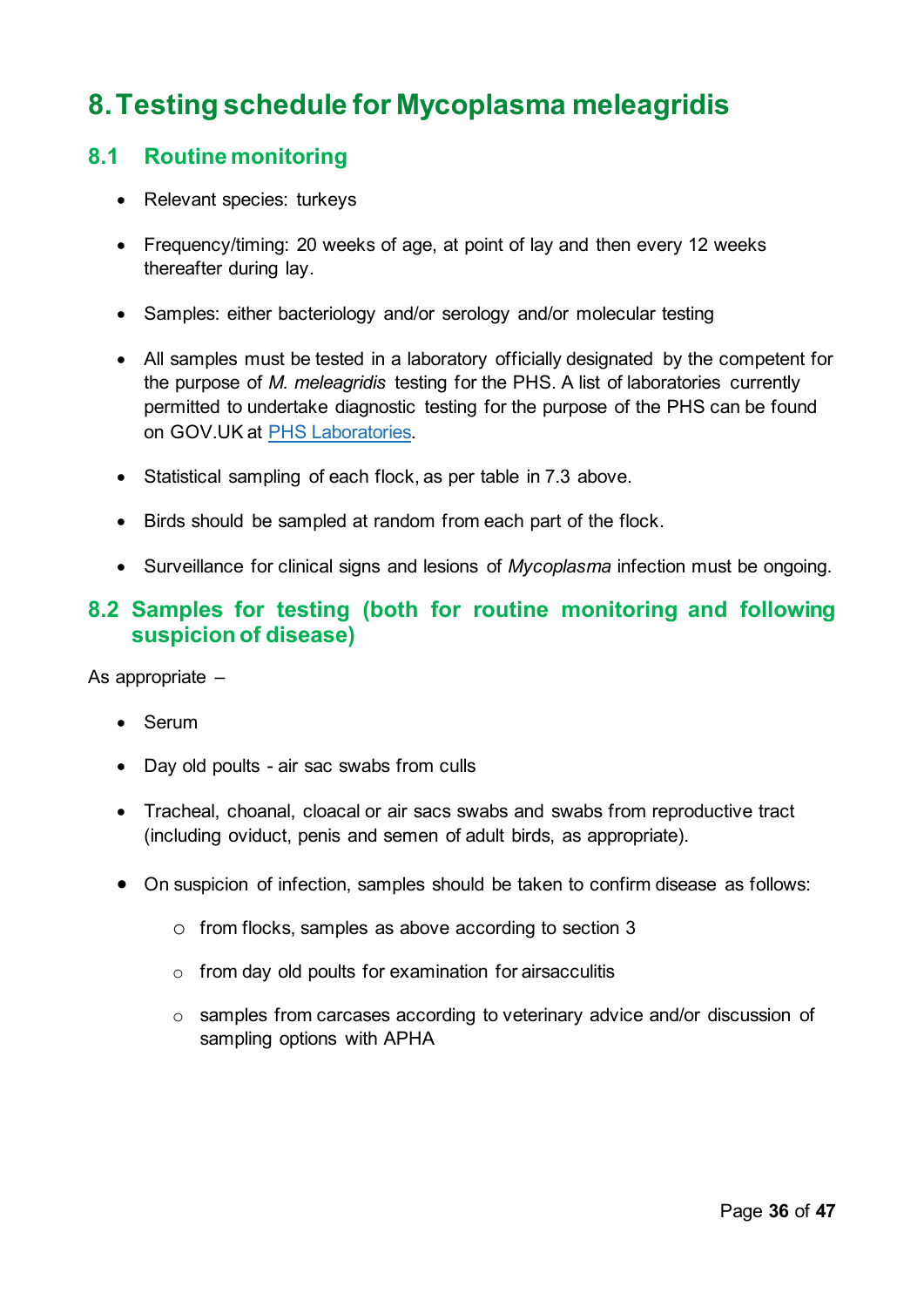# <span id="page-36-0"></span>**Annex II – Number of samples: Statistical sampling**

For the purposes of the PHS, a 'flock' is defined as meaning all poultry of the same health status kept on the same premises or in the same enclosure and constituting a single epidemiological unit. In housed poultry this will include all birds sharing the same airspace.

| <b>Flock size</b> | Number of samples required to provide 95%<br>confidence of detecting 5% within-flock<br>prevalence |
|-------------------|----------------------------------------------------------------------------------------------------|
| $1 - 20$          | All birds                                                                                          |
| 20-29             | 20                                                                                                 |
| 30-39             | 25                                                                                                 |
| 40-49             | 30                                                                                                 |
| 50-59             | 35                                                                                                 |
| 60-89             | 40                                                                                                 |
| 90-100            | 50                                                                                                 |
| 200-499           | 55                                                                                                 |
| $500+$            | 60                                                                                                 |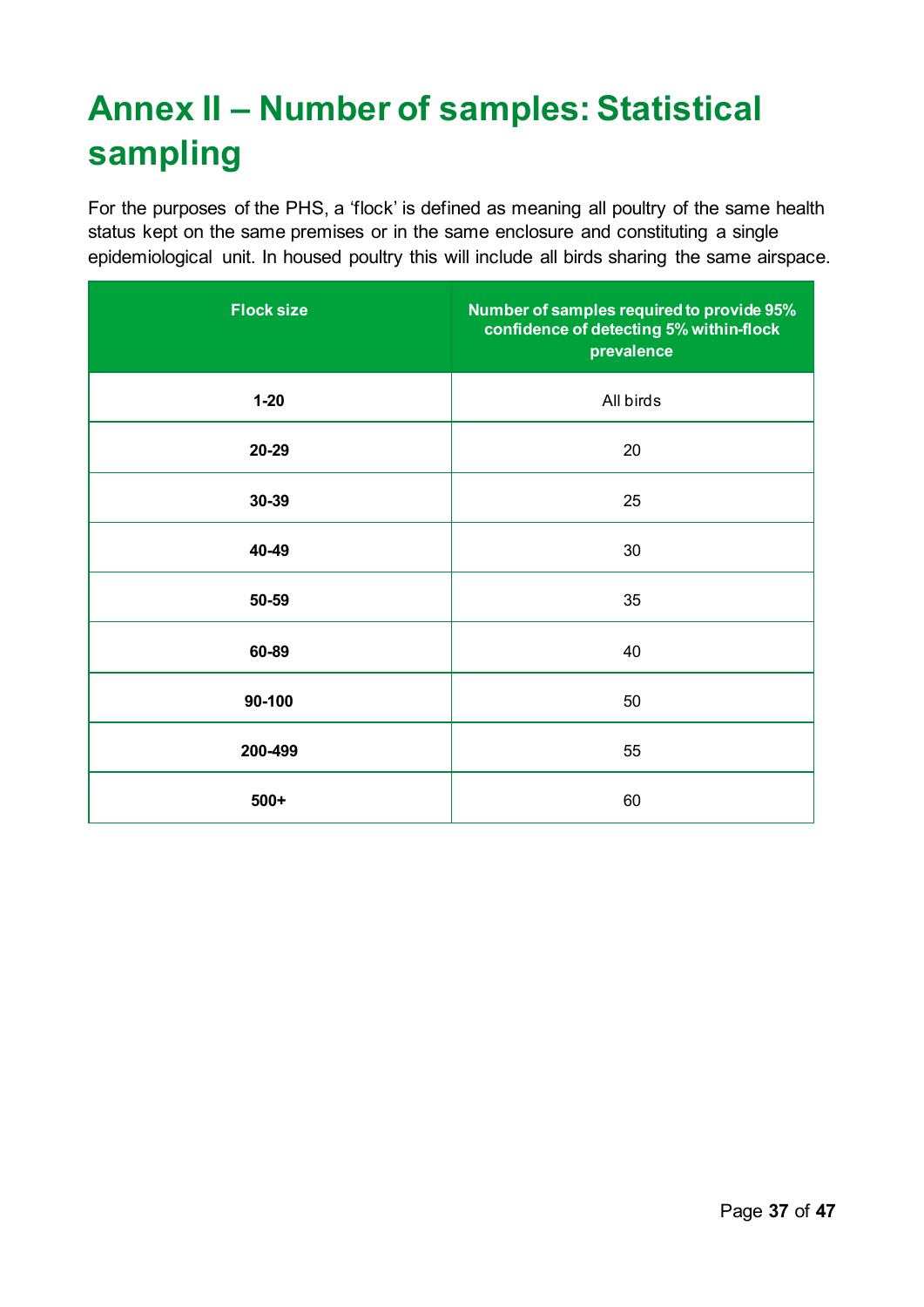#### **Test types available**

| <b>Test type</b>                                     | <b>Additional information</b>                                                                                                                                                               |
|------------------------------------------------------|---------------------------------------------------------------------------------------------------------------------------------------------------------------------------------------------|
| <b>Serology</b>                                      | Rapid Serum Agglutination Test                                                                                                                                                              |
| (monitoring only)                                    | <b>Tube Agglutination Test</b>                                                                                                                                                              |
|                                                      | Other tests as developed e.g. ELISA, following<br>validation as fit for purpose according to relevant<br><b>ISO</b> standards                                                               |
| <b>Bacteriology</b><br>(monitoring and confirmation) | Culture using direct enrichment using Selenite<br>broth/ Brilliant Green Agar test is suitable for all<br>samples                                                                           |
|                                                      | BPW/RVS/BGA test suitable for non-faecally<br>contaminated samples (for example dead-in shells<br>and cull chicks).                                                                         |
|                                                      | BPW-MSRV-based tests (as used for the National<br>Control Program (NCP)) are not suitable for<br>S. Pullorum or S. Gallinarum but will detect the<br>turkey pathogenic O18 arizonae strain. |
| <b>Molecular tests</b>                               | Other tests as developed e.g. PCR, following<br>validation and demonstration as fit for purpose<br>according to relevant ISO 16140 series standards                                         |

Serological, bacteriological and molecular tests must be carried out using recognised validated methods.

All testing required for membership of the PHS must be carried out at laboratories designated by the competent authority to undertake diagnostic testing for the purpose of the PHS (laboratory designations are on a pathogen- and test-specific basis).

A list of laboratories currently permitted to undertake diagnostic testing for the purpose of the PHS can be found on GOV.UK at [PHS Laboratories.](https://www.gov.uk/government/collections/defra-approved-laboratories-salmonella-poultry-health-animal-by-products-and-rabies)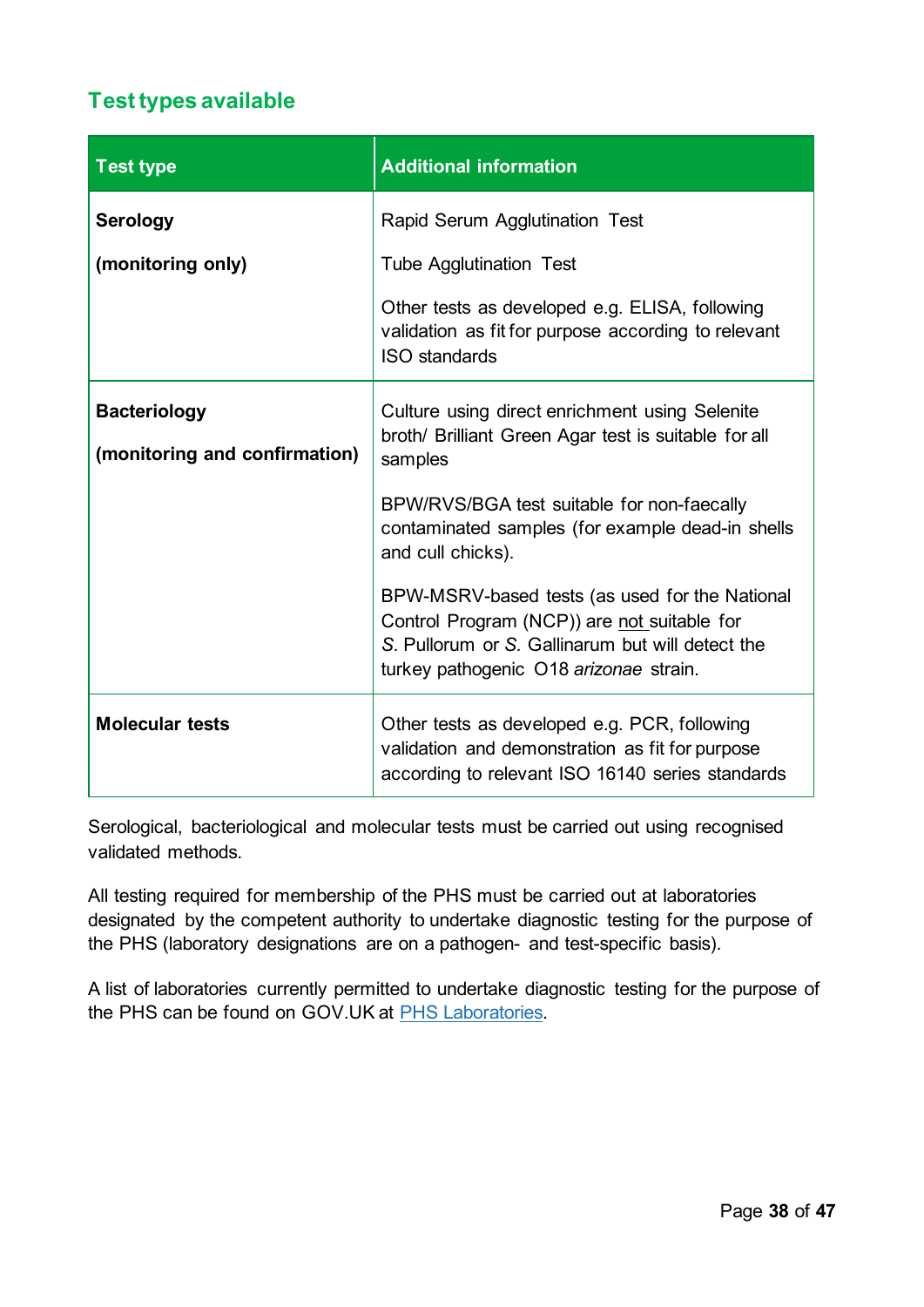# <span id="page-38-0"></span>**Annex III – Definitions/Glossary**

| Definitions/Glossary of terms - For the purpose of the PHS |                                                               |  |  |
|------------------------------------------------------------|---------------------------------------------------------------|--|--|
|                                                            | Means the Animal and Plant Health Agency, the executive       |  |  |
| <b>APHA</b>                                                | agency of Defra providing delivery of field services and      |  |  |
|                                                            | laboratory functions                                          |  |  |
|                                                            | Premises producing hatching eggs for the production of        |  |  |
| <b>Breeding establishment</b>                              | breeding or productive poultry                                |  |  |
|                                                            |                                                               |  |  |
|                                                            | in England, the Department for Environment, Food and          |  |  |
| <b>Department</b>                                          | Rural Affairs (Defra)                                         |  |  |
|                                                            | in Scotland, the Scottish Government                          |  |  |
|                                                            | in Wales, the Welsh Government                                |  |  |
|                                                            | means the destruction, subject to all the necessary health    |  |  |
|                                                            | safeguards including disinfection, of all poultry and         |  |  |
| <b>Depopulation</b>                                        | products at the outbreak site which are infected or           |  |  |
|                                                            | suspected of being contaminated                               |  |  |
|                                                            | a facility or part of a facility which occupies a single site |  |  |
|                                                            | and is devoted to one or more of the following activities:    |  |  |
| <b>Establishment</b>                                       | (a) breeding establishment                                    |  |  |
|                                                            | (b) rearing establishment                                     |  |  |
|                                                            | (c) hatchery                                                  |  |  |
|                                                            | all poultry of the same health status kept on the same        |  |  |
|                                                            | establishment or in the same enclosure and constituting a     |  |  |
| <b>Flock</b>                                               | single epidemiological unit. In housed poultry this will      |  |  |
|                                                            | include all birds sharing the same airspace                   |  |  |
| <b>Fowl</b>                                                | Birds of the species Gallus gallus                            |  |  |
|                                                            | an establishment which incubates and hatches eggs and         |  |  |
| <b>Hatchery</b>                                            | supplies day-old chicks                                       |  |  |
| <b>Membership fee</b>                                      | The fee payable for annual membership to the PHS              |  |  |
| <b>NIPHAS</b>                                              | Northern Ireland Poultry Health Assurance Scheme              |  |  |
|                                                            | Official Veterinarian, a private veterinary surgeon to whom   |  |  |
| OV                                                         | the Department has delegated authority to inspect PHS         |  |  |
|                                                            | premises and to carry out export health certification.        |  |  |
|                                                            | as defined in Article 4 of Regulation 2016/429: "birds that   |  |  |
|                                                            | are reared or kept in captivity for                           |  |  |
|                                                            | the production of                                             |  |  |
|                                                            | $(a)$ meat;                                                   |  |  |
| <b>Poultry</b>                                             | eggs for consumption;<br>(i)                                  |  |  |
|                                                            | other products;<br>(ii)                                       |  |  |
|                                                            | (b) restocking supplies of game birds;                        |  |  |
|                                                            | (c) the purpose of breeding of birds used for the types of    |  |  |
|                                                            | production referred to in points (a) and (b)."                |  |  |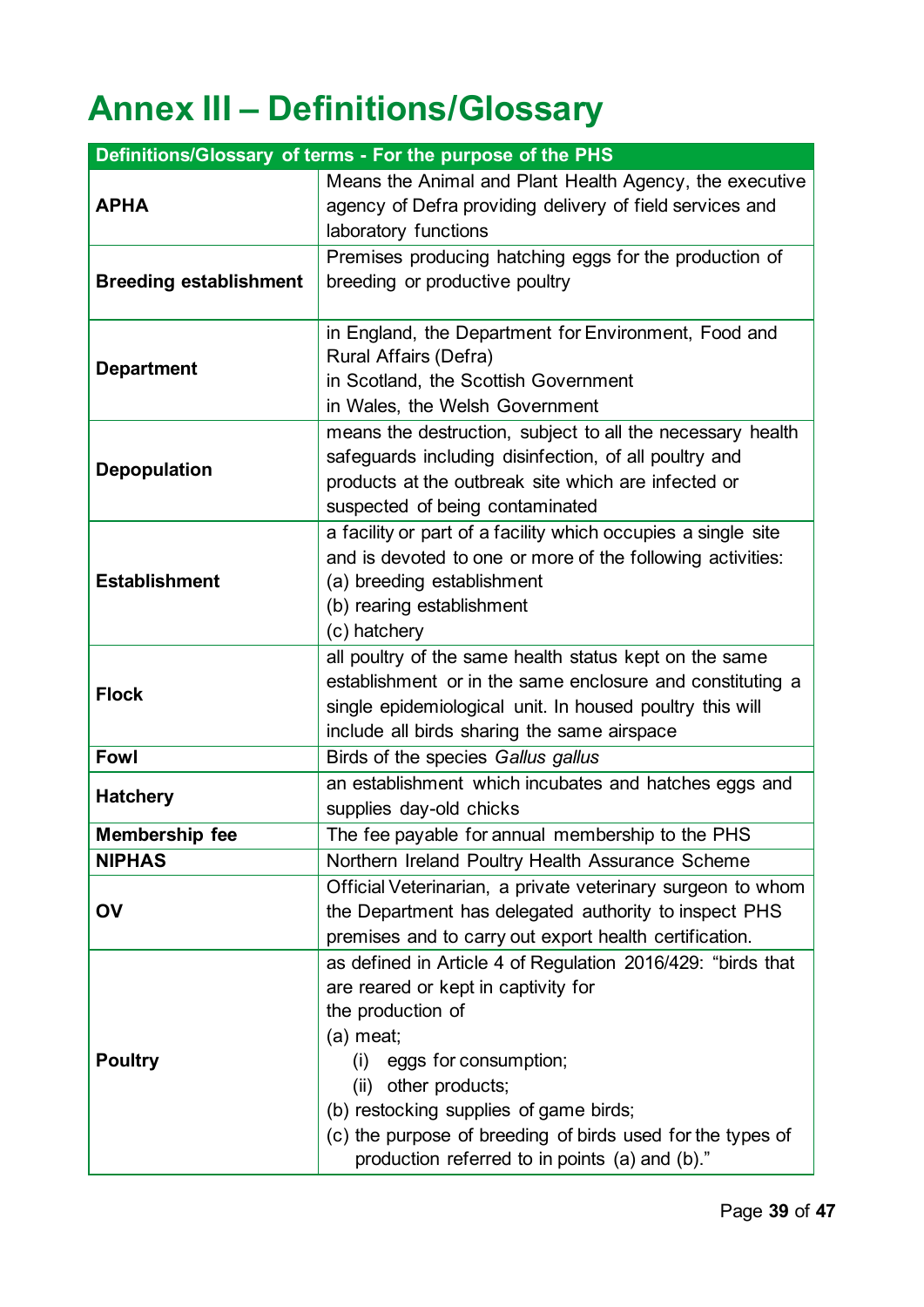| <b>PHS</b>                   | <b>Poultry Health Scheme</b>                                |  |
|------------------------------|-------------------------------------------------------------|--|
| <b>Ratites</b>               | includes ostriches, emus, rheas, cassowaries, kiwis and     |  |
|                              | tinamous.                                                   |  |
|                              | (a) either a breeding poultry establishment rearing         |  |
|                              | breeding poultry prior to the reproductive stage;           |  |
|                              | or                                                          |  |
| <b>Rearing establishment</b> | (b) a productive poultry rearing establishment rearing egg- |  |
|                              | laying productive poultry prior to the laying stage         |  |
|                              |                                                             |  |
| <b>Registration fee</b>      | a fee payable to APHA when first joining the PHS or when    |  |
|                              | re-joining after membership has been revoked                |  |
| S. Gallinarum                | Salmonella enterica, subspecies enterica, serovar           |  |
|                              | Gallinarum biovar Gallinarum                                |  |
| S. Pullorum                  | Salmonella enterica, subspecies enterica, serovar           |  |
|                              | Gallinarum biovar Pullorum                                  |  |
| S. arizonae                  | Salmonella enterica subspecies arizonae, serovar 18:z4,     |  |
|                              | z32 (O18 Pathogenic arizonae serovar of turkeys)            |  |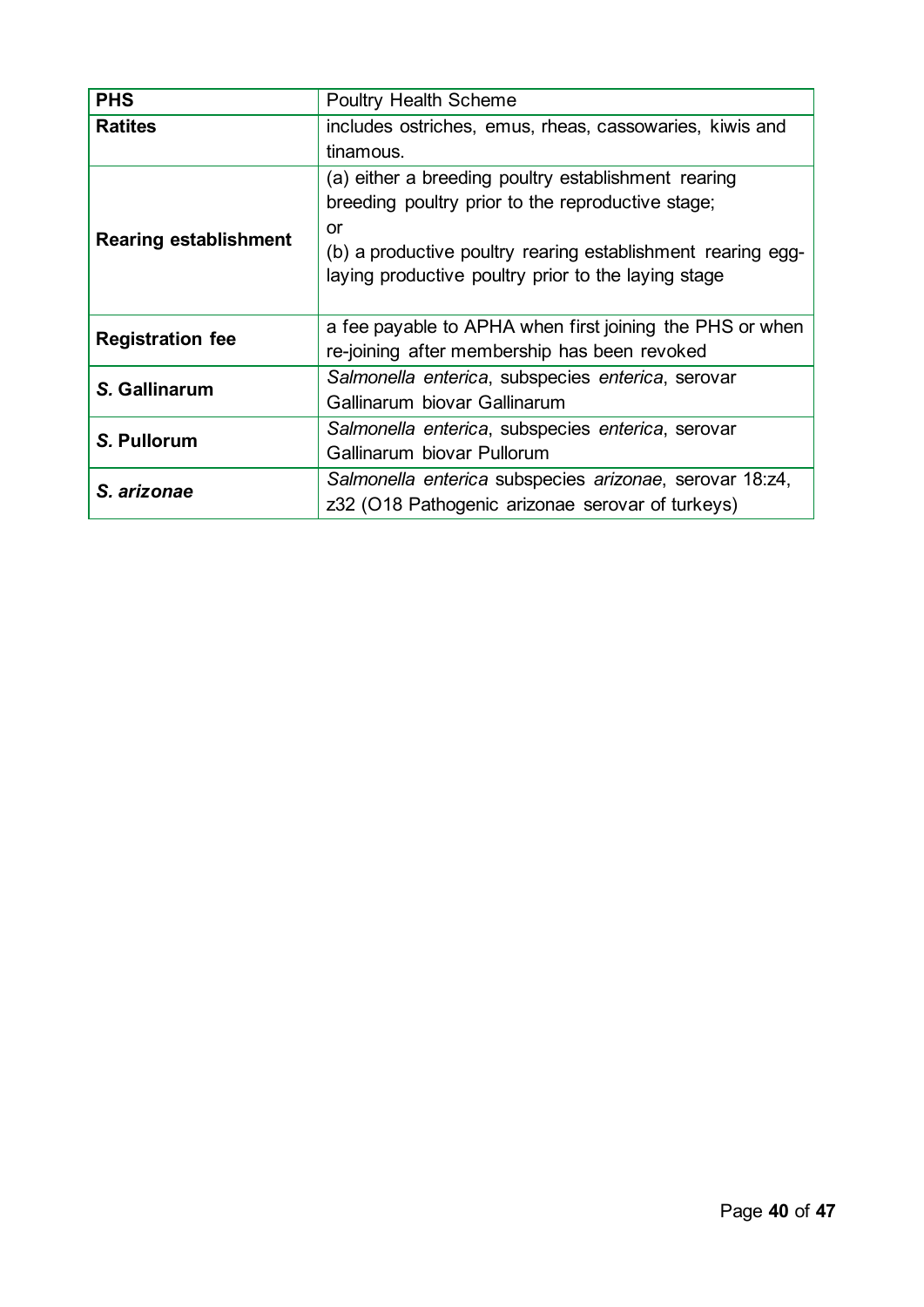# <span id="page-40-0"></span>**Annex IV - Useful Links and contacts**

| <b>Legislation</b>                |                                                        |
|-----------------------------------|--------------------------------------------------------|
| Regulation 798/2008               | The Regulation 798/2008 is retained in the UK          |
|                                   | following exit from the European Union for import      |
|                                   | purposes [SI 2020/1462 Part 3 Regulation 53]           |
| <b>Commission Delegated</b>       | Regulation (EU) 2019/2035                              |
| <b>Regulation (EU) 2019/2035</b>  |                                                        |
| <b>Veterinary Medicine</b>        | The Veterinary Medicine Regulations 2013               |
| <b>Regulations</b>                |                                                        |
| <b>Organisations and Schemes</b>  |                                                        |
| <b>APHA PHS contacts in GB</b>    | Telephone 03000 200 301 or                             |
|                                   | email CSCOneHealthGeneral@apha.gov.uk                  |
|                                   |                                                        |
| <b>APHA Specialist Service</b>    | <b>APHA Centre for International Trade: Carlisle</b>   |
| <b>Centre Carlisle,</b>           | General enquiries email: SSC.Carlisle@apha.gov.uk      |
| <b>International Trade</b>        | Telephone: 03000 200 301                               |
|                                   | Fax: 0208 0260 498                                     |
|                                   | Contact list for Centre for International Trade,       |
|                                   | Carlisle (PDF, 71.1KB, 2 pages)                        |
|                                   | Centre for International Trade: Carlisle               |
|                                   | <b>Eden Bridge House</b>                               |
|                                   | <b>Lowther Street</b>                                  |
|                                   | Carlisle                                               |
|                                   | CA3 8DX                                                |
| <b>British Egg Industry</b>       | <b>British Egg Industry Council (BEIC)</b>             |
| <b>Council (BEIC)</b>             |                                                        |
| <b>British Poultry Council</b>    | <b>British Poultry Council (BPC)</b>                   |
| (BPC)                             |                                                        |
| <b>British Veterinary Poultry</b> | <b>British Veterinary Poultry Association</b>          |
| <b>Association</b>                |                                                        |
| <b>Defra Approved</b>             | Disinfectants approved for use in England, Scotland    |
| <b>Disinfectants</b>              | and Wales                                              |
|                                   |                                                        |
| 'Form Finder' page                | https://www.gov.uk/export-health-certificates          |
| containing Export Health          |                                                        |
| <b>Certificates and</b>           |                                                        |
| associated documents              |                                                        |
|                                   |                                                        |
| <b>GB Import Health</b>           | https://www.gov.uk/government/collections/health-      |
| <b>Certificates</b>               | certificates-for-animal-and-animal-product-imports-to- |
|                                   | great-britain#equines                                  |
|                                   |                                                        |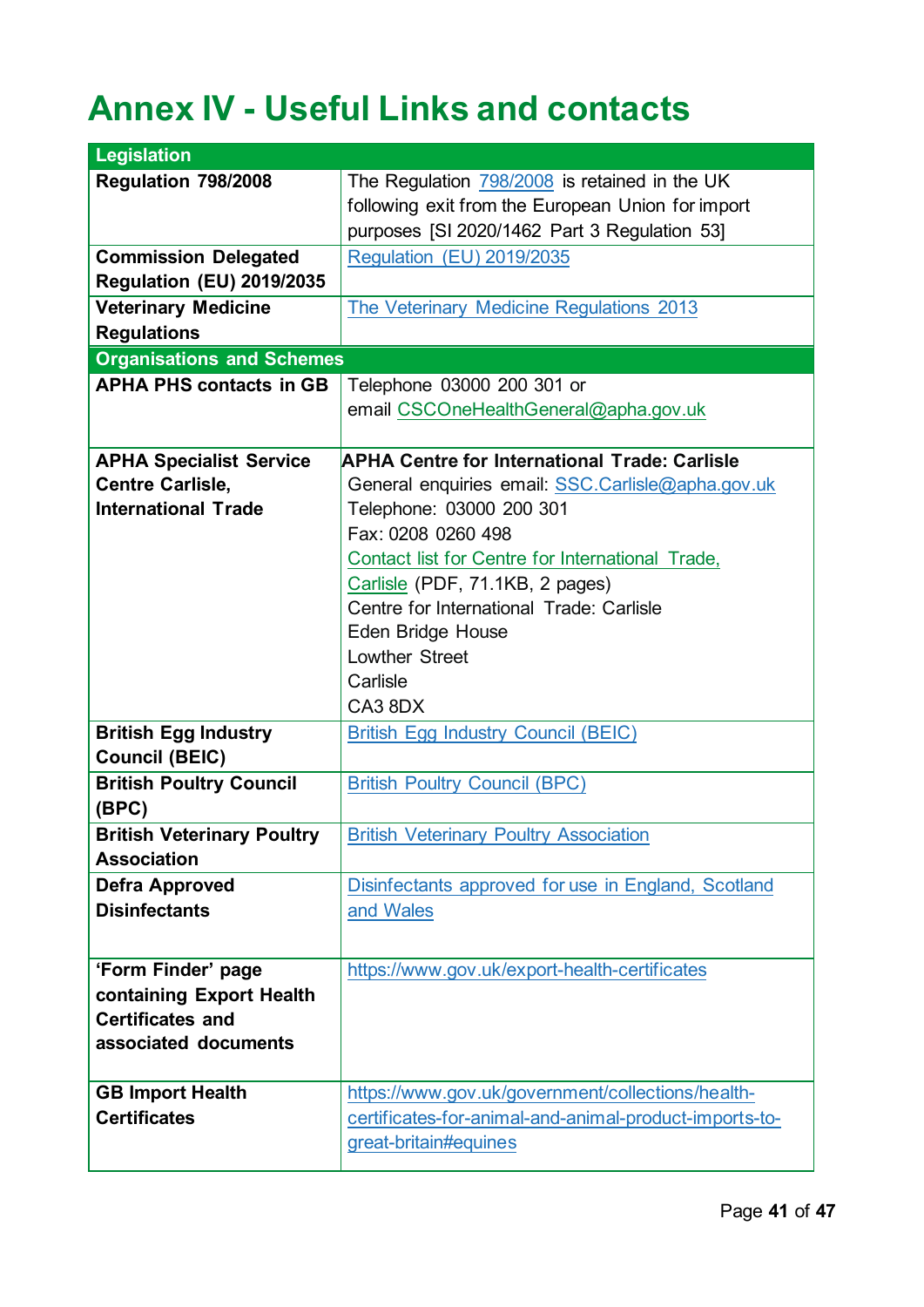| Salmonella NCP                   | Salmonella National Control Programme                   |  |  |  |
|----------------------------------|---------------------------------------------------------|--|--|--|
|                                  | <b>Laying Hens and Flocks,</b>                          |  |  |  |
|                                  | <b>Broiler Flock Chickens</b>                           |  |  |  |
|                                  | <b>Chicken Breeders</b>                                 |  |  |  |
|                                  | <b>Turkey Breeders</b>                                  |  |  |  |
|                                  | <b>Fattening Turkeys</b>                                |  |  |  |
| <b>Northern Ireland Poultry</b>  | <b>NIPHAS</b>                                           |  |  |  |
| <b>Health Assurance Scheme</b>   |                                                         |  |  |  |
| (NIPHAS)                         |                                                         |  |  |  |
| <b>PHS Laboratories</b>          | Laboratory designated by the competent authority to     |  |  |  |
|                                  | carry out diagnostic testing for the purpose of the PHS |  |  |  |
|                                  | (laboratory designations are on a pathogen- and test-   |  |  |  |
|                                  | specific basis).                                        |  |  |  |
|                                  |                                                         |  |  |  |
|                                  | A list of laboratories currently permitted to undertake |  |  |  |
|                                  | diagnostic testing for the purpose of the PHS can be    |  |  |  |
|                                  | found on GOV.UK at PHS Laboratories.                    |  |  |  |
| <b>UK Accreditation Service</b>  | <b>UKAS</b>                                             |  |  |  |
| (UKAS)                           |                                                         |  |  |  |
| <b>Veterinary Medicine</b>       | <b>Veterinary Medicines Directorate</b>                 |  |  |  |
| Directorate (VMD)                |                                                         |  |  |  |
| <b>World Health Organisation</b> | OIE                                                     |  |  |  |
| for Animal Health (OIE)          |                                                         |  |  |  |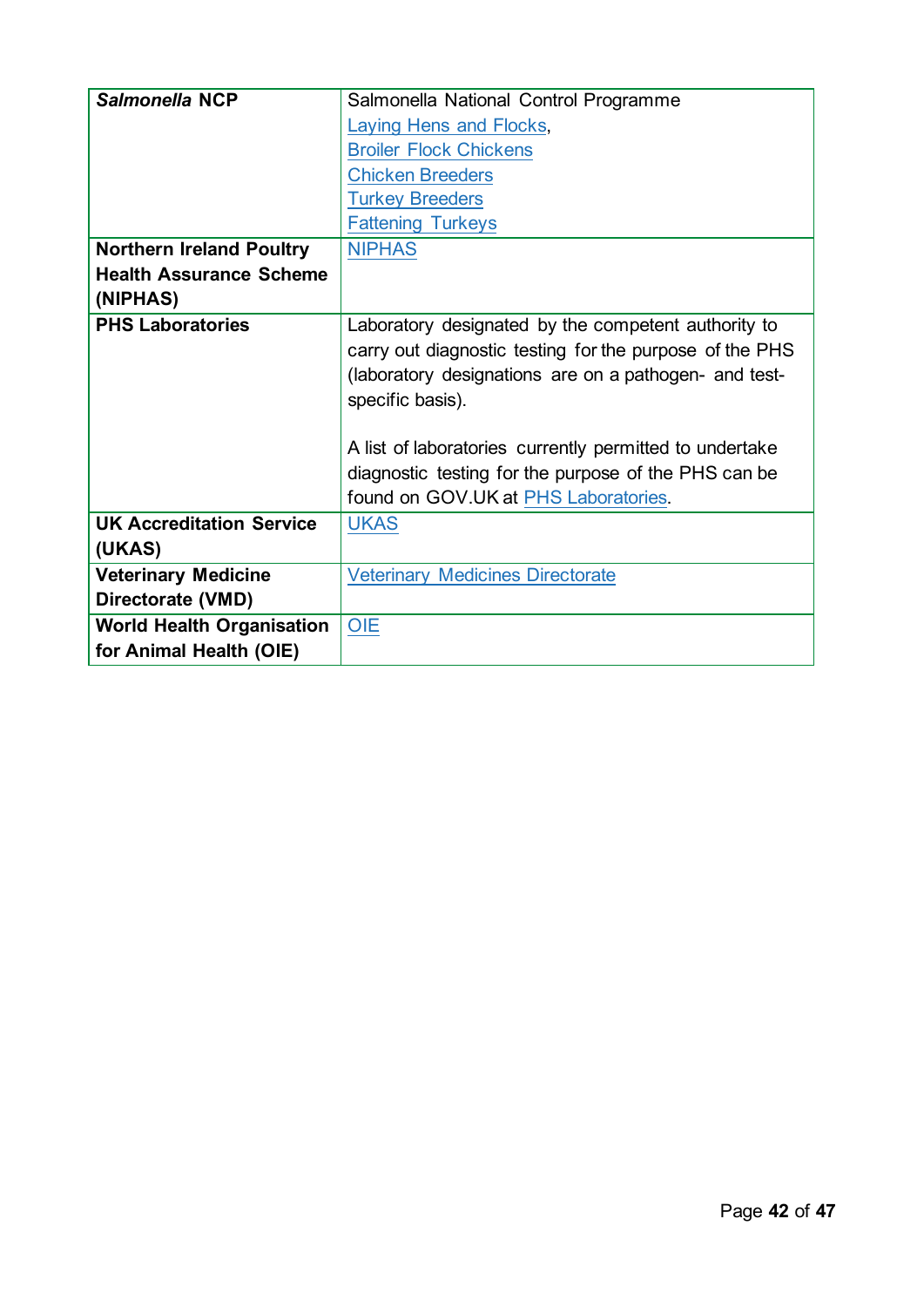# **Annex V – Testing scenarios for** *Salmonella* **Pullorum /** *Salmonella* **Gallinarum**

All testing required for membership of the PHS must be carried out at laboratories designated by the competent authority to undertake diagnostic testing for the purpose of the PHS (laboratory designations are on a pathogen- and test-specific basis). A list of laboratories currently permitted to undertake diagnostic testing for the purpose of the PHS can be found on GOV.UK at [PHS Laboratories.](https://www.gov.uk/government/collections/defra-approved-laboratories-salmonella-poultry-health-animal-by-products-and-rabies)

<span id="page-42-0"></span>

|    | <b>SCENARIO</b>                                                                                                              | Testing Requirements - Pathogens to test for<br><b>Salmonella</b>                                                                                                                |                                                                    | <b>Sample types</b><br>(preferred type in bold)                                                                          | <b>Test method</b>                                                                             |
|----|------------------------------------------------------------------------------------------------------------------------------|----------------------------------------------------------------------------------------------------------------------------------------------------------------------------------|--------------------------------------------------------------------|--------------------------------------------------------------------------------------------------------------------------|------------------------------------------------------------------------------------------------|
| 1. | <b>Newly</b><br>approved<br>premises<br>with<br>resident<br>flocks at<br>the time of<br>between 14 and 42 days.<br>approval, | Resident flocks must be<br>tested twice for the<br>relevant pathogens, as<br>applicable, during the 6-<br>week PHS introductory<br>period. The interval<br>between tests must be | S. Gallinarum/Pullorum<br>(all relevant breeding<br>flock species) | <b>Blood samples</b><br>$(60/flock)$ ,<br><b>or</b><br>60 caecal/faecal<br>droppings (tested in<br>pools of ten)         | RSA; positives checked with<br><b>SAT</b><br>Selenite/BGA culture                              |
|    |                                                                                                                              |                                                                                                                                                                                  | S. arizonae (O18)<br>(turkeys only)                                | 5 pairs of boot swabs as<br>for Salmonella NCP<br><b>or</b><br>60 caecal/faecal<br>droppings (tested in<br>pools of ten) | BPW/MSRV/XLD& second<br>medium with different<br>biochemical indicator<br>Selenite/BGA culture |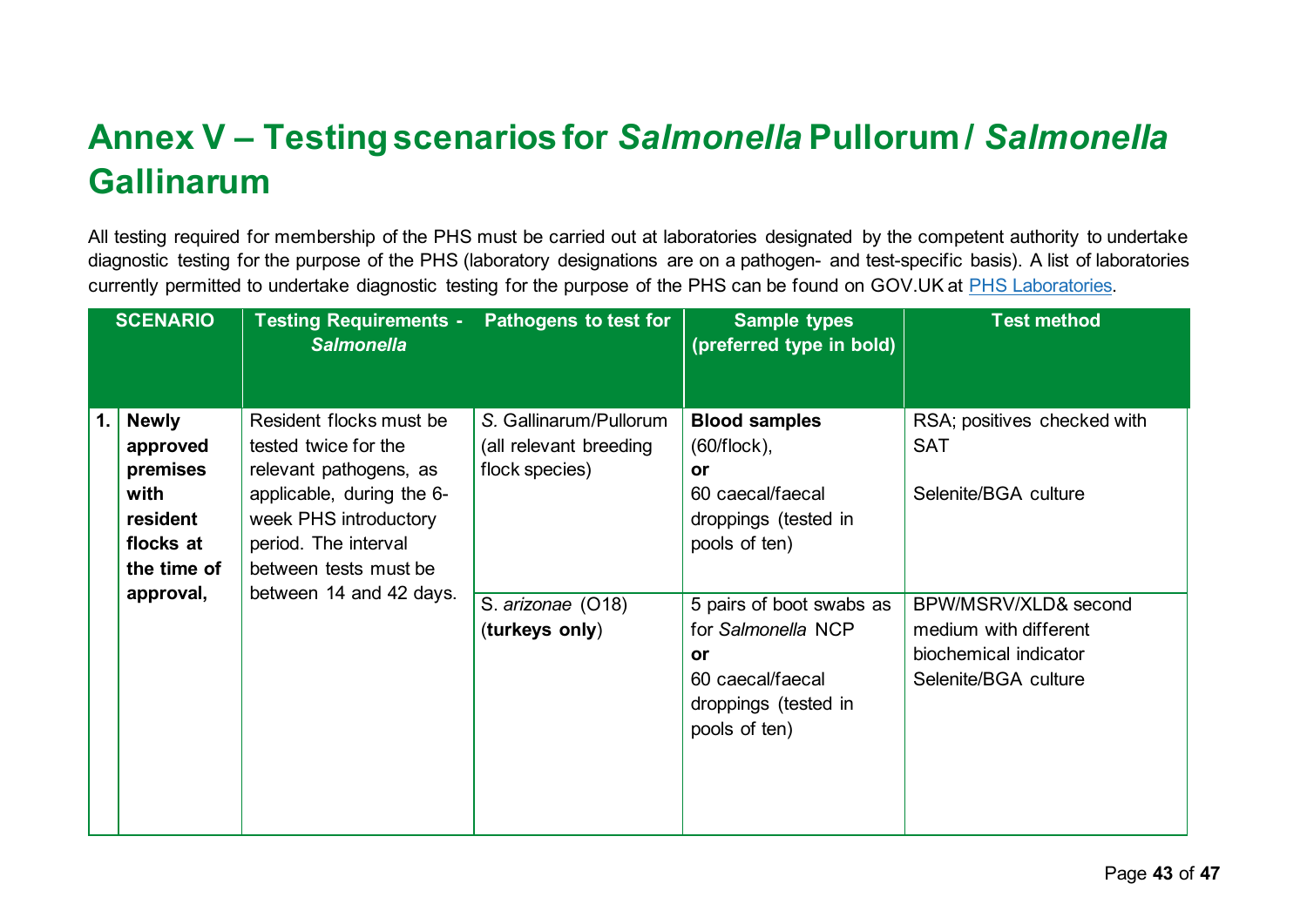| 2. | For           | If the birds originate from | As 1. above for  | As 1. above for relevant | As 1. above for relevant species |
|----|---------------|-----------------------------|------------------|--------------------------|----------------------------------|
|    | premises      | premises/flocks that have   | relevant species | species                  |                                  |
|    | that are      | been members of the         |                  |                          |                                  |
|    | inspected     | PHS for at least 6 weeks,   |                  |                          |                                  |
|    | and           | no initial testing of the   |                  |                          |                                  |
|    | approved      | birds is required during    |                  |                          |                                  |
|    | whilst no     | the 6-week introductory     |                  |                          |                                  |
|    | birds are     | period.                     |                  |                          |                                  |
|    | present, the  | In any other case, the      |                  |                          |                                  |
|    | 6 weeks       | testing must be carried     |                  |                          |                                  |
|    | introductor   | out according to            |                  |                          |                                  |
|    | y period      | requirements for premises   |                  |                          |                                  |
|    | starts at the | with resident flocks, at 1. |                  |                          |                                  |
|    | time of       | above                       |                  |                          |                                  |
|    | population    |                             |                  |                          |                                  |
|    | of the        |                             |                  |                          |                                  |
|    | premises.     |                             |                  |                          |                                  |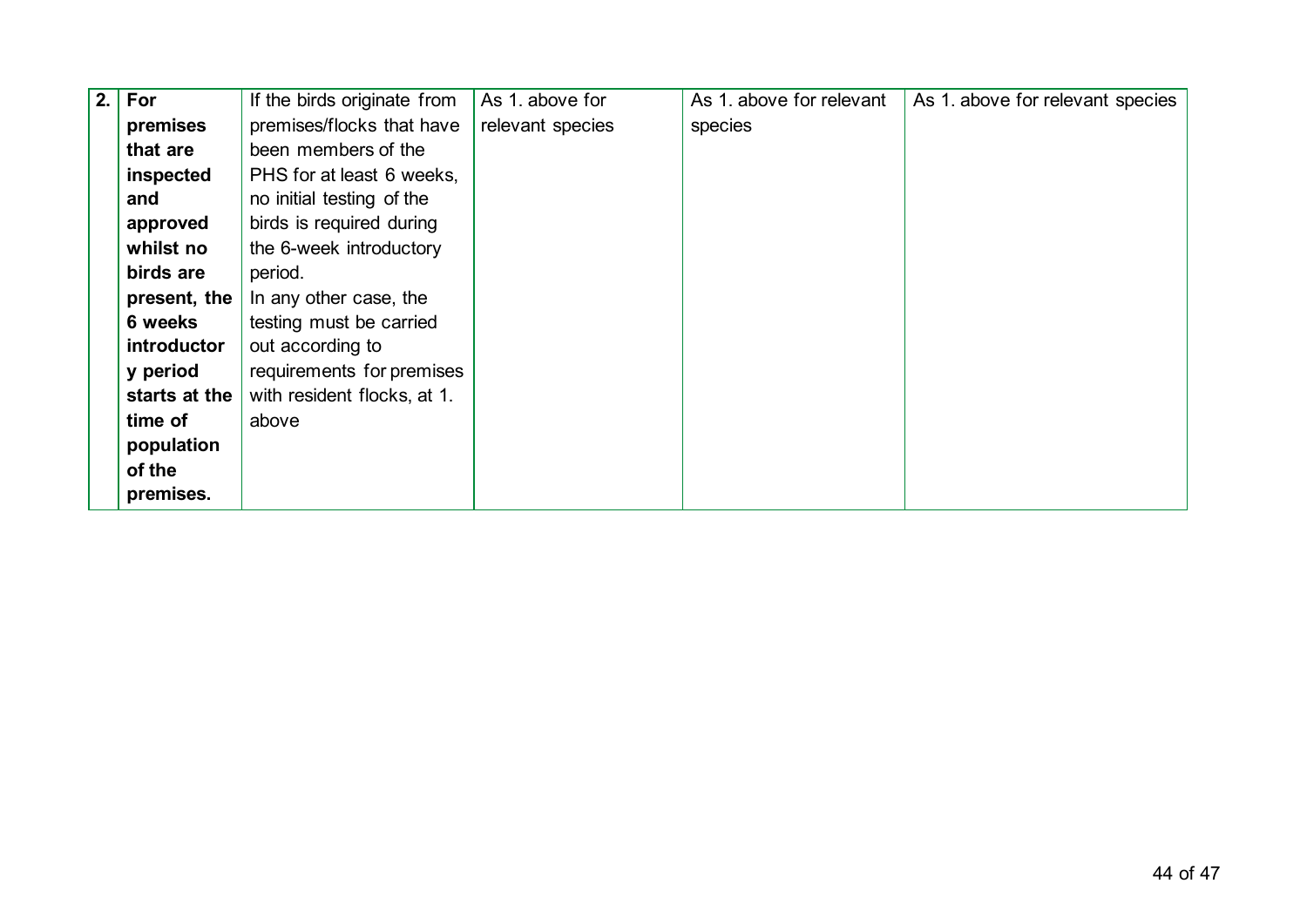| 3. | <b>Annual</b> | Relevant species: fowl,     | S. Gallinarum/Pullorum | <b>Blood samples</b>        | RSA; positives checked with |
|----|---------------|-----------------------------|------------------------|-----------------------------|-----------------------------|
|    | flock         | turkeys, ducks, guinea      |                        | $(60/flock)$ ,              | <b>SAT</b>                  |
|    | testing       | fowl, partridges,           |                        | <b>or</b>                   |                             |
|    |               | pheasant, quails.           |                        | 60 caecal/faecal            | Selenite/BGA culture        |
|    |               | Frequency/timing: each      |                        | droppings (tested in        |                             |
|    |               | flock must be tested at     |                        | pools of ten)               |                             |
|    |               | least once each year        |                        |                             |                             |
|    |               | during the production       |                        | [for confirmation of        |                             |
|    |               | $period$ – the initial test |                        | infection - PM culture of   |                             |
|    |               | being at or near the point  |                        | ileo-caecal junction, liver |                             |
|    |               | of lay. Serology is the     |                        | and ovary/oviduct from      |                             |
|    |               | preferred test at farm      |                        | sick or sero-reactor        |                             |
|    |               | level, but if there are     |                        | birds]                      |                             |
|    |               | circumstances which         |                        |                             |                             |
|    |               | interfere with the validity |                        |                             |                             |
|    |               | of serological tests,       |                        |                             |                             |
|    |               | bacteriology may be         |                        |                             |                             |
|    |               | used.                       |                        |                             |                             |
| 4. | <b>Annual</b> | Relevant species: turkeys   | S. arizonae (O18)      | 5 pairs of boot swabs as    | BPW/MSRV/XLD& second        |
|    | flock         |                             | (turkeys only)         | for Salmonella NCP          | medium with different       |
|    | testing       |                             |                        |                             | biochemical indicator       |
|    |               |                             |                        | <b>or</b>                   |                             |
|    |               |                             |                        |                             | Selenite/BGA culture        |
|    |               |                             |                        | 60 caecal/faecal            |                             |
|    |               |                             |                        | droppings (tested in        |                             |
|    |               |                             |                        | pools of ten)               |                             |
|    |               |                             |                        |                             |                             |
|    |               |                             |                        |                             |                             |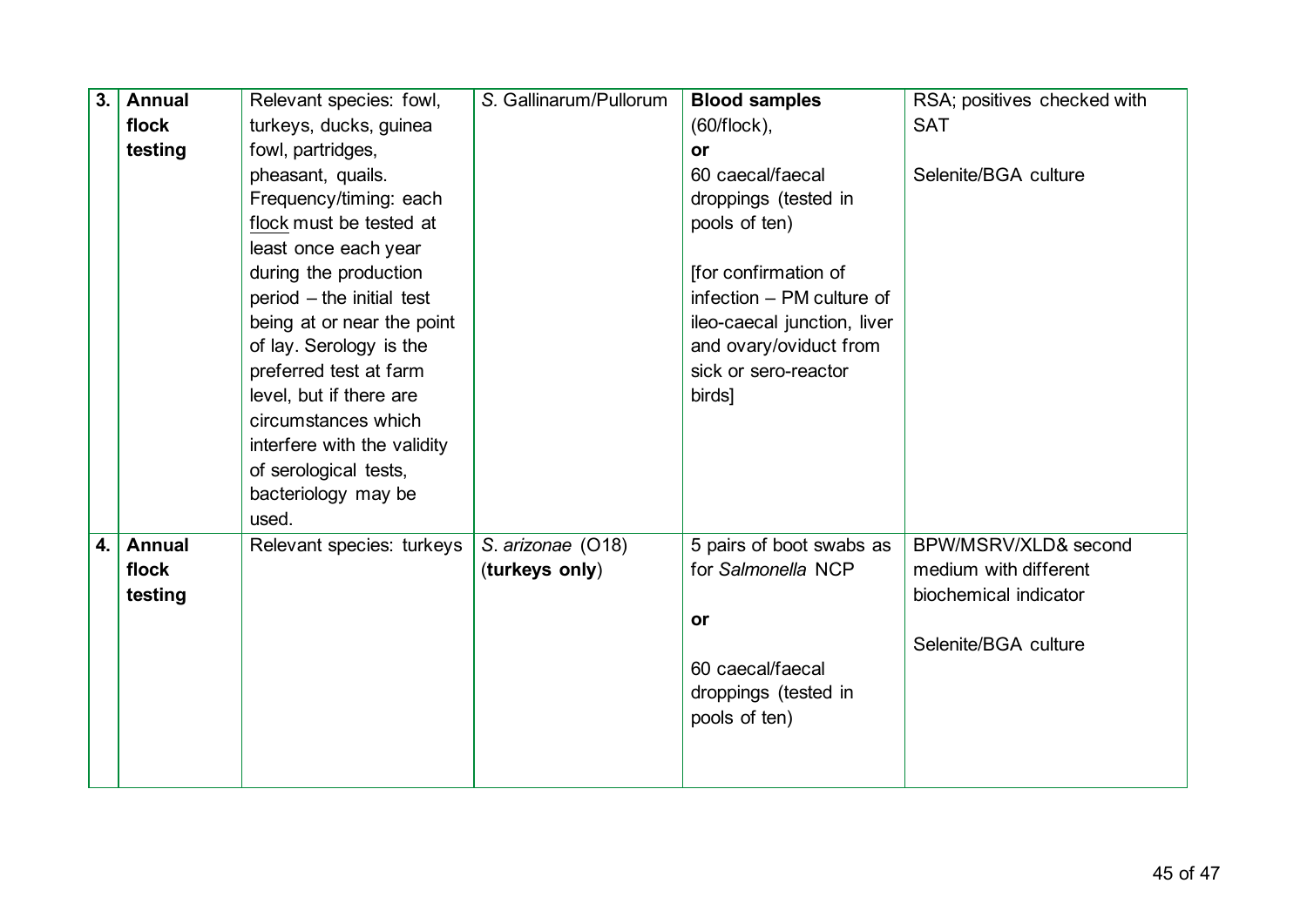| 5. | <b>Hatchery</b>   | Samples collected and  | S. Gallinarum/Pullorum | The testing shall include |                     | Selenite/BGA culture for  |
|----|-------------------|------------------------|------------------------|---------------------------|---------------------|---------------------------|
|    | <b>Salmonella</b> | examined at least once |                        | at least:                 |                     | S. Gallinarum/Pullorum    |
|    | surveillance      | every 6 weeks in the   |                        | (i) one pooled sample of  |                     |                           |
|    | sampling          | hatchery.              | S. arizonae (O18)      |                           | meconium/down from  | Selenite/BGA culture      |
|    |                   |                        | (turkeys only)         |                           | chicks from each    | <b>or</b>                 |
|    |                   |                        |                        | hatcher used to hatch     |                     | BPW/MSRV/XLD& second      |
|    |                   |                        |                        |                           | eggs for export;    | medium with different     |
|    |                   |                        |                        | and                       |                     | biochemical indicator for |
|    |                   |                        |                        | (ii)                      | a sample of either: | S. arizonae only          |
|    |                   |                        |                        | $\bullet$                 | second grade        |                           |
|    |                   |                        |                        |                           | chicks and 10       |                           |
|    |                   |                        |                        |                           | dead-in-shell       |                           |
|    |                   |                        |                        |                           | chicks              |                           |
|    |                   |                        |                        |                           | representing every  |                           |
|    |                   |                        |                        |                           | flock of origin     |                           |
|    |                   |                        |                        |                           | present in a        |                           |
|    |                   |                        |                        |                           | hatcher on the day  |                           |
|    |                   |                        |                        |                           | of sample           |                           |
|    |                   |                        |                        |                           | collection,         |                           |
|    |                   |                        |                        | or                        |                     |                           |
|    |                   |                        |                        |                           | 20 second grade     |                           |
|    |                   |                        |                        |                           | chicks              |                           |
|    |                   |                        |                        |                           | representing every  |                           |
|    |                   |                        |                        |                           | flock of origin     |                           |
|    |                   |                        |                        |                           | present in a        |                           |
|    |                   |                        |                        |                           | hatcher on the day  |                           |
|    |                   |                        |                        |                           | of sample           |                           |
|    |                   |                        |                        |                           | collection.         |                           |